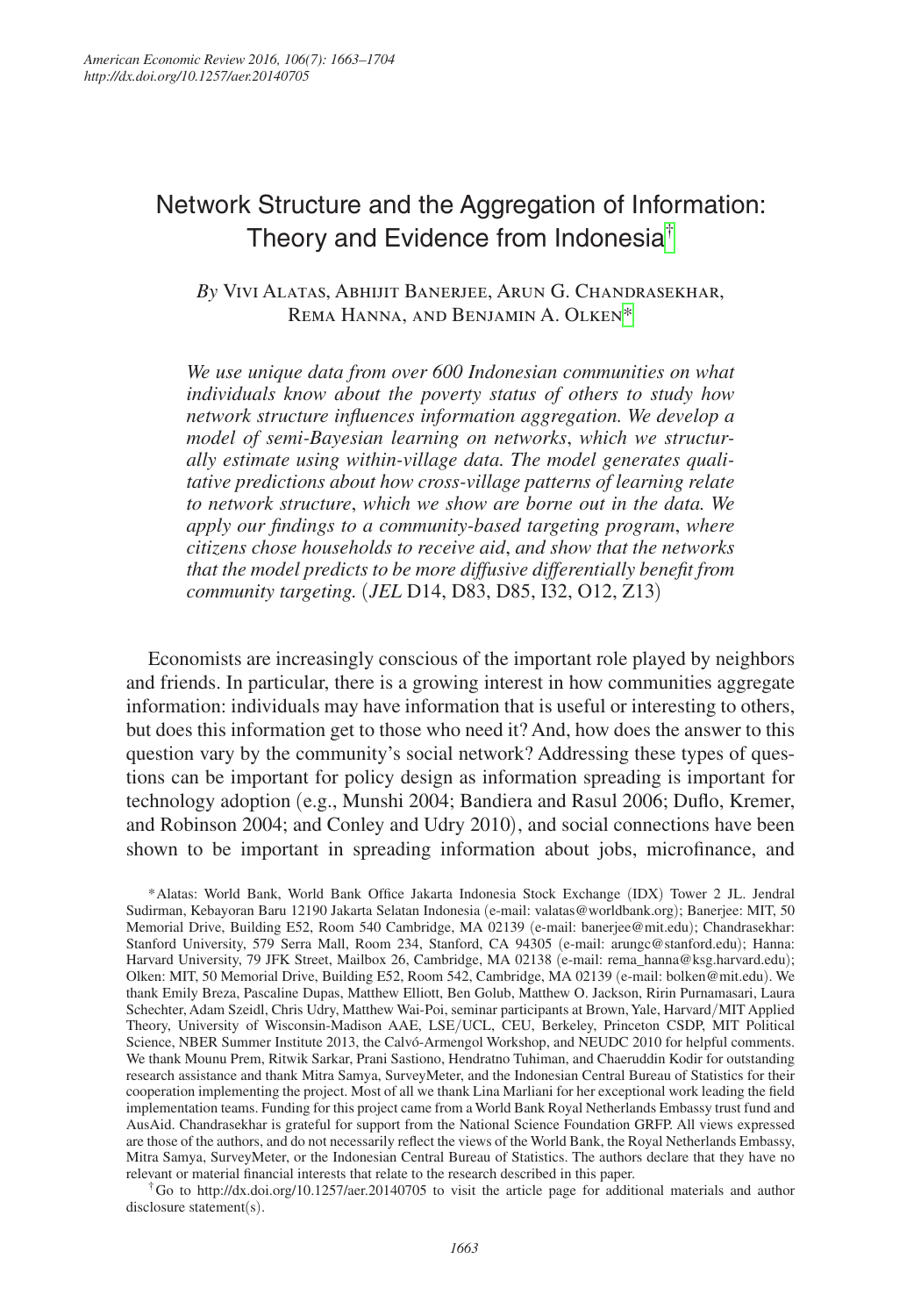public health (e.g., Munshi 2003; Bandiera, Barankay, and Rasul 2009; Banerjee et al. 2013; and Kremer and Miguel 2007).

A related trend in developing countries is toward the decentralization of policy to the local level, e.g., community monitoring of teachers and health professionals or decentralized budgeting of local public goods. This is predicated, in part, on the idea that communities have more information, and can more effectively aggregate it, than central governments. The particular example that motivates us here is the role of the community in *targeting* the poor for government assistance programs.<sup>1</sup> The idea behind community targeting is that it is difficult for the central government to effectively use surveys to identify the poorest people within a village, whereas the community may know who they are, simply by virtue of living next to them (Alatas et al. 2012). In designing these types of community-based targeting systems, it is crucial to understand how information about poverty flows within villages and how it is aggregated through intra-village processes. It is also important to be able to identify the types of villages where the networks are such that information will be aggregated well and therefore these decentralized mechanisms can be used more effectively.

However, once one thinks about this type of problem, it becomes quickly apparent that existing network models are not sufficiently rich to capture this environment. Agents often have to learn about a constantly evolving parameter (in our case, it is the wealth of others in their village) through the social network, and moreover, in assessing who is poorer than whom, they have to compare multiple bits of this noisily-learned and potentially dated information. This environment is more complex than that captured by most existing network learning models. To the extent such things get modeled, analytic results are only proven for certain stylized networks, whereas real-world networks differ on so many different dimensions that it is near-impossible to characterize them all analytically.

In this paper, we take a different approach to the problem of predicting the extent of information aggregation based on network characteristics. Rather than try to develop analytic theorems, we instead build and estimate a realistic model of learning that incorporates the fact that the way information spreads in real-world environments often involves learning about a constantly evolving state variable. Learning about a changing parameter is rarely studied in the theoretical literature (see Frongillo, Schoenebeck, and Tamuz [2](#page-1-1)011 for an example);<sup>2</sup> however, it is a useful description for many contexts. Beyond capturing how people learn about others' incomes—the context that we study here—this kind of knowledge transmission may be important for understanding topics such as the matching of individuals to transient labor market opportunities, technology adoption when the benefits of technology evolve over time given the state of the world (e.g., weather and other types of inputs), etc. Having

<span id="page-1-0"></span><sup>1</sup>Examples of community-targeted programs include Bangladesh's Food-For-Education (Galasso and Ravallion 2005), Albania's Economic Support Safety Net (Alderman and Haque 2006), and BRAC's Ultra-Poor program (Bandeira et al. 2012).

<span id="page-1-1"></span> ${}^{2}$ The exception here is Frongillo, Schoenebeck, and Tamuz (2011). However, even there, agents in their model need to know the covariance matrix between the information that all of the other agents have, which can be very complicated. They justify it by the fact that many social learning models assume that all agents know the entire network structure. We take the approach of developing a model wherein agents do not need to know the entire network structure, and take learning shortcuts (consistent with experimental evidence) that radically simplify the problem and the amount of information agents need to know.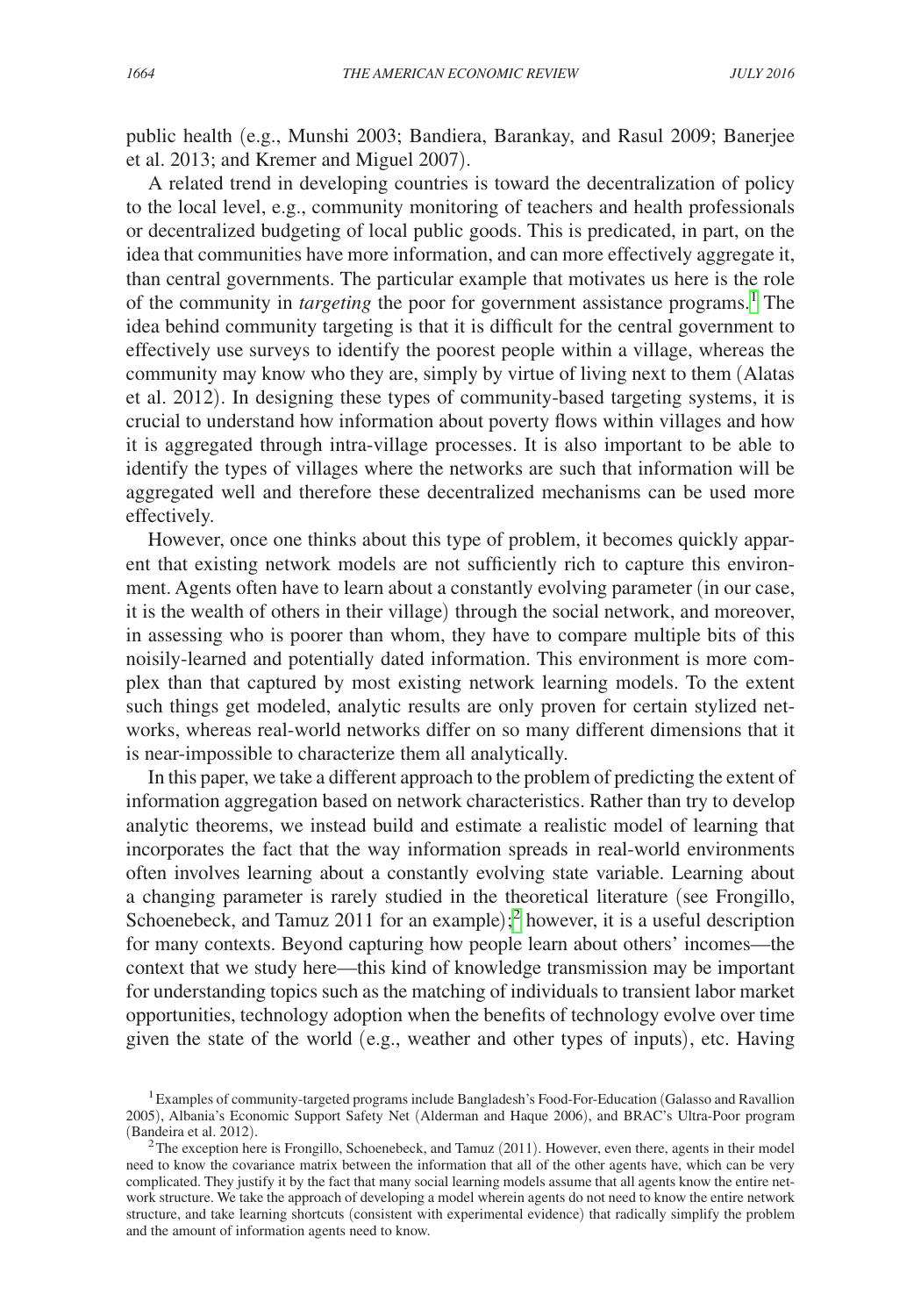estimated the model, we can simulate the diffusiveness of arbitrary and complex networks, and examine the degree to which those networks predicted by the model to be more diffusive actually are more diffusive in the real world.

In our model, individuals are trying to learn a state variable (the economic well-being of another household in the village), but this state variable is changing over time as households' wealth evolves. Information about households' wealth flows over the network. Each period, people receive noisy signals about the wealth of others from their neighbors, and then noisily transmit information to their own neighbors, and so on. Thus, agents are learning about constantly evolving state variables (the wealth of other households). This implies that a given individual in the network faces a challenging information aggregation problem: they receive multiple conflicting sources of information from different paths in the network, and each piece of information that they receive is both noisy and (to varying degrees) dated.

Agents in the model aggregate the sequence of signals that they have received to develop a guess about the wealth of the target household using a Kalman filter, treating each piece of information they receive over the network as an independent signal. On simple, directed networks, this is the same as full Bayesian learning, but on arbitrary networks, where people may receive the same piece of information through many different paths, this rule will not typically be Bayes optimal since it assumes that each piece of information is independent when in fact it is not. However, this simplification makes it many orders of magnitude easier for the agent to compute beliefs than full Bayesian learning, which would require the agent to understand and undo all the sources of correlation between his signals. This behavioral mistake is consistent with data from lab experiments (Chandrasekhar, Larreguy, and Xandri 2012). In addition, we allow people to say that they do not know and to stop passing on signals once their posteriors are sufficiently noisy, which is not strictly Bayesian (a Bayesian always has a posterior).

We take this model to the data using an unusual dataset on networks from 631 Indonesian villages that we collected as part of a study on the effectiveness of different targeting methodologies. This data has several key features. First, our primary data is on how certain individuals rank a set of other villagers in terms of their relative economic well-being (i.e., which of the two households is richer). This is information that did not originate with them; it came to them, one presumes, through the grapevine. As in the model, it is therefore likely to be both noisy and dated. Moreover, in many cases an individual probably got multiple and potentially conflicting reports about the same person from different sources, and it is plausible that they know that their information is not necessarily reliable. Second, we have independent data on who is actually richer, which confirms that our respondents often get the ranking wrong, and allows us to assess the overall quality of the information aggregation. Finally, the very unusual fact that we have data from 631 villages, each of which constitutes an independent network, permits us to carry out a range of cross-network comparisons based on the model we estimate. These are discussed below.

We begin with some reduced form facts that suggest that this is a reasonable setting in which to consider social transmission of information. In particular, we examine the relationship between people's network position and what they know. While these results are purely descriptive and do not address the important and difficult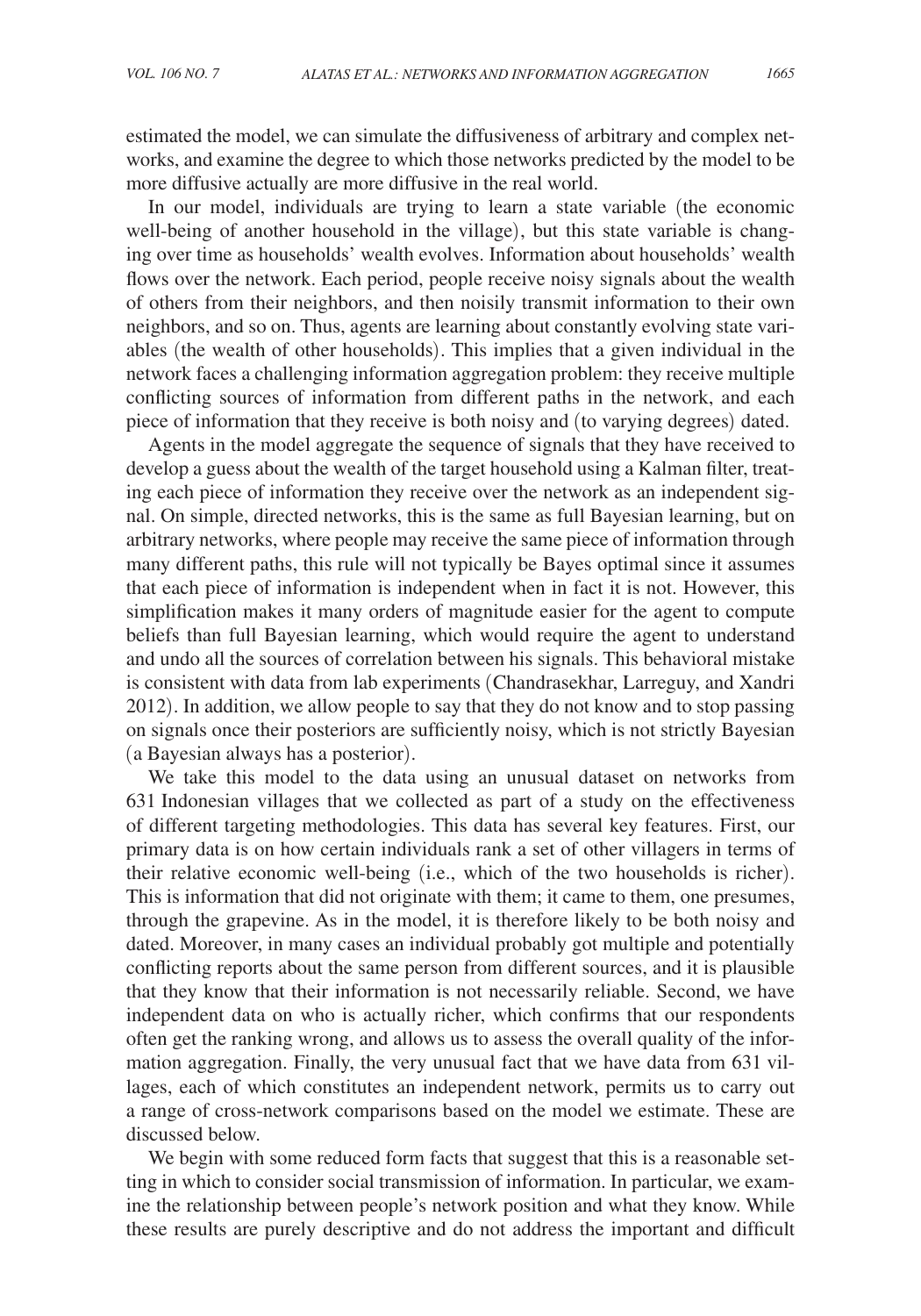identification issues (in particular, the challenge that being better connected may be correlated with other unobserved household characteristics that may also determine knowledge), the associative patterns are very strong: better connected people are better at ranking others, especially if we measure being better connected by number of connections. Similarly, people that are socially closer (in terms of path length) to their ranker are more likely to be more accurately ranked. Finally, we note that many people say that they do not know the answer. This response is more likely if the person doing the rankings is socially distant from the ranked households and is in general less well connected. Therefore, there is at least prima facie evidence for the importance of network channels for information transmission in this context.

We then use the *within-village* variation in our data to estimate, using simulated method of moments, the parameters of our model of learning on networks and use that model to simulate information diffusion in every village. Our simulated data based on the estimated parameters, reassuringly but unsurprisingly, replicates the reduced form correlations reported above. The estimated parameters tell us that transmission error is a significant—though not enormous—part of what makes information aggregation inefficient: the variance of the transmission error is 9.7 percent of the variance of wealth. Further, when an agent is at least four steps away from the source, which means that the variance of the transmission error is over 38 percent of the variance of the wealth, the agent in our model becomes unwilling to pass on information. Evaluated at the average distance between pairs in the sample, the variance of the transmission error is 19.9 percent of the variance of wealth. We learn from our structural estimates that while transmission error accounts for only a modest share of the variation, if the signal to noise ratio is less than 60 percent, agents essentially appear entirely unwilling to pass on information. This suggests that a promising line of future research could focus on how learning dynamics operate when agents are loathe to pass on information if they are unsure.

We then compute *cross-village* correlations between standard measures of network characteristics (average degree, the first eigenvalue of the adjacency matrix, clustering, link density, and the size of the giant component) and information diffusion in the simulated data, and compare them with the estimated correlations from the actual empirical data we collected from our survey. This, from our point of view, serves two related but distinct purposes. First, it serves as a validation exercise for our estimated model. Second, it can provide support for the use of these characteristics to measure the diffusiveness of particular networks. This is usually what we use analytical results for, but those have mostly proved elusive, in part at least because networks are very complex objects: they can differ along many dimensions, and how each network characteristic relates to the level of information aggregation can depend both on the network structure and the underlying model of social learning. The one important analytical result in this space is by Jackson and Rogers (2007b) who show that networks that are first-order stochastically dominant in terms of their degree distribution are more diffusive. To gain traction on studying diffusion, they assume a meeting model wherein each node meets each other node with probability proportional to their degree. However, this result still leaves most networks not comparable and, further, the meeting model is obviously very different from the interaction patterns implied by our reduced form results, which highlight persistent, local connections. Moreover, there is no obvious sense in which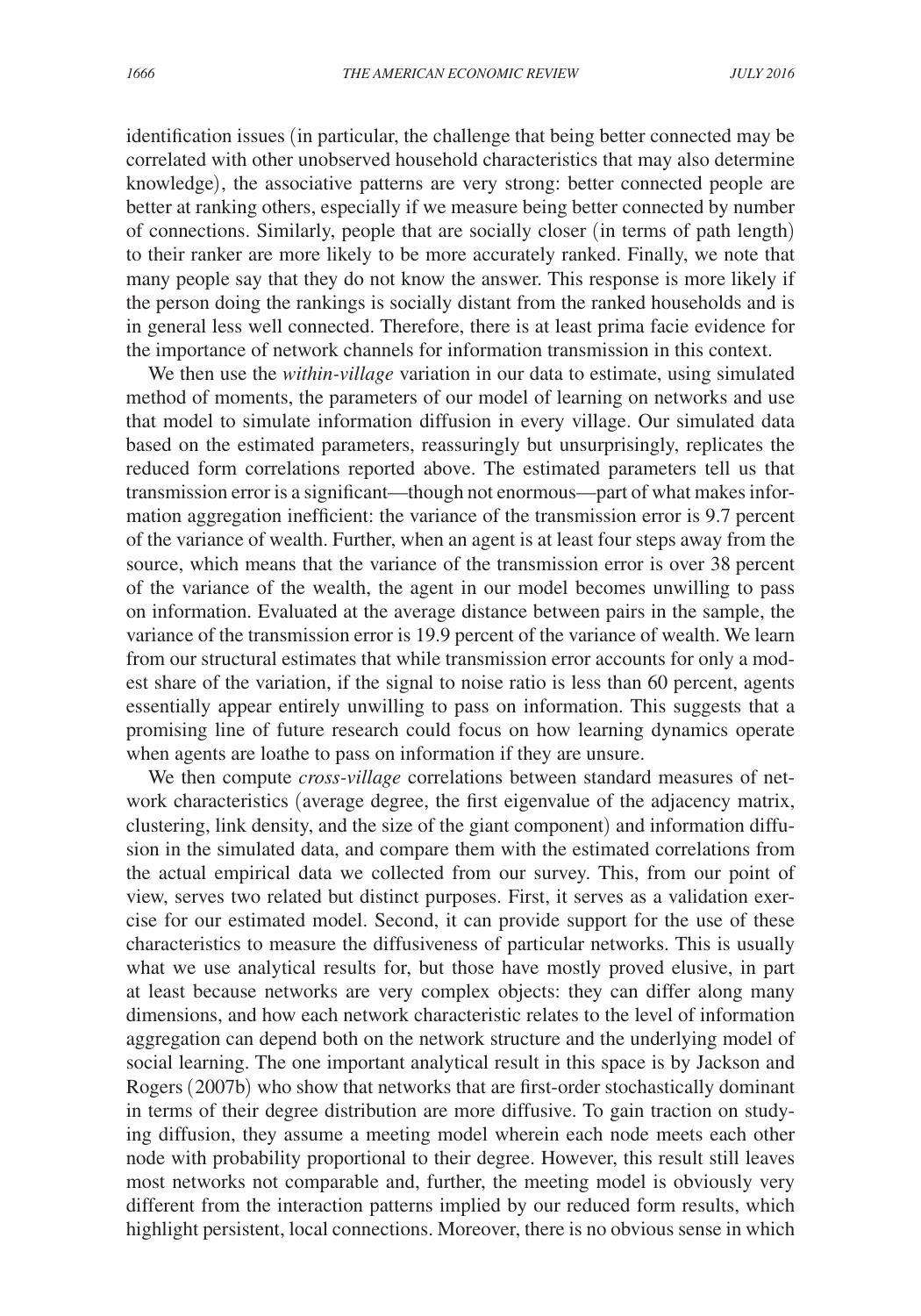controlling for a small number of additional network characteristics "solves" this problem, which is why Jackson and Rogers (2007b) go all the way to stochastic dominance.<sup>3</sup>

In the absence of analytical results, we propose the comparison of the simulation results and the actual cross-village in a large dataset which admits a wide variety of network structures as a way to assess the usefulness of the intuitive claims made for the effects of various network characteristics. We call this approach numerical theorizing: looking at descriptive evidence on social learning across many independent networks to see if it is consistent with an underlying theory.<sup>[4](#page-4-1)</sup>

The empirical patterns in the cross-village correlations match up reasonably well with the results generated by our model. In almost all cases, whenever either the simulated or the actual empirical correlations between network characteristics and measures of information aggregation are significantly different from zero, they have the same sign. And, for the most part, this sign matches what we would have expected based on existing theoretical research.<sup>5</sup>

However, we also see interesting divergences from what one might have intuitively expected. For example, the effect of higher average number of connections on information aggregation, *controlling for other network characteristics*, is negative both in our simulations and in the empirical results. Though there is a standard intuition that more connections are better, this is not true once one conditions on other network dimensions.

The above analysis showed how existing summary statistics of the network are related to diffusiveness, but we can also use the model to simulate, on average for any given network, the overall degree of diffusiveness in the model and analyze that directly. We make use of the results from our model estimation to try to simulate

<span id="page-4-0"></span><sup>3</sup>To get some feel for the problem consider the fact that while more connections typically facilitate better communication, having a higher average number of connections (i.e., in the language of network theory, a higher average degree) does not guarantee better information aggregation. To see why, consider an example where there could be a group of people in the community who are all connected to each other, but are entirely disconnected from the rest of the network, making information aggregation inefficient relative to a network where the average number of connections is lower but where everyone is indirectly connected to each other, so there are no isolated people (i.e., low clustering in the language of network theory). This effect of segregation is further reinforced by the echo-chamber effect discussed in Golub and Jackson (2012). Of course it could be argued that the networks in the above example differ on both the average number of connections and the clustering of those connections which suggests that if we want, for example, a general prediction for the effect of number of connections, we should compare networks that have similar clustering patterns, as well as similar patterns for other network features. However, no one measure of clustering summarizes all of the relevant information, just as no one measure of number of links is sufficient (i.e., the variance of the degree distribution matters, as do higher moments). In particular, controlling for the average amount of clustering in the network is not sufficient (see, for instance, Jackson 2008; Watts and Strogatz 1998; among others). In the example above, one can imagine a case where the average clustering in the two networks is the same because in the first network everyone outside the one densely connected component is not connected at all.<br><sup>4</sup>Note, to ensure that our results are not driven by the specific parameter values (the degree of noise as well as

<span id="page-4-1"></span>the threshold of certainty that a belief needs to cross before an agent is willing to pass information) that we estimate in the diffusion model, especially since the bounds on estimates are not very tight, we redo the cross-village simulation and regression exercise for a wide interval of parameter values centered approximately around the estimated values (online Appendix G). The basic predictions turn out to be remarkably robust to different parameter values, implying that the patterns that we observe may be portable across varying contexts.

<span id="page-4-2"></span> $5F$ or example, we show that if network *A* has a degree distribution (i.e., the distribution of the number of neighbors) that first-order stochastically dominates the degree distribution of network *B*, then both in the simulations and the empirical analysis network *A* is more likely to have more information aggregation. This echoes the Jackson and Rogers (2007b) result on stochastic dominance described earlier. Further, we find that the first eigenvalue of the link matrix predicts information flow, which echoes the results in the viral transmission model studied by Bollobás et al. (2010).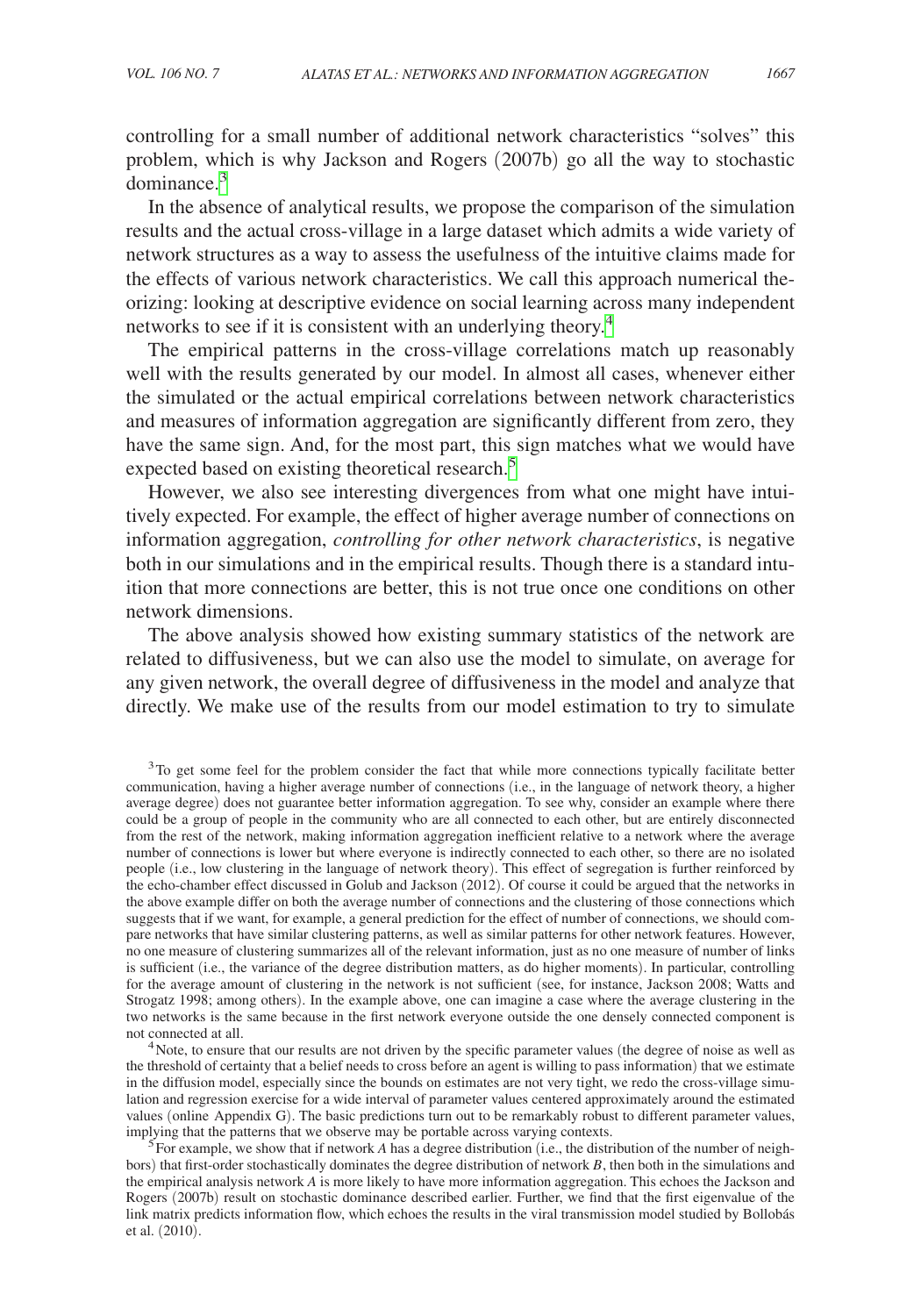overall diffusiveness for each of the 631 independent networks in our data, and then, returning to our original targeting setting, see whether the networks that we predict to be more diffusive are indeed those in which communities are better at targeting an actual government program. Our dataset comes from an experiment in which villages were randomly assigned to determine eligibility for an anti-poverty program using either community-based targeting, in which a village meeting ranked households from poorest to richest and assigned benefits to the poorest, or using proxy-means tests (PMT), which assign benefits based on a deterministic function of a household's assets. We find that community targeting better reflects people's self-assessment of their poverty status in villages that our network model predicts should have better information passing properties.

Our overall findings are useful for at least three reasons. First, they provide empirical support for a new model of social learning, which has some attractive properties. Second, they suggest that the standard intuitions about how networks function may not be so far from the truth, despite the absence of general analytical results behind them, at least if the way we model transmission is broadly correct. Finally, the findings offer insights into policy design problems where governments aim to harness aggregate local information (e.g., to whom to provide a loan, where local infrastructure should be built) or those that rely on understanding the ways that information spreads within a network (e.g., public health campaigns, agricultural extension programs). They suggest the possibility of using standard network statistics to predict where we would expect effective information aggregation. This points to a need for further work to think about which network characteristics could be sufficient for these purposes and how to cost-effectively collect them. We provide some guidance on this type of future work below.

The paper is organized as follows. Section I describes the data. Section II presents reduced form evidence at the individual level and Section III introduces our model and describes the predictions of the numerical model. Section IV describes our main empirical results. Section V makes the connection with targeting. Section VI concludes.

#### **I. Context and Data**

# A. *Context*

This study stems from a broader data collection effort that was designed to study the efficacy of different targeting methodologies in Indonesia (Alatas et al. 2012). Between November 2008 and March 2009, we conducted a randomized experiment to compare the accuracy of three common methods to identify beneficiaries for transfer programs: proxy-means testing (PMT), wherein one collects asset and demographic information on everybody in the census and uses the data to predict consumption; a community targeting approach, wherein decisions on beneficiaries are made in a communal meeting; and a methodology that combined both community and PMT methods (Hybrid).

In this paper, we utilize the detailed data that we collected on social networks, as well as data on individuals' reports about the relative incomes of other villagers, described below.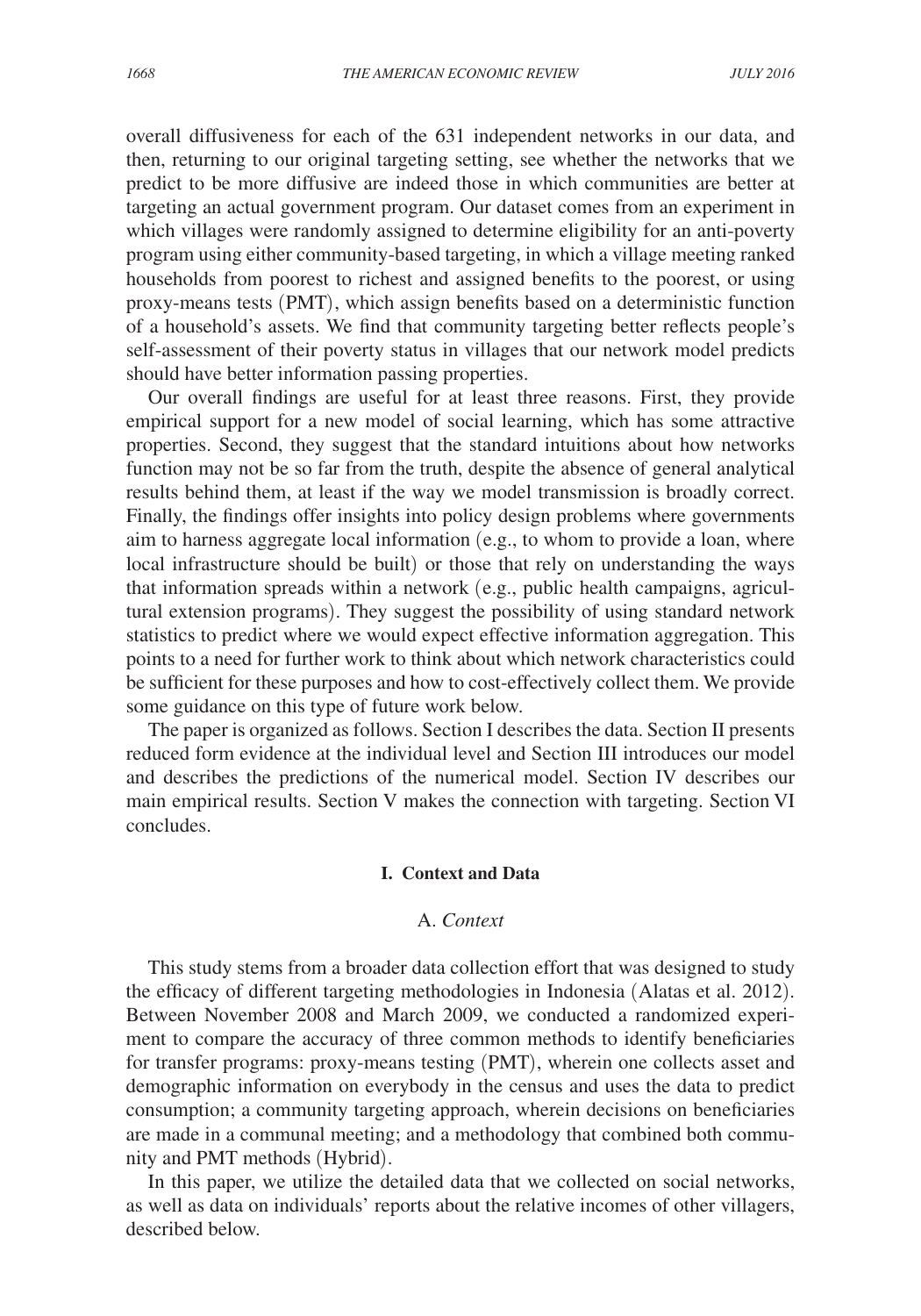# B. *Sample Description*

The initial sample consists of 640 hamlets spread across three Indonesian provinces: North Sumatra, South Sulawesi, and Central Java. The provinces were chosen to be broadly representative of Indonesia's diverse geography and ethnic makeup, with one province located on each of the three most populous islands (Sumatra, Sulawesi, and Java). Within these three provinces, we randomly selected a total of 640 villages, stratifying the sample to consist of approximately 30 percent urban and 70 percent rural locations.<sup>[6](#page-6-0)</sup> For each village, we obtained a list of the smallest administrative unit within it, and randomly selected one of these units (henceforth "hamlets") for the experiment. Best thought of as neighborhoods, each hamlet has an elected or appointed administrative head ("hamlet head") and contains an average of 54 households. We make use of 631 hamlets that have network data available.

# C. *Data*

*Data Collection.—*We primarily use data that was collected as part of the experiment's baseline survey. SurveyMeter, an independent survey organization, administered the baseline survey in November to December 2008, before the experiment or the social program was announced. For each hamlet, we constructed a census of households and then randomly selected eight households to be surveyed. In addition, we also surveyed the hamlet heads. From this survey, we used information on social networks and on both the perceived and actual income distribution in the hamlet.

To construct the social networks (discussed in Section IC), we used two forms of social connections data. First, we used a series of data on familial relationships within each hamlet. Specifically, we asked each of the surveyed households to name all other households in the hamlet to whom they were related (either through blood or marriage). We then asked the respondent to name the formal and informal leaders, the five poorest households in the hamlet, and five richest households in the hamlet, and then to list all of the relatives of each person named.<sup>[7](#page-6-1)</sup> Second, we asked each respondent to name the social groups within the hamlet that any members of his/her household had participated in, including neighborhood associations, religious groups, school groups, ROSCAs, farmers' associations, etc. This allowed us to relate people through common membership in groups.

In this study, we are concerned with how accurately information about households' economic status diffuses within a hamlet. Thus, we needed to construct a measure of each household's knowledge and to compare their beliefs to the "truth." To collect data on knowledge, we asked each surveyed household to rank the other eight households that were interviewed from their hamlet from the "most well-off" (*paling mampu*) to the "poorest" (*paling miskin*). We then collected two measures of "truth." First, we collected a measure of actual per capita expenditure levels at the time of the baseline survey, using the standard 28-question expenditure module

<span id="page-6-0"></span><sup>&</sup>lt;sup>6</sup>Note that our results are for the most part robust to just constraining our sample to rural villages, despite the much smaller sample size. See online Appendix L.

<span id="page-6-1"></span><sup>&</sup>lt;sup>7</sup>We can check the quality of this data as follows. If we look at all the surveyed households (about nine per hamlet) and consider their relatives, we can ask what share of their kin were named by others when others listed these individuals as among the five richest, five poorest, or leaders. This number is 80 percent in our data.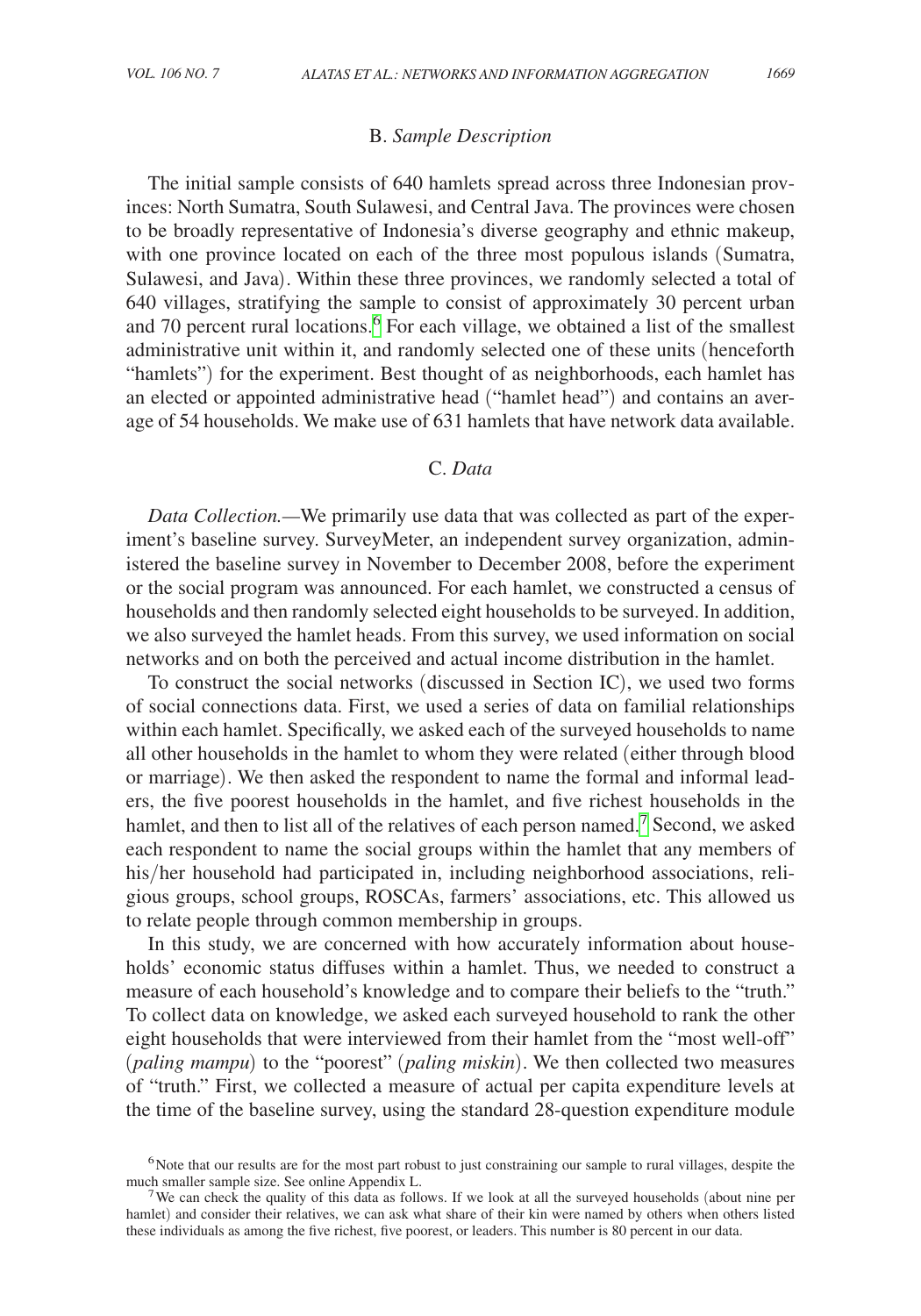from the Indonesian SUSENAS survey. Second, we asked households to self-assess their own poverty status. Specifically, each household was asked "Please imagine a six-step ladder where on the bottom (the first step) stand the poorest people and on the highest step (the sixth step) stand the richest people. On which step are you today?" Each respondent responded with a number from one to six. In Alatas et al. (2012), we show that when asked to assess the poverty status of others, Indonesian households use a concept that may more closely correspond to the self-assessed welfare metric than to objective per capita consumption, which is why we include both in this study. We then construct an error rate for each household's knowledge by computing the fraction of times that the surveyed household makes an error in the (eight choose two) comparisons in the poverty ranking exercise, where the right answer is either per capita consumption or the household self-assessment. For example, if the true rank of person *j* is one and of person *k* is seven, people who ranked *j* above *k* in their own rankings would get credit for a correct answer, regardless of the distance between their ranking of person  $j$  and  $k$ <sup>[8](#page-7-0)</sup>. The hamlet level error rate is then the mean over the nine households in the hamlet.

*Network Data.—*We construct undirected, unweighted networks from the familial and social group data for each of the 631 sampled hamlets. This is very unusual data, as most typical studies have closer to five independent networks and thus cannot make useful cross-network comparisons.

To construct each network, we first construct edges between the households that we sampled and those that they identify as their family members. This fills in nine rows and columns in the adjacency matrix. However, while we only sampled nine households per hamlet, our data is considerably richer than that, because as mentioned above, for each surveyed household, we asked them to identify and list the relatives of the five wealthiest and five poorest households in their hamlet, as well as all the formal and informal hamlet leaders and their respective relatives.

While the households that are named here are nonrandom, it provides us with a complete set of kin for a total of 68.3 percent of households in a median hamlet. Further, by the transitivity of kin, we can connect each pair of these relatives of a given household. In other words, if household *i* is named as being in the same extended family as household *j*, and household *j* is separately named—potentially by another respondent—as being in the same extended family as household *k*, we construct edge  $(i, k)$  in addition to  $(i, j)$  and  $(j, k)$ . Finally, for our sampled households, we also construct an edge between any two households that are registered as part of the same social group. We then take the union of these graphs.

In addition to having full kin data for all of the surveyed or named households (i.e., 68.3 percent of the network), we also have partial network data for others who were listed as related to someone who was either surveyed or named as poor, rich, or a leader. This is because for any *j* that we have not sampled, we know if it is connected to any sampled household or any named household. We can conduct a simple back-of-the-envelope calculation to estimate what share of the potential

<span id="page-7-0"></span><sup>8</sup>If a respondent was unable to rank a household during the poverty ranking exercise (i.e., since he or she did not know members from the household or anything about their income level), we assigned this as an "error," i.e., they were unable to correctly rank the households.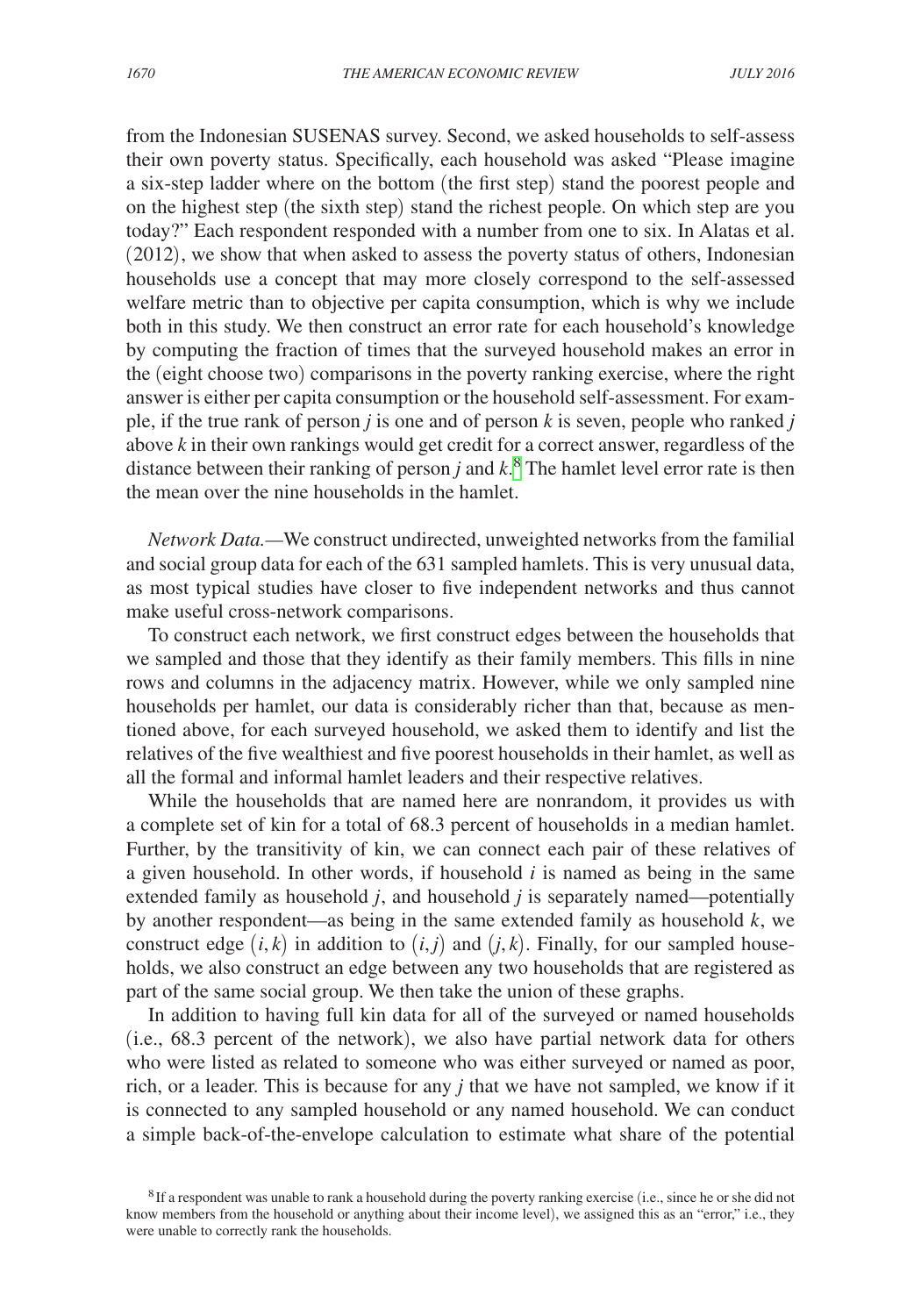links *ij* that we could be missing in our data. Assume for a moment that we have complete data on 68.3 percent of households uniformly at random. This implies that we miss kin link data for pairs of households *ij* for only one-tenth of potential links, since  $(1 - 0.683)^2 \approx 1/10$ . Thus, for about 90 percent of all pairs *ij* we should know if they are kin or not. This is consistent with the empirical frequency, where we can directly compute for which pairs *ij* do we definitively know if *ij* are kin or *ij* are not kin. In the median hamlet the share of missing data on such pairs is [9](#page-8-0).5 percent.<sup>9</sup>

These missing links are unlikely to undermine the credibility of our results. First, while regression analysis on partial samples of network data can generate biases due to non-classical measurement error, Chandrasekhar and Lewis (2012) develops a graph reconstruction technique to deal with this issue. Our results are robust to their correction (described and shown in online Appendix H). Second, we observe that for a subset of the claims that we are interested in, such as the result on first-order stochastic dominance of a hamlet's degree distribution, our results are underestimates since the direction of the bias is to attenuate coefficients.[10](#page-8-1) Finally, we conducted a series of robustness checks to look at the sensitivity of the results to missing kin data that we discuss in Section IVC (in particular, collecting network data for all households in ten randomly chosen hamlets in our data).

Importantly, all of our analysis assumes that the individuals who are part of the networks are fully described by their observables (including their network position). However, in practice, the networks—and individual network positions—are likely to be endogenously determined. For example, more central individuals are likely to be different on unobservable dimensions compared to less central individuals. These unobserved characteristics may in turn be correlated with what they know about others, and this may be a part of the reason why central people turn out to know more. Our approach in this paper is thus a descriptive one: we do not have random variation in network structure that would make network position uncorrelated with all possible unobservables. As a result, the claims we make here are noncausal—we only ask whether the data can be rationalized by a natural model of network interaction, and if that can teach us something about which communities are likely to know more about their wealth distribution. On the other hand, it is also worth noting that most network datasets are subject to the same limitation without having the great advantage of having over 600 independent networks (typical studies have closer to five) to work with as well as a measure of information for each of them, which

<span id="page-8-0"></span><sup>9</sup>Moreover, the data coverage is even better for the relevant parts of the network: if we ask household *i* to rank household *j* versus *k*, since we also randomly sampled *j* and *k* and know their complete kin networks, we would know for sure if *j* and *k* were connected at distance 1 or 2 (since we know all of *j*'s connections and all of *k*'s connections, our data would tell us if *j* and *k* were connected of distance 2 or less). So if a relevant link is missing, we can infer that they are at least distance 3 or more.

<span id="page-8-1"></span><sup>&</sup>lt;sup>10</sup> At least in the univariate case, note that, conditional on sign-consistency, any *standardized* effect has to decrease even with nonclassical measurement error provided the measurement error is uncorrelated with the structural error in the regression of interest. This covers the case when the value of the measurement error is correlated with the value of *x* itself, which is likely to be true in a network setting but assumed away under classical measurement error. Following the Cauchy-Schwarz inequality it is easy to show that  $\beta_0 \cdot \sigma_x \geq \text{plim } \hat{\beta} \sigma \bar{x}$ 

 $= \beta_0 \frac{\text{cov}(x, \bar{x})}{\sigma_{\bar{x}}}$  as  $\sigma_x \sigma_{\bar{x}} \geq \text{cov}(x_i, \bar{x}_i)$ , where  $\hat{\beta}$  is the estimated regression coefficient,  $\beta_0$  is the true value, *x* is the true regressor, and  $\bar{x}$  is the mismeasured regressor. Note that if the argument holds in the univariate case, it also holds for the multivariate case where covariates other than the covariate of interest are not measured with error, by the Frisch-Waugh theorem.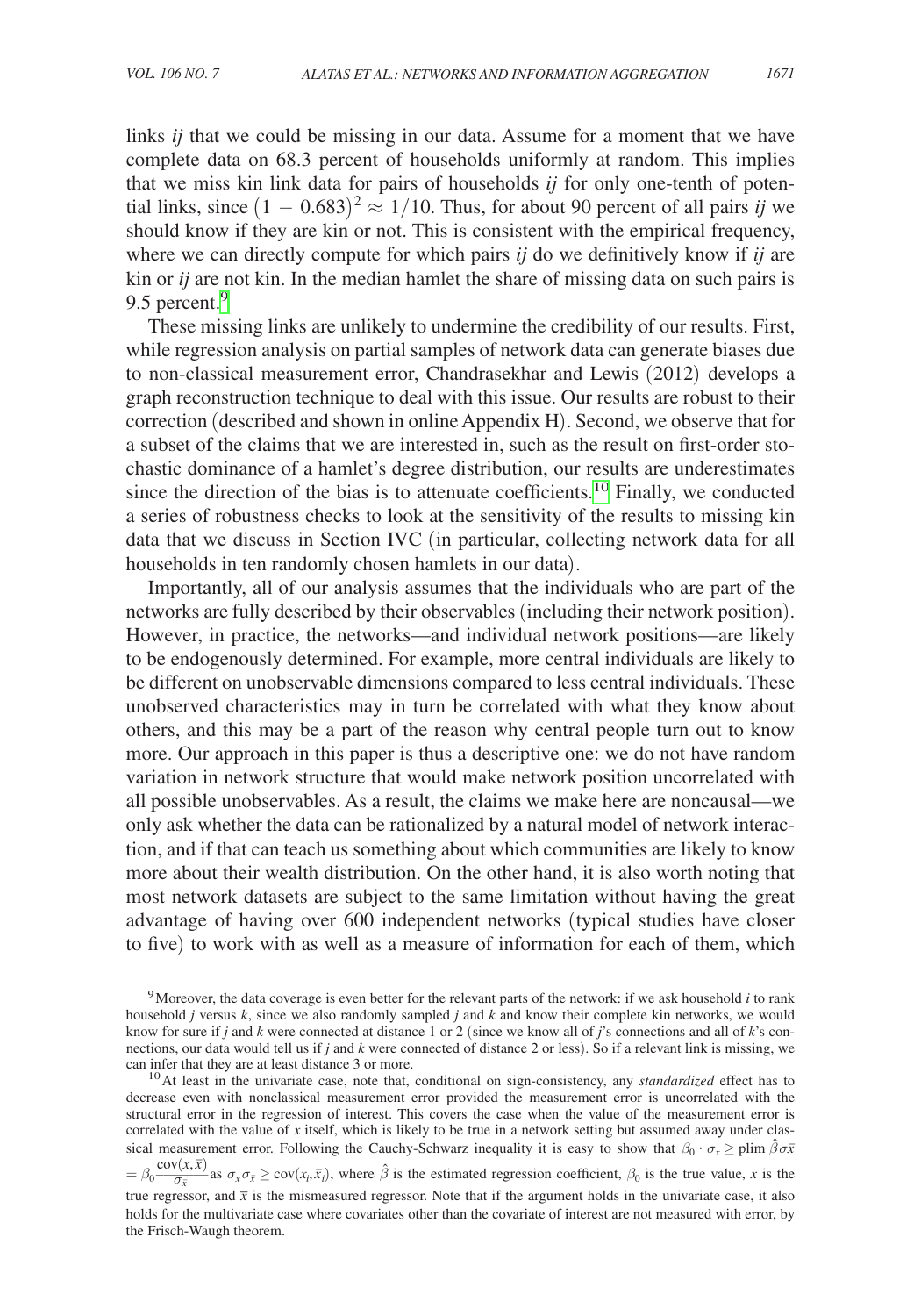makes our data ideal for carrying out the kind of cross-network comparisons we are interested in.

*Aggregation of Data in Community-Based Targeting.—*Whether to assign the responsibility for "targeting"—the selection of beneficiaries to social programs aimed toward the poor—to local communities has become an important policy question with increasing recognition of the challenges of accurately measuring household income. The data used in the paper was collected prior to an experiment in which we compared community targeting with the status quo in Indonesia, which is to use data collected by the central statistical system. Specifically, in each hamlet, the Central Statistics Bureau (BPS) and Mitra Samya, an Indonesian NGO, implemented an unconditional cash transfer program, where a fixed number of households would receive a one-time, Rp 30,000 (about \$3) cash transfer. The amount of the transfer is equal to about 10 percent of the median beneficiary's monthly per capita consumption, or a little more than one day's wage for an average laborer. Each hamlet was randomly allocated to one of three main targeting treatments: Proxy Means Test (PMT), Community, or Hybrid. In the PMT treatment, program beneficiaries were determined through a regression-based formula that mapped easily observable household characteristics collected by the statistical system into a single index. In the community treatment, the hamlet residents determined the list of beneficiaries through a poverty-ranking exercise at a public meeting. In the hybrid treatment, the community ranking procedure was done first, followed by a subsequent PMT verification. Additional details of these three procedures can be found in online Appendix C and in Alatas et al. (2012).

Using intuitions from network theory on information aggregation, we can look at whether the network characteristics that are typically associated with a better informed population also predict where community-based targeting does better. Following Alatas et al. (2012), we create two metrics to assess the degree to which these methods correctly assign benefits to poor households. First, we compute the rank correlation between the results of the targeting experiment and per capita consumption. Second, we compute the rank correlation of the targeting experiment with respondents' self-assessment of poverty, as reported in the baseline survey. To assess the degree to which different network structures affect the targeting outcomes, we can examine whether the difference in these rank correlations between community/hybrid treatments (which use community information) and the PMT treatment (which does not) is greater in hamlets with network structures that should lead to better information transmission.

# **II. Sample Statistics and Information at the Household Level**

In this section, we establish stylized facts to motivate our learning model (Section III). We first provide sample statistics to describe the knowledge environment. Next, we explore how a household's network position is correlated with their ability to rank others within the hamlet (Section IIA). Finally, we look at whether households are better at ranking those who are more connected to them (Section IIA). Note that these are descriptive regressions and not causal estimates.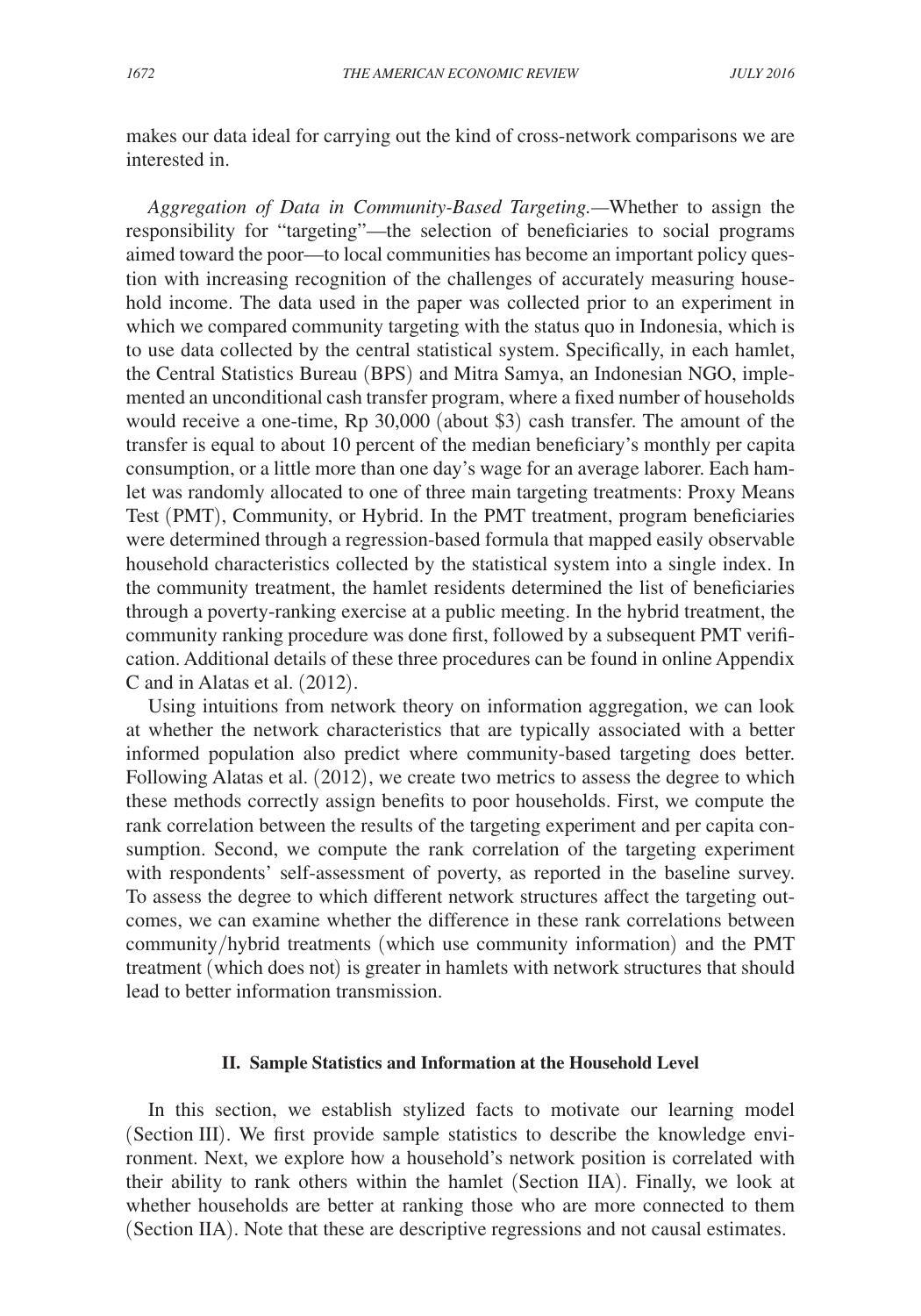| i | I<br>$\sim$ |
|---|-------------|

|                                           | Mean<br>(1) | Standard deviation<br>(2) |
|-------------------------------------------|-------------|---------------------------|
| Panel A. Hamlet level                     |             |                           |
| Number of households                      | 53.04       | 27.31                     |
| Average degree                            | 8.18        | 3.81                      |
| Variance of degree distribution           | 16.34       | 13.62                     |
| Average clustering coefficient            | 0.42        | 0.18                      |
| Fraction of nodes in giant component      | 0.51        | 0.24                      |
| Average path length                       | 2.02        | 0.50                      |
| First eigenvalue                          | 8.57        | 3.13                      |
| Inequality                                | 1.02        | 0.39                      |
| Link density                              | 0.10        | 0.11                      |
| Error rate (consumption)                  | 0.52        | 0.19                      |
| Error rate (self-assessment)              | 0.46        | 0.22                      |
| Share don't knows                         | 0.19        | 0.22                      |
| Error rate given report (consumption)     | 0.36        | 0.48                      |
| Error rate given report (self-assessment) | 0.27        | 0.45                      |
| Panel B. Household level                  |             |                           |
| Degree                                    | 8.35        | 4.91                      |
| Clustering coefficient                    | 0.64        | 0.30                      |
| Eigenvector centrality                    | 0.23        | 0.14                      |
| Error rate (consumption)                  | 0.52        | 0.23                      |
| Error rate (self-assessment)              | 0.45        | 0.26                      |

#### TABLE 1-DESCRIPTIVE STATISTICS

*Notes:* Panel A provides sample statistics on the network characteristics of the 631 hamlets in the sample. It also provides information on the average level of competency in the hamlet in assessing the poverty level of other households of the hamlet. Panel B provides equivalent sample statistics for the 5,633 households in the sample. For definitions see online Appendix A. The *error rate* variables count all "don't know" answers as errors. The *error rate given report* variables are calculated after dropping all "don't know" answers.

#### A. *Sample Statistics*

Table 1 reports descriptive statistics (online Appendix A provides more detailed definitions of each network variable). Panel A provides the statistics for the hamlet level variables, while panel B provides corresponding household level statistics. We report the variable means in column 1 and standard deviations in column 2.

The sampled hamlets are small, with an average of 53 households (panel A). The largest has 263 households, the smallest has 11, and the inter-quartile range is 25–64. The number of connections per household, called *degree* in the network literature, averages 8.18. Networks exhibit significant *clustering*, with a mean of 0.42; this means that about 42 percent of pairs of an individual's contacts are also linked to each other. The average *path length* is about 2, suggesting that two randomly chosen households will be separated by one household in between, conditional on there being a path that connects the two households. The networks have an average *fraction of nodes in the giant component* of only 0.51, which means that about half of the households are connected to each other through some chain of links.<sup>11</sup>

<span id="page-10-0"></span> $11$  It is possible that the underlying network is completely connected. The fact that the share of nodes in the giant component is less than one may be due to the fact that we have sampled the network. If the true network was more dense, then a random sample from it is more likely to be completely connected in the sense that it is more likely that the researcher observes a path between any two nodes. If the true network was sparse, even if there was a giant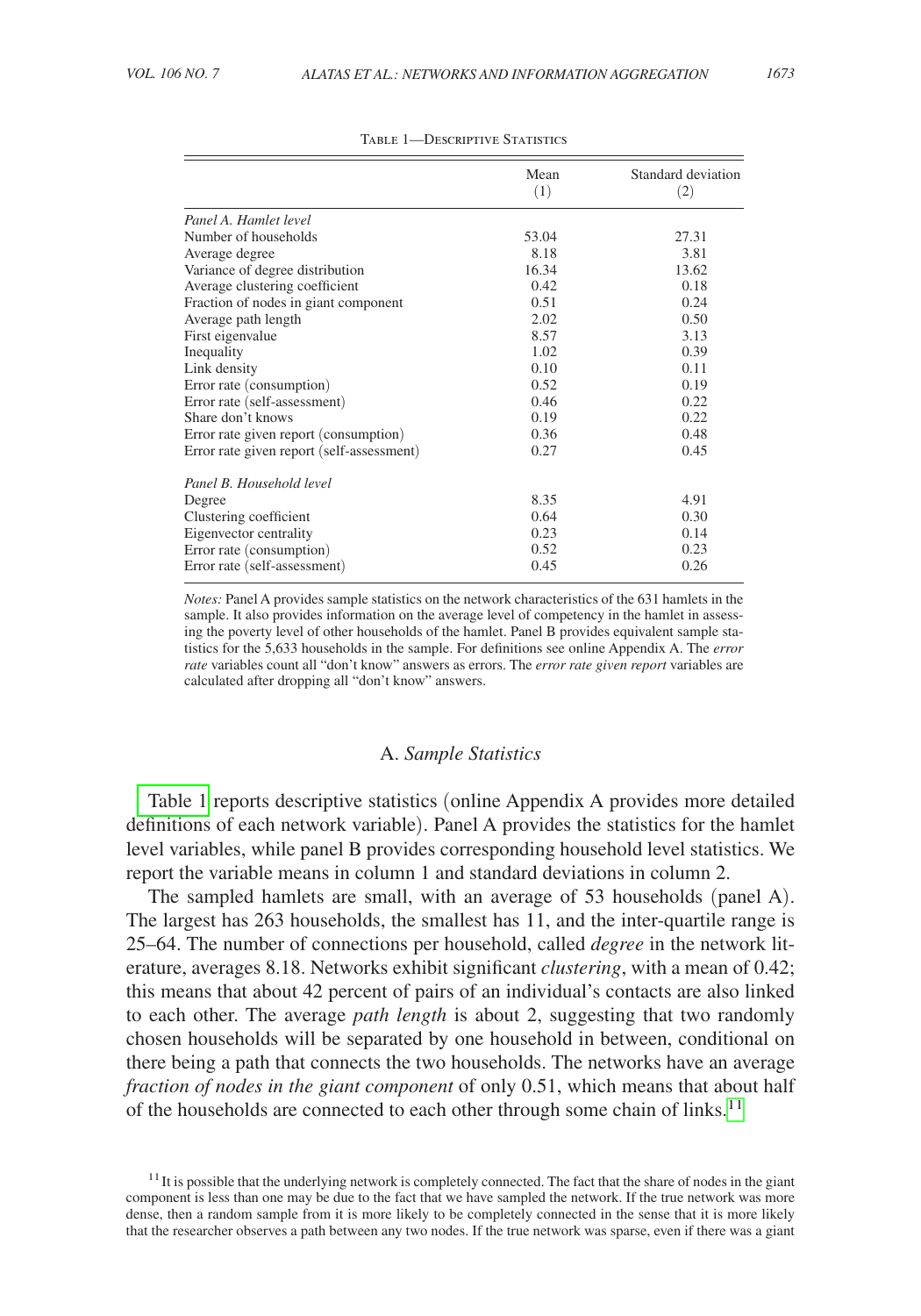Households struggle with making the comparisons of the households' economic status. The mean hamlet error rate based on consumption is 0.52, while that based on the self-assessment is about 0.46. However, there is substantial heterogeneity in the error rate across hamlets—the standard deviation for both variables is about 0.2, which means that in the very best hamlets the error rate is as little as  $0.1$ .<sup>12</sup> These levels need to be interpreted carefully, however, as part of what we are calling "error" is likely due to errors in our measure of consumption (Alatas et al. 2016). Under classical measurement error in the outcome variable, regression coefficients will be unaffected, so this is not a problem per se for the paper, but worth keeping in mind for interpreting the levels of these variables.

Many households refuse to make certain comparisons: the rate of reporting "do not know" is 0.19. This suggests that the appropriate model should account for this aspect of reality. Even when reporting, the individual error rate is still high: 0.36 and 0.27 for consumption and self-assessment.

Panel B provides corresponding sample statistics at the household level. It is worth noting that these networks exhibit a high clustering coefficient; the average clustering coefficient is 0.64.

*Network Position of those Ranking Others.—*We first ask whether more central individuals have a lower error rate in ranking other households. In [Tables 2](#page-12-0) and 3, we estimate

(1) 
$$
Error_{ir} = \beta_0 + \mathbf{W}_{ir}'\beta_1 + \mathbf{X}_{ir}'\delta + \mu_r + \epsilon_{ir},
$$

where *i* is the household doing the ranking, *r* is a hamlet,  $Error<sub>ir</sub>$  is household *i*'s error rate in ranking (the share of the  $\binom{8}{2}$  comparisons that *i* categorizes incorrectly) or its rate of not knowing at least one of the households in the ranked pair, **W***ir* are *i*'s network characteristics,  $\mathbf{X}_{ir}$  are demographic characteristics,  $\mu_r$  is a hamlet fixed effect, and  $\epsilon_{ir}$  is the error term.

We consider several network characteristics: degree (columns 1 and 5), which is the number of links to other households; the clustering coefficient (columns 2 and 6), which is the fraction of a household's neighbors that are themselves neighbors; and eigenvector centrality (columns 3 and 7), which is a measure of the node's importance, defined recursively, to be proportional to the sum of the importance levels of her neighbors. Detailed definitions are included in online Appendix A. In columns 4 and 8, we estimate the effect of each of these three network characteristics, conditional on one another. Columns 1–4 do not include hamlet fixed effects  $(\mu_r)$ and columns 5–8 add hamlet fixed effects in order to sweep out any cross-network average differences and focus just on within-network differences in position. Since network position may be correlated with other household characteristics, we also explore whether the results are sensitive to controlling for ranker demographic characteristics,  $\mathbf{X}_{ir}$ ; these include log consumption, years of education of the respondent,

component, sampling the network could make these paths break in the observed graph thereby reducing the share of nodes in the giant component.<br><sup>12</sup>The fifth percentile for these variables are 0.254 and 0.138, respectively.

<span id="page-11-0"></span>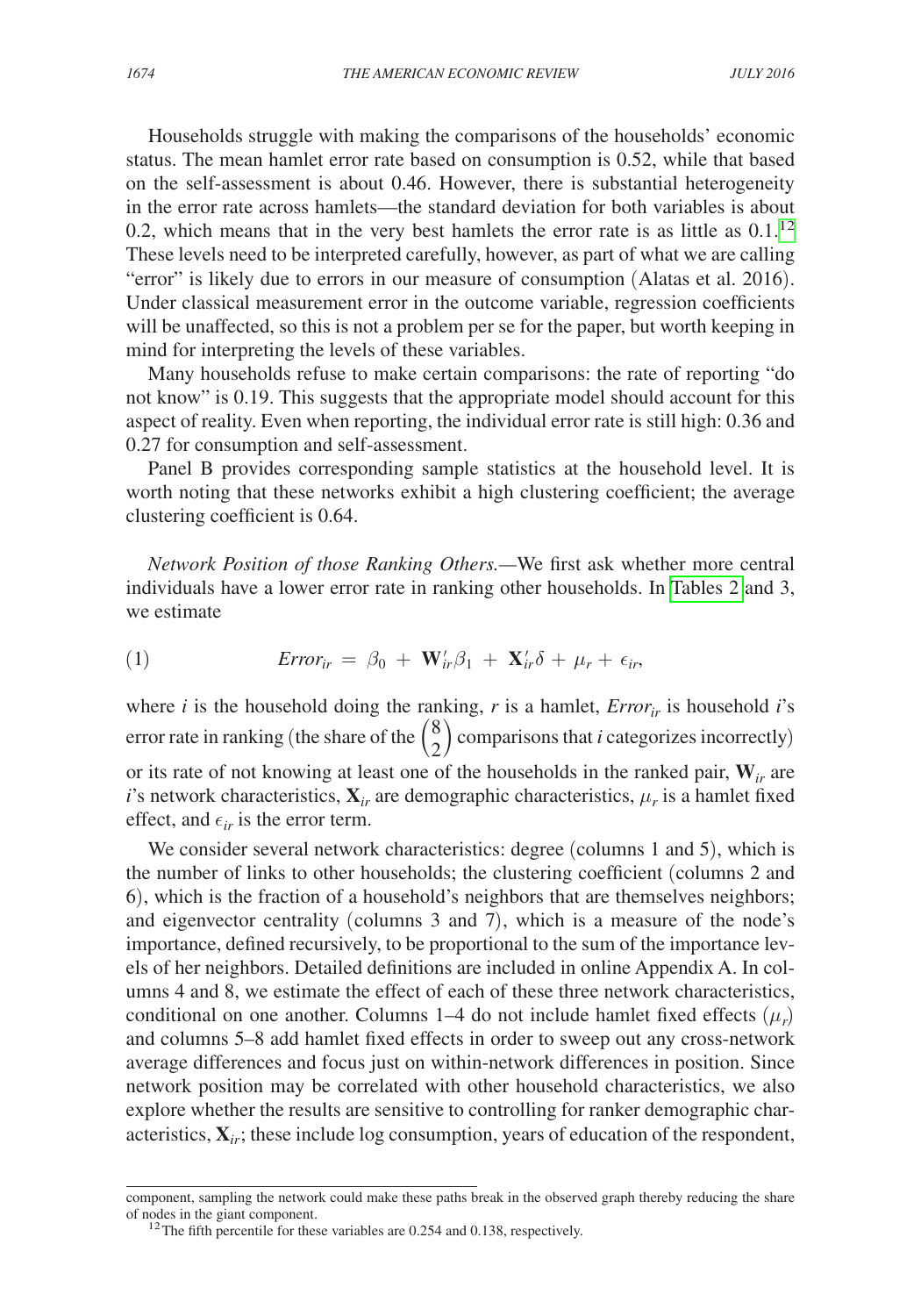|                                             | (1)                    | (2)                   | (3)                  | (4)                    | (5)                      | (6)                    | (7)                   | (8)                     |
|---------------------------------------------|------------------------|-----------------------|----------------------|------------------------|--------------------------|------------------------|-----------------------|-------------------------|
| Panel A. Consumption metric, error rate     |                        |                       |                      |                        |                          |                        |                       |                         |
| Degree                                      | $-0.0107$<br>(0.00112) |                       |                      | $-0.0111$<br>(0.00140) | $-0.00285$<br>(0.000710) |                        |                       | $-0.00189$<br>(0.00115) |
| Clustering                                  |                        | $-0.0641$<br>(0.0147) |                      | $-0.0511$<br>(0.0136)  |                          | $-0.0128$<br>(0.00889) |                       | $-0.00970$<br>(0.00980) |
| Eigenvector centrality                      |                        |                       | $-0.173$<br>(0.0377) | 0.0605<br>(0.0484)     |                          |                        | $-0.0859$<br>(0.0232) | $-0.0399$<br>(0.0379)   |
| $R^2$                                       | 0.051                  | 0.007                 | 0.010                | 0.055                  | 0.667                    | 0.666                  | 0.667                 | 0.667                   |
| Panel B. Self-assessment metric, error rate |                        |                       |                      |                        |                          |                        |                       |                         |
| Degree                                      | $-0.0133$<br>(0.00126) |                       |                      | $-0.0144$<br>(0.00160) | $-0.00388$<br>(0.000715) |                        |                       | $-0.00282$<br>(0.00121) |
| Clustering                                  |                        | $-0.0623$<br>(0.0163) |                      | $-0.0499$<br>(0.0148)  |                          | $-0.00415$<br>(0.0100) |                       | $-0.00124$<br>(0.0109)  |
| Eigenvector centrality                      |                        |                       | $-0.184$<br>(0.0421) | 0.106<br>(0.0545)      |                          |                        | $-0.104$<br>(0.0248)  | $-0.0427$<br>(0.0408)   |
| $R^2$                                       | 0.064                  | 0.005                 | 0.009                | 0.068                  | 0.674                    | 0.672                  | 0.674                 | 0.674                   |
| Panel C. Share of don't knows               |                        |                       |                      |                        |                          |                        |                       |                         |
| Degree                                      | $-0.0130$<br>(0.00124) |                       |                      | $-0.0143$<br>(0.00158) | $-0.00305$<br>(0.000672) |                        |                       | $-0.00153$<br>(0.00115) |
| Clustering                                  |                        | $-0.0390$<br>(0.0180) |                      | $-0.0375$<br>(0.0165)  |                          | 0.000603<br>(0.0111)   |                       | 0.00339<br>(0.0122)     |
| Eigenvector centrality                      |                        |                       | $-0.159$<br>(0.0434) | 0.110<br>(0.0547)      |                          |                        | $-0.0950$<br>(0.0258) | $-0.0622$<br>(0.0415)   |
| $R^2$                                       | 0.066                  | 0.002                 | 0.007                | 0.070                  | 0.719                    | 0.717                  | 0.719                 | 0.719                   |
| Hamlet fixed effect                         | N <sub>o</sub>         | N <sub>o</sub>        | N <sub>0</sub>       | N <sub>0</sub>         | Yes                      | Yes                    | Yes                   | Yes                     |

<span id="page-12-0"></span>Table 2—The Correlation between Household Network Characteristics and the Error Rate in Ranking Income Status of Households (*No Controls*)

*Notes:* This table provides estimates of the correlation between a household's network characteristics and its ability to accurately rank the poverty status of other members of the hamlet. The sample comprises 5,649 households. The mean of the dependent variable in panel A (a household's error rate in ranking others in the hamlet based on consumption) is 0.52, while the mean of the dependent variable in panel B (a household's error rate in ranking others in the hamlet based on a household's own self-assessment of poverty status) is 0.46. The mean of the dependent variable in panel C (what fraction of others does a household report "don't know" about) is 0.19. Standard errors are clustered by hamlet and are listed in parentheses.

and dummy variables that indicate whether the household is a formal or informal leader within the village, is from an ethnic minority, is from a religious minority, and whether the respondent is female. Table 2 reports the results with no covariates (i.e., constraining  $\delta$  to be zero) and [Table 3](#page-13-0) reports results with covariates.

Overall, being a more connected household is associated with a lower error rate in ranking other households. Using consumption as the measure of the truth (panel A of Table 2), the bivariate regressions (columns 1–3) show that households that have a higher number of links with other households in the network (degree), that have more interwoven social neighborhoods (clustering), and households that are a more important node in the network (eigenvector centrality) are less likely to make errors in ranking others. Conditional on each other, we find that a one standard deviation increase in average degree is associated with a 5.5 percentage point (pp) drop in the household's error rate and similarly a one standard deviation increase in the clustering coefficient is associated with a 1.4 pp decrease (column 4). Including hamlet fixed effects, degree (column 5) and eigenvector centrality (column 7) continue to predict a household's error rate (both at the 1 percent level), but clustering is no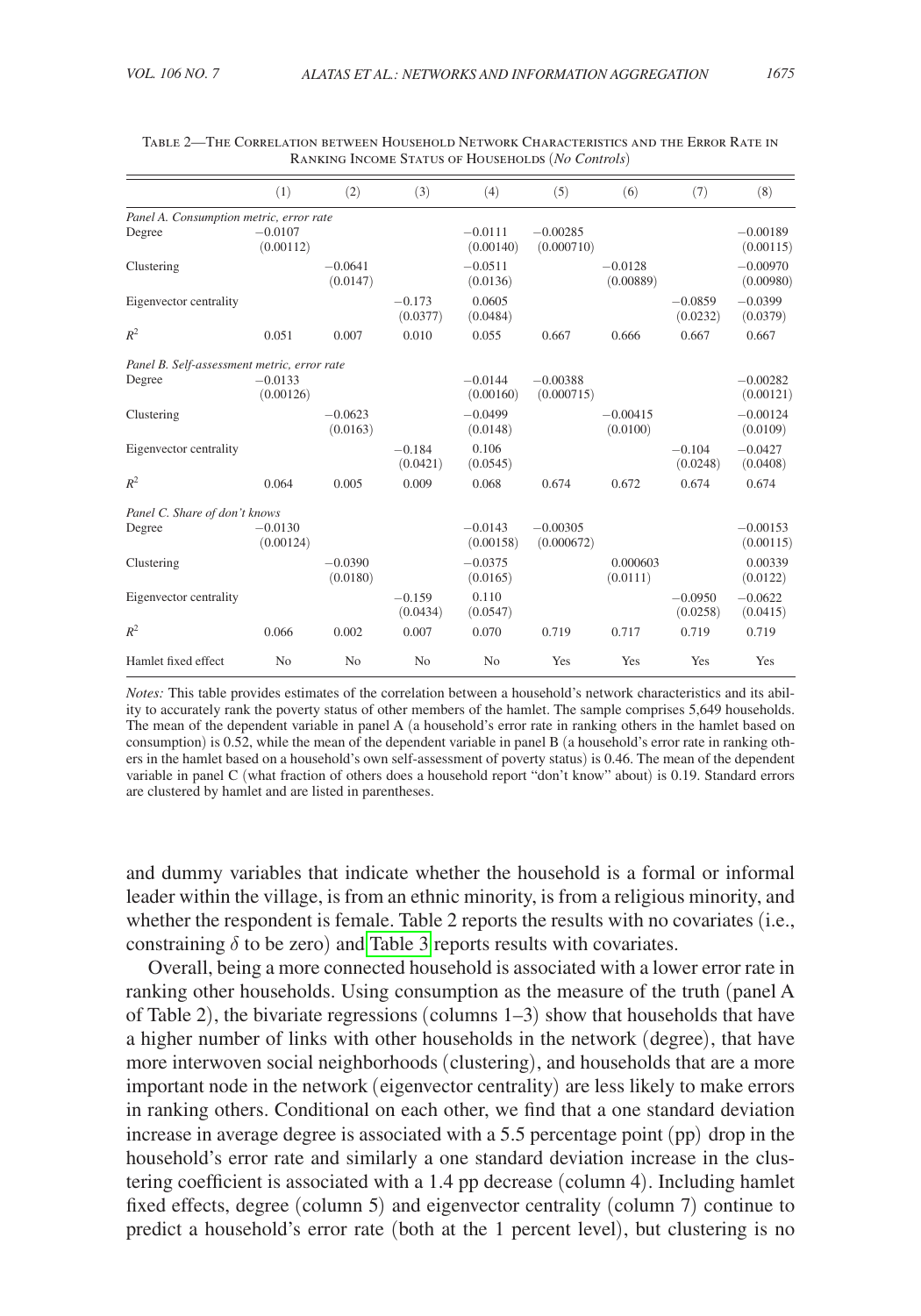<span id="page-13-0"></span>

|                                             | (1)                     | (2)                   | (3)                  | (4)                     | (5)                      | (6)                     | (7)                   | (8)                     |
|---------------------------------------------|-------------------------|-----------------------|----------------------|-------------------------|--------------------------|-------------------------|-----------------------|-------------------------|
| Panel A. Consumption metric, error rate     |                         |                       |                      |                         |                          |                         |                       |                         |
| Degree                                      | $-0.00874$<br>(0.00106) |                       |                      | $-0.00889$<br>(0.00134) | $-0.00217$<br>(0.000695) |                         |                       | $-0.00133$<br>(0.00111) |
| Clustering                                  |                         | $-0.0596$<br>(0.0137) |                      | $-0.0481$<br>(0.0133)   |                          | $-0.0125$<br>(0.00876)  |                       | $-0.00964$<br>(0.00969) |
| Eigenvector centrality                      |                         |                       | $-0.153$<br>(0.0360) | 0.0367<br>(0.0472)      |                          |                         | $-0.0689$<br>(0.0230) | $-0.0351$<br>(0.0370)   |
| $R^2$                                       | 0.074                   | 0.048                 | 0.050                | 0.077                   | 0.671                    | 0.670                   | 0.671                 | 0.671                   |
| Panel B. Self-assessment metric, error rate |                         |                       |                      |                         |                          |                         |                       |                         |
| Degree                                      | $-0.0104$<br>(0.00120)  |                       |                      | $-0.0111$<br>(0.00155)  | $-0.00302$<br>(0.000699) |                         |                       | $-0.00212$<br>(0.00118) |
| Clustering                                  |                         | $-0.0562$<br>(0.0149) |                      | $-0.0458$<br>(0.0143)   |                          | $-0.00398$<br>(0.00976) |                       | $-0.00136$<br>(0.0107)  |
| Eigenvector centrality                      |                         |                       | $-0.155$<br>(0.0398) | 0.0700<br>(0.0529)      |                          |                         | $-0.0819$<br>(0.0243) | $-0.0361$<br>(0.0398)   |
| $R^2$                                       | 0.102                   | 0.070                 | 0.072                | 0.104                   | 0.679                    | 0.678                   | 0.679                 | 0.679                   |
| Panel C. Share of don't knows               |                         |                       |                      |                         |                          |                         |                       |                         |
| Degree                                      | $-0.0106$<br>(0.00115)  |                       |                      | $-0.0114$<br>(0.00149)  | $-0.00235$<br>(0.000663) |                         |                       | $-0.00090$<br>(0.00113) |
| Clustering                                  |                         | $-0.0395$<br>(0.0169) |                      | $-0.0358$<br>(0.0161)   |                          | $-0.000466$<br>(0.0109) |                       | 0.00296<br>(0.0119)     |
| Eigenvector centrality                      |                         |                       | $-0.145$<br>(0.0402) | 0.0719<br>(0.0526)      |                          |                         | $-0.0783$<br>(0.0254) | $-0.0596$<br>(0.0406)   |
| $R^2$                                       | 0.106                   | 0.066                 | 0.070                | 0.108                   | 0.723                    | 0.722                   | 0.723                 | 0.723                   |
| Hamlet fixed effect                         | N <sub>0</sub>          | N <sub>0</sub>        | No                   | N <sub>0</sub>          | Yes                      | Yes                     | Yes                   | Yes                     |

| TABLE 3-THE CORRELATION BETWEEN HOUSEHOLD NETWORK CHARACTERISTICS    |
|----------------------------------------------------------------------|
| AND THE ERROR RATE IN RANKING INCOME STATUS OF HOUSEHOLDS (Controls) |

N*otes:* This table provides estimates of the correlation between a household's network characteristics and its ability to accurately rank the poverty status of other members of the hamlet, controlling for the household's characteristics including leadership status, consumption, education, minority status, religion, respondent gender. The sample comprises 5,646 households for panels A and B, and 5,333 for panel C. The mean of the dependent variable in panel A (a household's error rate in ranking others in the hamlet based on consumption) is 0.52, while the mean of the dependent variable in panel B (a household's error rate in ranking others in the hamlet based on a household's own self-assessment of poverty status) is 0.46. The mean of the dependent variable in panel C (what fraction of others does a household report "don't know" about) is 0.19. Standard errors are clustered by hamlet and are listed in parentheses.

longer significant. When all three measures are included in column 8 with hamlet fixed effects, magnitudes remain similar to the bivariate cases with fixed effects, but we are no longer able to detect a statistically significant relationship. Similarly, as panel B illustrates, households that are more connected also have an easier time ranking other households in terms of their self-assessment. The coefficient estimates of all models are similar across panels A and B, both in terms of sign and magnitude. It is worth noting that the inclusion of hamlet fixed effects systematically leads to a decline in the coefficient magnitude—a fact borne out in the simulations that we discuss below as well (see online Appendix Tables E1 and E2). This suggests that network-level effects may be important for information aggregation, a subject we explore in much more detail below.

In panel C, we study the relationship between willingness to report another's wealth and network characteristics. Is a more central individual more likely to receive information and therefore less likely to declare that she doesn't know the answer? A one standard deviation increase in the degree of an individual is associated with a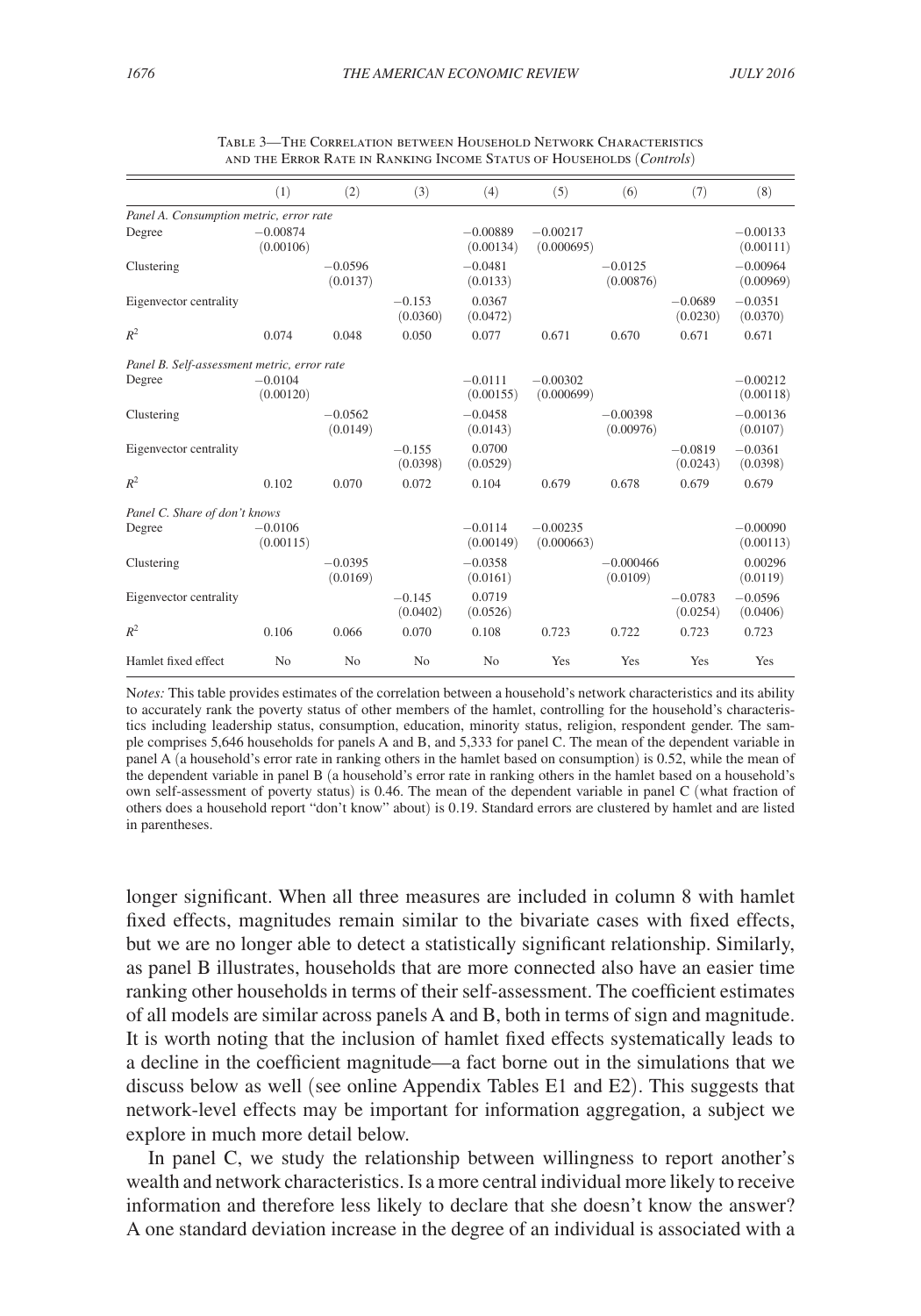6.4 or 1.5 pp decrease in the likelihood of reporting "don't know" (without or with hamlet fixed effects, respectively) in the bivariate regressions. Recall that the mean of "don't know" is 0.19, which indicates that these effects are large. A similar result is true for eigenvector centrality.

The results are robust to two key changes in specification. First, including the control variables in Table 3 does not alter the findings, suggesting that the results are not driven by these observable household demographic characteristics. Nonetheless, from now on, we always include the demographic control variables unless otherwise specified.<sup>13</sup> Second, we also explore these relationships excluding the cases where individuals claim they do not know (online Appendix D). The results are similar to the main specification, implying that even when individuals decide to venture a guess, they are still more likely to get it right if they are more connected within the network.

*Connections Between Ranker and Rankee.—*The preceding analysis explored how one's network position affected her accuracy in ranking others. In Table 4, we now explore whether the ranker is more accurate when he is more connected to the households that he is ranking; i.e., does household *i* do a better job of ranking nodes *j* versus *k* if the pair is closer to *i*? To measure distance on the network, we use the shortest path length. The distance between *i* and *j* is denoted  $d(i, j)$ . Many nodes cannot be connected by any path; by convention, the distance between them is infinite. not be connected by any path; by convention, the distance between them is infinite.<br>We use the average inverse distance between  $(i,j)$  and  $(i,k)$ :  $\frac{1}{2} \left( \frac{1}{d(i,j)} + \frac{1}{d(i,k)} \right)$ , which scales to a measure of closeness in  $[0, 1]$ . Specifically, we estimate

(2) 
$$
Error_{ijkr} = \beta_0 + \mathbf{W}_{jkr}'\beta_1 + \mathbf{X}_{ijkr}'\delta + \mu_r + \nu_i + \epsilon_{ijkr},
$$

where  $Error_{iikr} = 1\{i \text{ ranks } j \text{ versus } k \text{ incorrectly}\}$ ,  $\mathbf{W}_{ikr}$  are the average network characteristics of the households being ranked (*j* and  $k$ ), and  $\mathbf{X}_{iikr}$  are the covariates. The sample is all *i*, *j*, and *k* in hamlet *r* such that  $j < k$ ,  $j \neq i$ ,  $k \neq i$ . In column 1 of [Table 4,](#page-15-0) we show the basic correlations between the error rate and average inverse distance from *i* to *j* and *k*, conditional on the same set of demographic covariates as above (log consumption, education, etc.) for both ranker *i* and the average for rankees *j* and *k*. In column 2, we introduce additional network characteristics (average degree, average clustering coefficient, and average eigenvector centrality, where the average is across the two people being ranked). In columns 3 and 4, we include hamlet fixed effects  $(\mu_r)$  and ranker fixed effects  $(\nu_i)$ , respectively. All standard errors are clustered by hamlet.

Average inverse distance is highly predictive of ranking accuracy. Using consumption as the measure of truth (panel A), if both *j* and *k* are at distance 1 from *i* as compared to each being distance 3 from *i*, then household *i* is 2.5 to 3.8 percentage points less likely to rank them incorrectly. These results are generally robust to including hamlet fixed effects (columns 3–4). However, we lose considerable power with ranker fixed effects (column 4), although the sign and magnitudes of the coefficients are generally similar to column 3. Using self-assessment as the truth

<span id="page-14-0"></span> $13$  For regressions that study within-hamlet variation, we present tables both with and without demographic control variables. When we look at across hamlet regressions, versions without are in online Appendix F.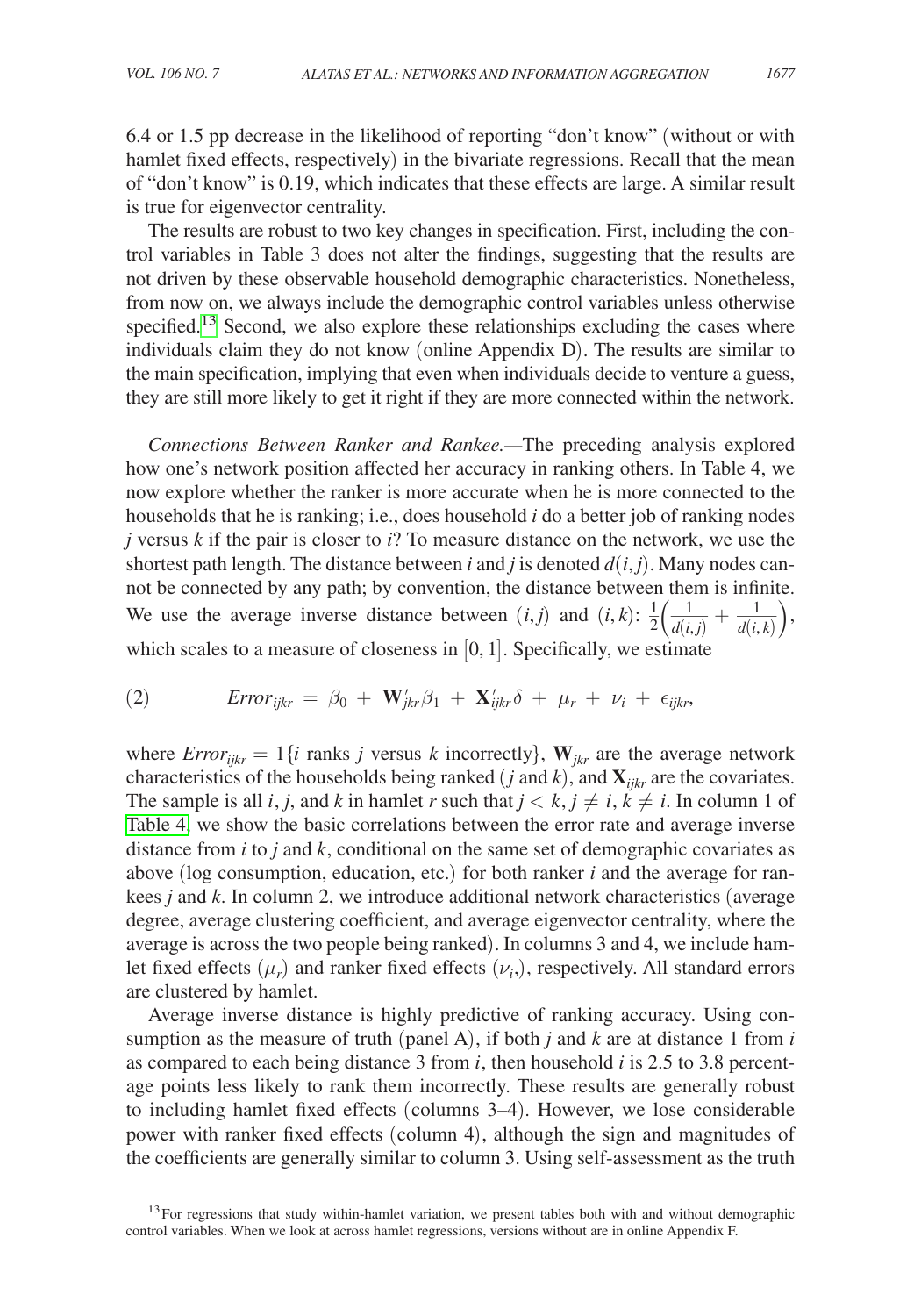<span id="page-15-0"></span>

|                                                                      | (1)                                    | (2)                         | (3)                                             | (4)                      |
|----------------------------------------------------------------------|----------------------------------------|-----------------------------|-------------------------------------------------|--------------------------|
| Panel A. Consumption metric, error rate                              |                                        |                             |                                                 |                          |
| Average inverse distance                                             | $-0.0574$<br>(0.00846)                 | $-0.0380$<br>(0.00834)      | $-0.0222$<br>$-0.0158$<br>(0.00571)<br>(0.0127) |                          |
| Average degree                                                       |                                        | $-0.00501$<br>(0.00176)     | 0.00243<br>(0.00318)                            | 0.00258<br>(0.00323)     |
| Average clustering coefficient                                       |                                        | 0.00181<br>(0.0256)         | 0.0326<br>(0.0275)                              | 0.0338<br>(0.0279)       |
| Average eigenvector centrality                                       |                                        | 0.0464<br>(0.0674)          | $-0.0856$<br>(0.0923)                           | $-0.111$<br>(0.0954)     |
| $R^2$                                                                | 0.007                                  | 0.011                       | 0.137                                           | 0.202                    |
| Panel B. Self-assessment metric, error rate                          |                                        |                             |                                                 |                          |
| Average inverse distance                                             | $-0.0664$<br>(0.00952)                 | $-0.0390$<br>(0.00918)      | $-0.0219$<br>(0.00601)                          | $-0.00629$<br>(0.0137)   |
| Average degree                                                       |                                        | $-0.00614$<br>(0.00194)     | 0.00009<br>(0.00340)                            | $-0.000375$<br>(0.00349) |
| Average clustering coefficient                                       |                                        | $-0.0354$<br>(0.0275)       | 0.00674<br>(0.0304)                             | 0.00838<br>(0.0304)      |
| Average eigenvector centrality                                       |                                        | 0.111<br>(0.0758)           | 0.0420<br>(0.105)                               | 0.00617<br>(0.108)       |
| $R^2$                                                                | 0.009                                  | 0.019                       | 0.166                                           | 0.247                    |
| Panel C. Share of don't knows                                        |                                        |                             |                                                 |                          |
| Average inverse distance                                             | $-0.0737$<br>(0.00950)                 | $-0.0414$<br>(0.00992)      | $-0.0280$<br>(0.00707)                          | $-0.00756$<br>(0.0132)   |
| Average degree                                                       |                                        | $-0.00961$<br>(0.00212)     | $-0.00257$<br>(0.00309)                         | $-0.00270$<br>(0.00309)  |
| Average clustering coefficient                                       |                                        | $-0.0298$<br>(0.0307)       | $-0.0132$<br>(0.0288)                           | $-0.0144$<br>(0.0286)    |
| Average eigenvector centrality                                       |                                        | 0.129<br>(0.0825)           | 0.0881<br>(0.0985)                              | 0.0232<br>(0.105)        |
| $R^2$                                                                | 0.019                                  | 0.061                       | 0.330                                           | 0.443                    |
| Demographic controls<br>Hamlet fixed effects<br>Ranker fixed effects | N <sub>o</sub><br>N <sub>o</sub><br>No | Yes<br>N <sub>0</sub><br>No | Yes<br>Yes<br>No                                | Yes<br>Yes<br>Yes        |

| TABLE 4—THE CORRELATION BETWEEN INACCURACY IN RANKING A PAIR OF HOUSEHOLDS |
|----------------------------------------------------------------------------|
| IN A HAMLET AND THE AVERAGE INVERSE DISTANCE TO RANKEES                    |

*Notes:* This table provides an estimate of the correlation between the accuracy in ranking a pair of households in a hamlet and the characteristics of the households that are being ranked. In panel A, the dependent variable is a dummy variable for whether household *i* ranks household *j* versus household *k* incorrectly based on using consumption as the metric of truth (the sample mean is 0.497). In panel B, the self-assessment variable is the metric of truth (the sample mean is 0.464). The sample is comprised of 104,417 ranked pairs in panel A, 103,453 in panel B, and 104,930 in panel C. In panel C, the dependent variable is a dummy variable for whether household *i* does not know household *j* or household *k*. Demographic covariates are as in Table 3, averaged for households *j* and *k*. Standard errors are clustered by hamlet and are listed in parentheses.

(panel B), the average reachability and inverse distance predicts the error of the ranked pairs with demographic controls and hamlet fixed effects (column 3). Again, when controlling for ranker fixed effects (column 4), the effect of average inverse distance is no longer significant.

In panel C, we look at how the distance of *i* from nodes *j* and *k* that are being ranked influences *i*'s propensity to declare "don't know." Again, we find that if the ranker is at distance 1 to each of the rankees, as opposed to distance 3 then the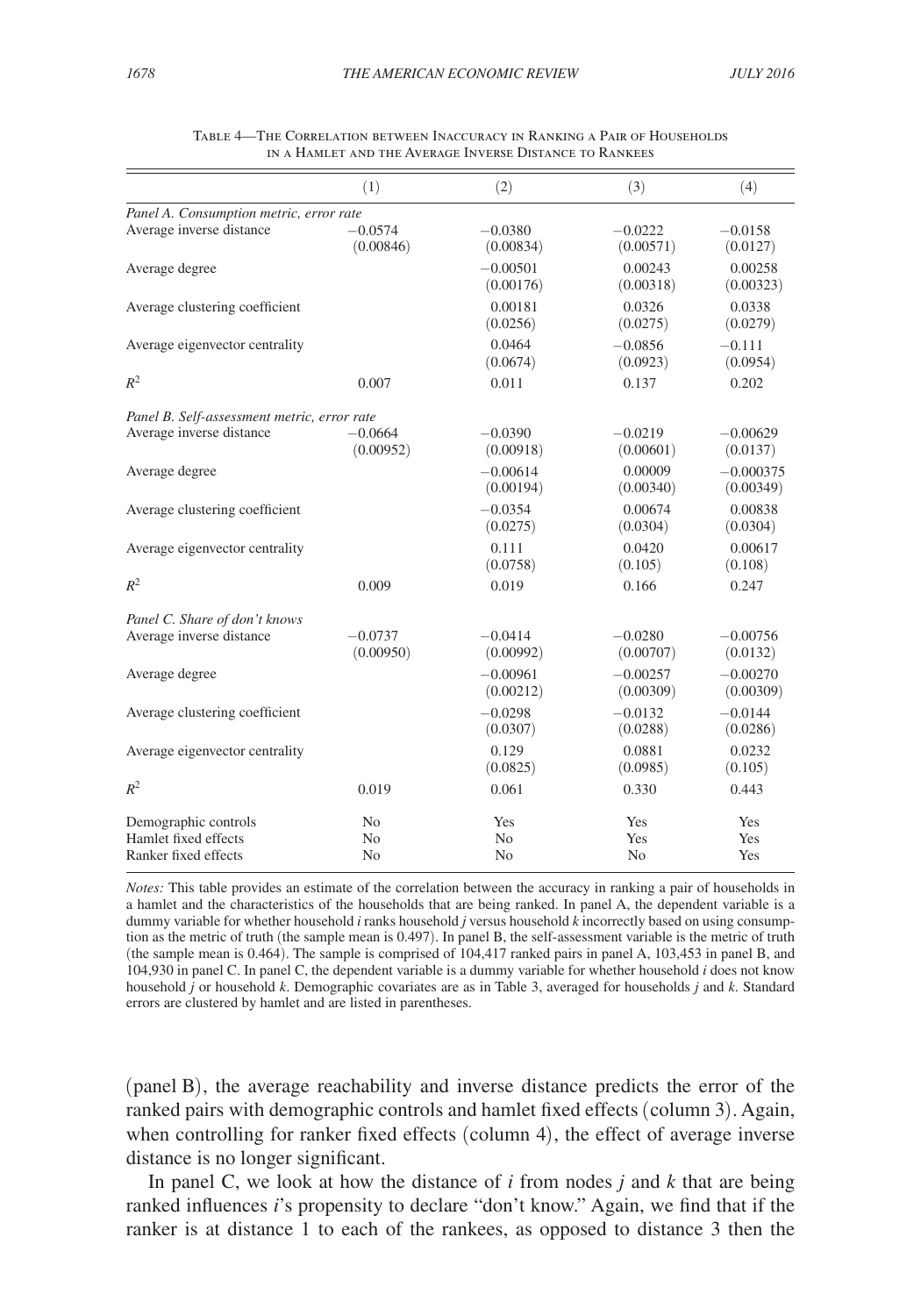ranker is anywhere from 2.8 to 4.9 pp less likely to declare a don't know in the assessment of one of the ranked parties.<sup>[14](#page-16-0)</sup>

*Summary of Results thus far and Outline of Subsequent Approach.—*In short, we find that, both with and without conditioning on observable demographic characteristics, (i) more central households are more likely to rank other households rather than say they don't know; (ii) more central households are less likely to guess incorrectly; (iii) households are more likely to guess rather than say they don't know when they are closer in the network to the people that they are ranking; and (iv) households are less likely to make ranking mistakes the smaller the distance in the network to the people they are ranking.<sup>[15](#page-16-1)</sup>

We use this description of the environment to motivate a novel (though straightforward) quasi-Bayesian model of social learning (Section III). Since we, the researchers, ask a household *i* to assess the wealth  $w_{j,t}$  of some household *j* in period *t*, the model deals with characterizing *i*'s estimates of  $w_{i,t}$ , given *i*'s history of observations. We assume that household wealth can change over time. Agents are trying to learn about this, but it takes time before they hear about shocks to a distant household's wealth, since this information needs to travel through the network. Moreover, every time an individual transmits information to her neighbor, a little bit of noise gets added (communication is noisy). As a result, if *i* and *j* are close in the network, then *i* will learn newer (therefore more predictive) information about *j*'s wealth more quickly and with less noise. The model individuals use to aggregate this information is exactly Bayesian for certain special classes of networks, but simpler and less computationally demanding for others. The deviations from Bayesian learning of this model are consistent with evidence from laboratory experiments (Chandrasekhar, Larreguy, and Xandri 2012). We then take the model to the data and estimate structural parameters of the model using moments obtained using within-village variation.

In Section IV, we simulate the learning process on our networks in order to generate predictions about the relationship between the network structure in a hamlet and the average error-rate in predicting wealth. We then estimate these relationships in our actual data and observe whether the actual empirical results appear qualitatively similar to the theoretical predictions and are thus potentially consistent with the model. It is worth noting that fitting the model using within-village variation does not automatically imply that the model would be successful in explaining the cross-village variation. This is due to the complexity of the relationship between individual level information transmission and its overall aggregation through the network, which is what our model is meant to help with.

<span id="page-16-0"></span><sup>&</sup>lt;sup>14</sup>In panels A and B, nonresponse is always coded as error. Even when we drop households that are not ranked, the ranking is more likely to be correct when the ranker and rankee are more closely connected (online Appendix

<span id="page-16-1"></span> $15$ This evidence suggests that a story of social learning is plausible. However, it is also possible that alternative stories may explain these patterns. For example, it is possible that more central individuals are more likely to know people and learn about them directly (from talking to or observing them). In this case, they would be learning individually about other individuals, but not necessarily passing along information to others. They would just be more likely to meet others and the network would be describing a meeting process.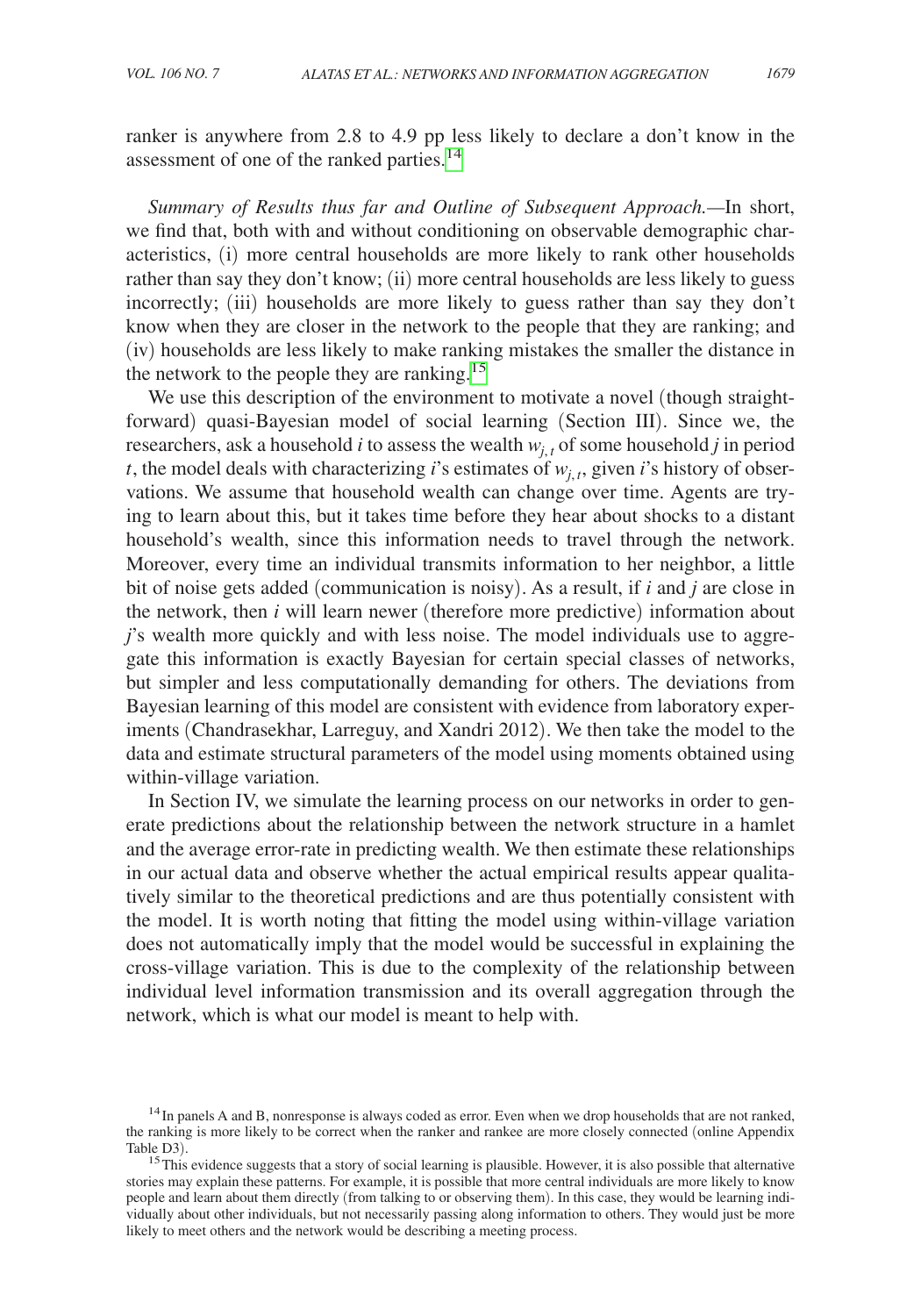Finally, we explore whether the networks that we predict to spread information better do better in a real policy settings where aggregate information is required (Section V).

#### **III. Model**, **Estimation**, **and Simulation Results**

# A. *Model Overview*

We build a parsimonious model that relates network characteristics to information diffusion, capturing the key features of the environment discussed above:

- (i) Individuals who are more socially proximate to those they are ranking are more likely to correctly rank them.
- (ii) More central individuals in the network are more likely to correctly rank others.
- (iii) Individuals often report that they don't know, implying that their posteriors may be too imprecise to be worth reporting.
- (iv) When individuals claim that they know, they are still often wrong. In other words, being willing to speak does not necessarily mean that they know that they received a perfect signal of the truth.
- (v) Individuals further away from those being ranked are more likely to say that they do not know.

A natural model for capturing these attributes is one where individuals learn about the wealth of others through communication on a social network. We assume that individuals receive information from others and make some judgment about the quality of that information before deciding whether to report it. We outline the key aspects of the model here; the next section writes down the model formally.

More specifically, each individual *j* has a wealth,  $w_i$ , that evolves stochastically over time. Each period, *j* transmits a noisy signal about his current wealth to everyone that he is connected to.<sup>16</sup> Each person  $i$  in the network also passes, with noise, some information they received about *j* in the previous period, to everyone that *i* is connected to. Person *i* also receives signals about *j* from anyone he is connected to who has such a signal, and updates his beliefs accordingly, and so on. This means that the further an individual  $i$  is from  $j$ , the noisier his information about  $j$  will be because it will have passed through more steps en route and acquired noise at each

<span id="page-17-0"></span><sup>&</sup>lt;sup>16</sup>One may wonder why people get into conversations about each other's wealth. The primary motive may be as simple as a desire to gossip. Some reflection on conversations one engages in surely illustrates that individuals talk about others' purchases and so on. They may also be interested in their status relative to those of their peers, in which case it is possible that people may try to hide their consumption from others. However, that should reduce the advantage of central people, since they are the ones who are most likely to spread that information. This is the subject of Banerjee et al. (2012) who study information diffusion in a rival setting.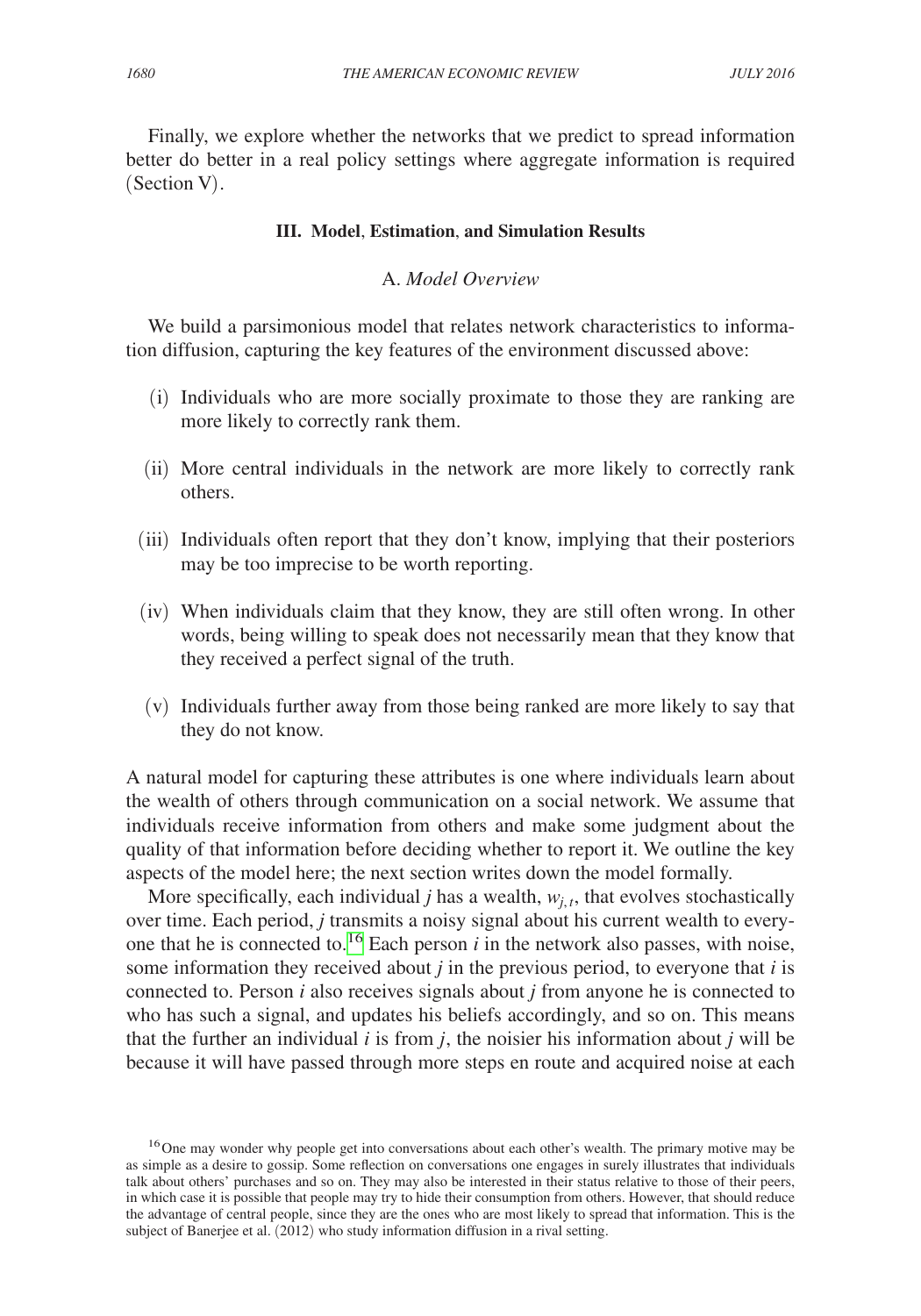stage, and also because the information it is based on is older and therefore does not incorporate more recent changes to *j*'s wealth level.

The two key issues here are what part of *j*'s information gets passed on and how different pieces of information get aggregated. To see why it may not make sense to require that all of the information be passed on, note that people typically receive information in a given period from multiple pathways, some of which is outdated. We assume that people only pass on the most up-to-date information they receive. Moreover, we assume that for any given person  $j$  in the network, everyone in the network knows the distance from all their neighbors to *j* (as measured by the shortest path through the network) and passes on just the report that came from the person closest to  $j$  (or if there are many such people, the average of their reports).<sup>17</sup> Under the assumption that both the rule for passing and the fact that everyone knows the shortest distance to any other network member are common knowledge within the network, members can always identify the latest information that they have and this is what they pass on. Intuitively, one can think of this as "gossip"—people are only excited to pass on the latest tidbit of information.

We also assume that people do not find it worth their while to pass on stale information. If their information is sufficiently outdated, people do not pass it on (i.e., they do not pass the information on to other households, and they would say they "don't know" anything about *j* if asked in a survey).

In terms of aggregation of information, assuming that people are fully Bayesian in this context may be somewhat unrealistic. Full Bayesian aggregation requires people to properly weight all the various alternative pathways through which the information could have reached them, taking into account the fact that different pieces of information may have come from the same ultimate source (and have passed through many of the same nodes before they diverged and followed different paths) and therefore may be subject to correlated errors. And, it is not enough to do this for just the current signals—since signals are noisy, a Bayesian accounts for all signals, past and present, and correctly averages them. To give a sense of scale to this computation, note that enumerating all such paths is  $\#P$ -complete and a random graph with  $n$  nodes and edges with probability  $p_n$  has an expected number of paths between nodes 1 and *n* given by  $(n-2)! p_n^{n-1} e(1 + o(1))$ , which is potentially an enormous number (Roberts and Kroese 2007). In our data, with an average of 52 nodes and  $p_n = 0.1$ , there would be in expectation 82,674,076,879,277 paths between individuals *i* and *j*. Why would anyone go through such a difficult exercise in order to answer a surveyor's question?<sup>[18](#page-18-1)</sup>

<span id="page-18-0"></span> $17$ This is formally equivalent to a different assumption, namely that each individual is passing on their report as well as the date that the report refers to.

<span id="page-18-1"></span> $18$  Note that we are not saying that Bayesian learning on a network always requires doing all these calculations. For example, if individuals always pass on their entire information sets, the computations would be simpler—the cost is that they would have to keep track of and communicate a much larger and fast-growing object. An alternative possibility is suggested by recent work by Mossel and Tamuz (2010), who study a context where all agents receive signals, and show that the decision maker can compute the Bayesian beliefs using an algorithm that is polynomial in *n*, the number of nodes in the network. However, this computation requires that everyone knows the entire graph, which is not particularly realistic. It remains to be seen in what way this result extends to settings where the graph is not known. Moreover, even if it turns out that the required computation is easier than we think, it may well be harder than what people want to undertake—based on both lab experimental evidence (see Chandrasekhar, Larreguy, and Xandri 2012) and field evidence (Bai et al. 2014).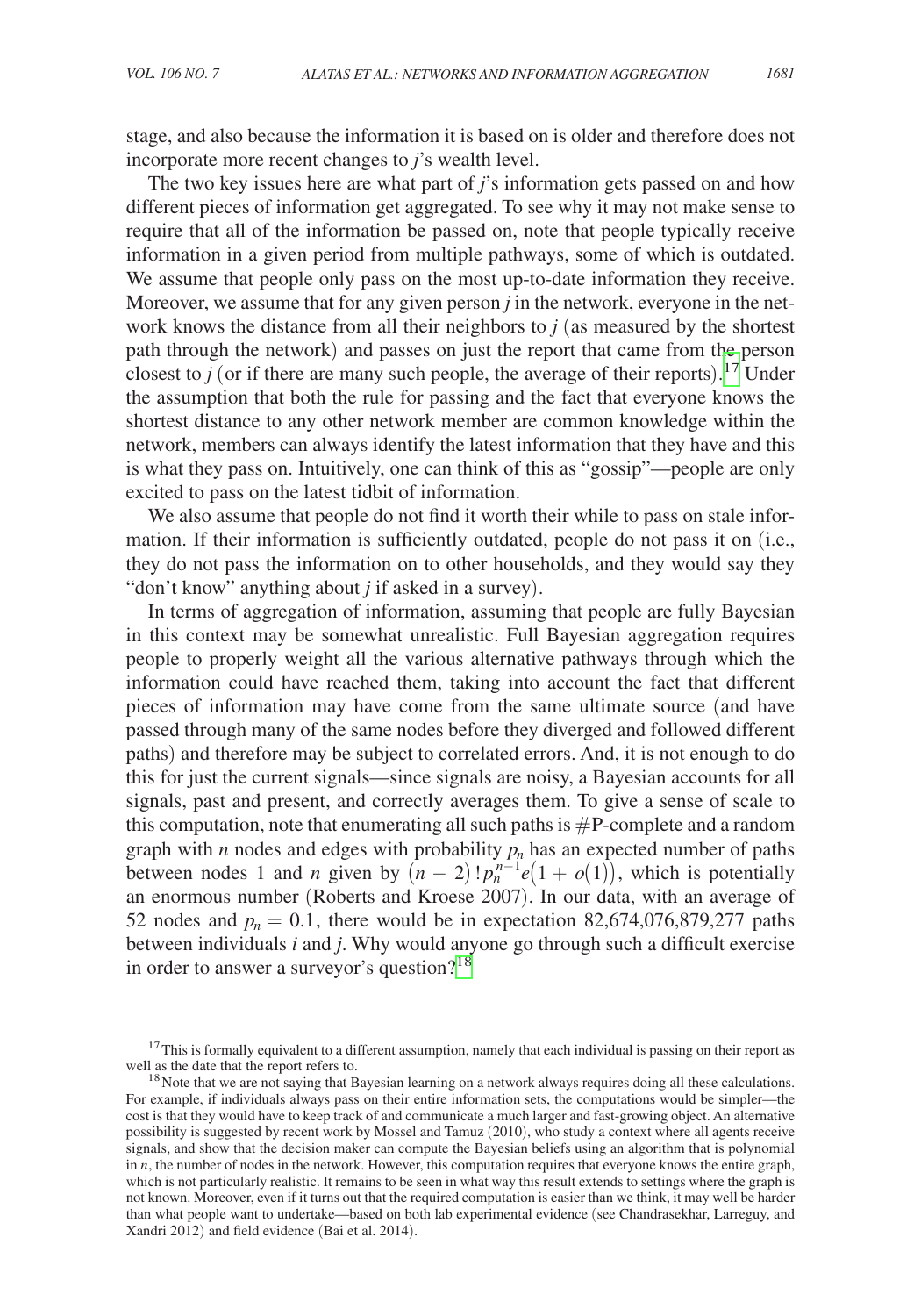We therefore adopt the following approach. The decision maker treats the signals that he receives as if they were independent (conditional on the truth) and applies Bayes' rule, under the potentially incorrect assumption about independence. Since the weight given to each signal only depends on its precision, which in turn depends on the distance to the source, our previous assumptions about the knowledge of distance and the passing of only the latest information are sufficient to allow the decision maker to compute the weights. With normal distributions for the evolution of wealth and noise, the decision maker's aggregation rule is a Kalman filter.

This set of assumptions vastly simplifies the decision maker's problem. Instead of keeping track of an exponential number of paths (i.e., 82 trillion paths for the typical node in our data), the average node receives just  $p_n n$  signals in each period, each of which has a precision given by its distance from the source. To get a sense of the magnitude of this number, note that in our data the average degree is eight. The independence assumption is also, arguably, more realistic; failure to properly account for the correlation between signals appears to be one of the more consistent ways in which people deviate from the fully Bayesian behavior in laboratory experimental settings (Chandrasekhar, Larreguy, and Xandri 2012) as well as in more recent field experiments (Bai et al. 2014).<sup>[19](#page-19-0)</sup>

In Section IIIB, we outline the formal setup of the model. In Section IIIC, we then discuss the model's properties, including how it differs from a fully-optimizing Bayesian model.

### B. *Model Setup*

*n* individuals are arranged in an unweighted, possibly directed, graph  $G = (V, \mathcal{E})$ consisting of a set of vertices V and edges  $\mathcal{E}$ . If  $ij \in \mathcal{E}$ , then *i* is linked to *j*, and if  $ij \notin \mathcal{E}$ , then *i* is not linked to *j*. Let  $N_i$  denote the neighborhood of node *i*, with  $j \in N_i$ meaning that  $ij \in \mathcal{E}$ . The model applies to directed graphs, where information flows along (directed) edges. In our application we consider undirected graphs, namely information always flows both ways. We will not assume that agents know the full network structure. Agents only need to know the distance from each of their neighbors to the source of information, which is much easier to have learned. We discuss this below.

We model people's wealth as an evolving stochastic process in discrete time. Specifically, every individual *j* has wealth that evolves according to an AR(1) process,

$$
w_{j,t} = \rho w_{j,t-1} + c + \epsilon_{j,t},
$$

with  $\epsilon_{j,t} \sim \mathcal{N}(0, \sigma_{\epsilon}^2)$  that are independent across *j* and *t*. All households know the fundamental parameters  $\rho$ , *c*, and  $\sigma_{\epsilon}^2$ , and this is common knowledge.

<span id="page-19-0"></span><sup>&</sup>lt;sup>19</sup> Indeed this is one of the arguments routinely used in favor of a DeGroot model, in which agents simply take an average of their neighbors' opinions, over the full Bayesian model (DeGroot 1974; DeMarzo, Vayanos, and Zwiebel 2003; Golub and Jackson 2012). DeGroot learning is a simply weighted averaging with exogenously given weights. Individuals start with a belief about the state of the world. They then look at their neighbors' beliefs from the previous period, they average the opinions using fixed weights and form a new opinion which is then passed into all the neighbors so that the process continues. One interpretation of our model is as an extension/refinement of a DeGroot model where we micro-found the time-varying weights.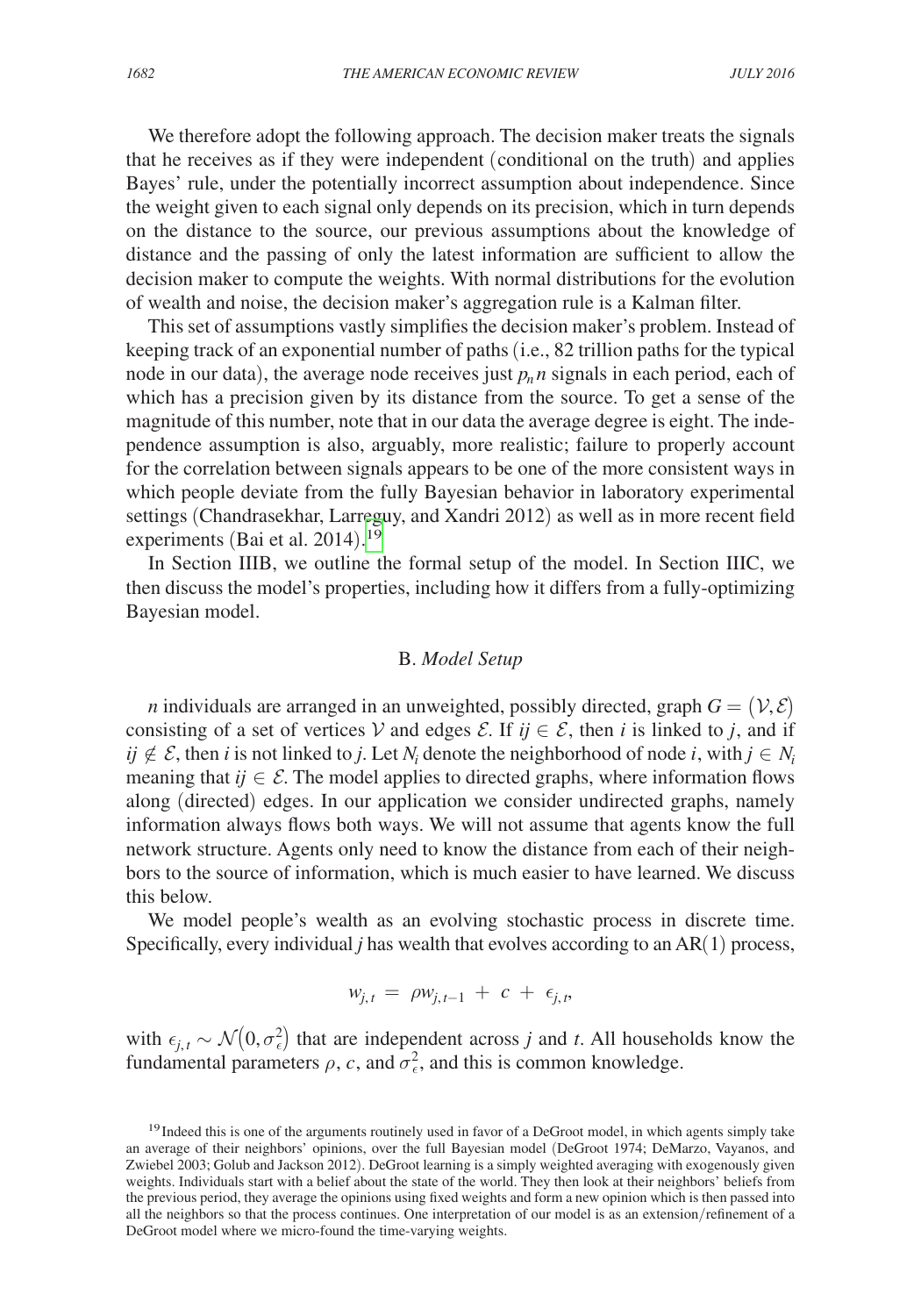In what follows, we fix a given node *j* about whose wealth the remainder of the nodes are learning. Individuals  $i \in \mathcal{V} \setminus \{j\}$  have beliefs over  $w_{j,t}$  that are informed by social learning. At period *t*, given the entire history of information that *i* has ever received from her neighbors, *i* has beliefs about  $w_{j,t}$  given her information set. At  $t = 0$ , every individual has a prior, which is a normal distribution given by the At *t* = 0, every individual has a prior,<br>invariant distribution:  $\mathcal{N}\left(\frac{c}{1-\rho}, \frac{\sigma_{\epsilon}^2}{1-\rho^2}\right)$  $\frac{\sigma_{\epsilon}^2}{1-\rho^2}$ .

The model will have a transmission error at every step when an individual speaks to another individual. For instance, when *l* communicates with *i* in period *t*, *l* may be passing information about  $w_{i,r}$  for some  $r < t$ . This communication is disturbed by some  $u_r^{l \to i}$ . We will assume that every  $u_r^{l \to i}$  is independently and identically distributed according to  $\mathcal{N}(0, \sigma_u^2)$  which again is known to all agents.

To preview the remainder of the setup, recall that we have fixed *j* and everyone learns about *j*'s wealth, which evolves over time. In every period *t*, for every pair of agents *l* and *i* that are linked, *l* sends at most one piece of information about *j*'s wealth to *i*. [20](#page-20-0) This information is a noisy signal about *j*'s wealth at time  $r < t$ ,  $w_{i,r}$ . This corresponds to the period that is the newest piece of information that *l* has about *j*, and therefore this implies that  $r = t - d(l, j)$  since it takes that many steps for information to come from *j* to *l*. Because we will assume that individuals only pass on information if they are certain enough about it, an immediate result is that it is equivalent to write the model such that agents only pass on information if they are close enough to the source, since the degree to which information is distorted is exactly proportional to the distance it has traveled.

We now formally define the communication protocol. At period *t* we look at what node *i* receives from others and we consider her updating problem:

*Signals from the Source j.—*Every period, the source *j* generates a signal about her *t* − 1 wealth that she transmits to each of her neighbors,  $i \in N_j$ :

$$
S_{t-1}^{j \mapsto i} = w_{j, t-1} + u_{t-1}^{j \mapsto i}.
$$

*Signals from an Arbitrary Node l to i.—*Every period, a node *l* noisily transmits the most recent piece of gossip she has heard about *j*'s wealth to each of her neighbors. The noise is independent across transmissions:

• Let  $k^* := k^*(l, j)$  be the neighbor of *l* that is closest to  $j^{21}$  $j^{21}$  $j^{21}$ . The signal that *l* received from  $k^*$  the previous period is what will then be passed on.

<span id="page-20-1"></span>signals, then we assume that *l* passes the average.

<span id="page-20-0"></span><sup>&</sup>lt;sup>20</sup>To be clear, one way to interpret this is that in the beginning,  $j \in N_i$  tell each of their neighbors that they are distance 1 from *i*. Then those who are neighbors of  $j \in N_i$  that are not neighbors of *i* tell their neighbors that they are distance 2 from *i* and so on. Within a number of periods smaller than the diameter of the network, every agent will know the distance of all her neighbors from the source. And then subsequent to this, only wealth estimates are passed on. A richer version, as suggested by a referee, is that each period an agent is reporting their estimate and the date associated with the estimate. These are mathematically formally equivalent and we do not take a stance on interpretation. Note that in either case, the information demands placed on agents are considerably less than knowing the entire network.  $^{21}$  For presentation purposes we assume this is unique. If it is not unique, and there are two or more such closest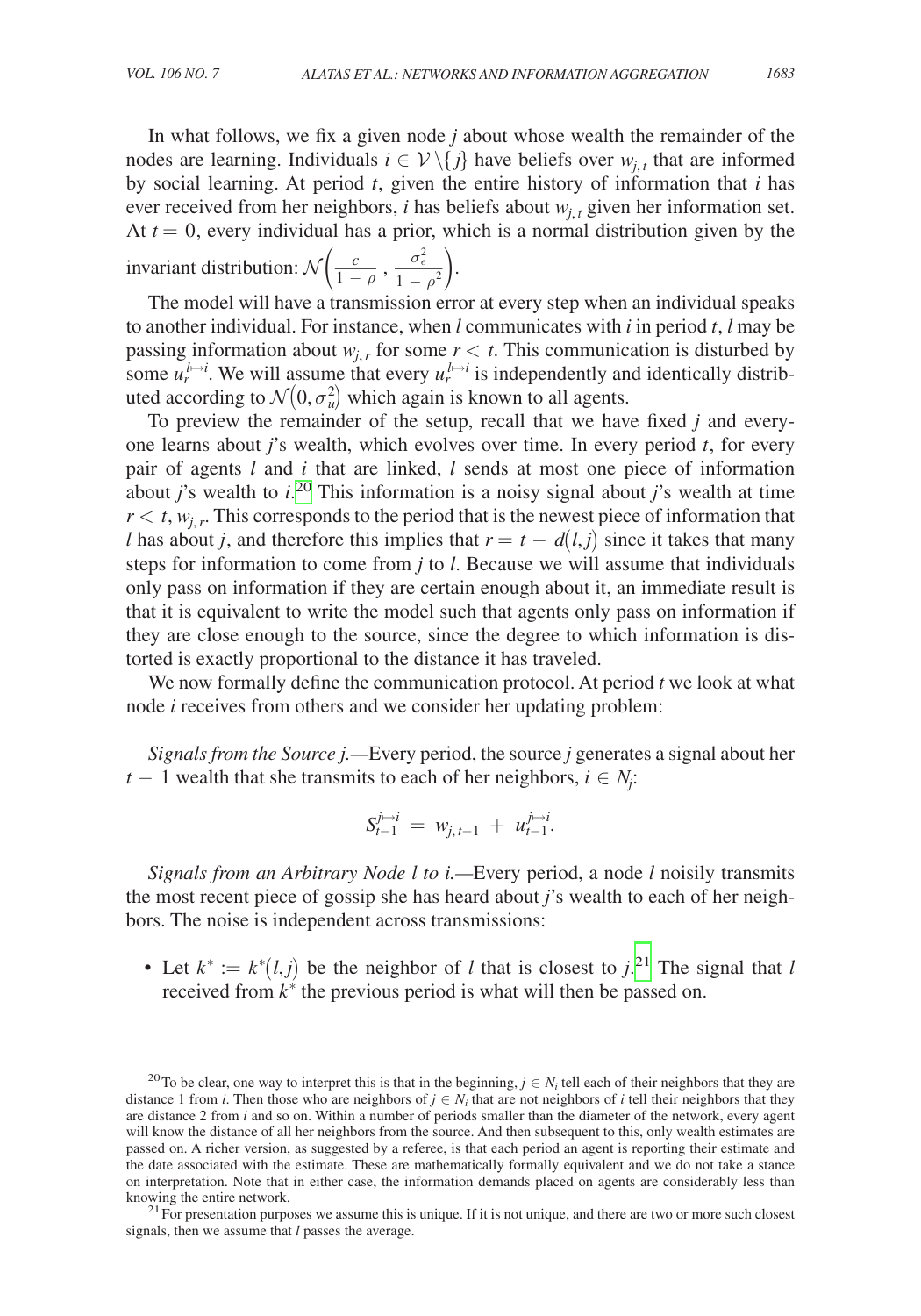- Passing only occurs if *l* is sure enough about the quality of this information. An immediate consequence of this assumption is that we can write that there exists some threshold  $\tau$  such that if  $d(k^*, j) \leq \tau$ , then *l* passes information to each of her neighbors. If  $d(k^*, j) > \tau$ , then no information is passed.
- When *l* passes information, it is

$$
S^{l\mapsto i}_{t-d(l,j)} \ = \ S^{k^*\mapsto l}_{t-1-d(k^*,j)} \ + \ u^{l\mapsto i}_{t-d(l,j)}.
$$

Notice that  $S_r^{l \to i}$  denotes the information about *j*'s wealth at time *r* (i.e.,  $w_{i,r}$ ) that *l* passes on to *i* at time *t*. In the above  $r = t - d(l, j)$ , since it takes  $d(l, j)$  periods for the information to come from the source *j* to node *l*.

*Forming a Posterior.*— $i \in \mathcal{V} \setminus \{j\}$  forms a posterior about  $w_{j,t}$  by using a Kalman filter on her historical data which is all information that has ever been passed to her from her neighbors at any period in the past. This is a vector

$$
\mathbf{s}^{i,t}\,=\,\Bigl(s^{i,t}_1,\ldots,s^{i,t}_{t-d(j,i)}\Bigr),
$$

where the signals that *i* has about  $w_{j,r}$  at period *t*, denoted  $s_r^{i,t}$ , can be constructed from the signals that *i* has received in various periods from her neighbors when they transmitted period *r* information to *i*,  $\left\{S_r^{l\rightarrow i}: l \in N_i, r \le t - d(l,j)\right\}$ . This is simply  $s_r^{i,t} = \sum_{l \in N_i} \omega_{l,r,t,i} \cdot S_r^{l\rightarrow i}$ , where the weights are the appropriate precision-based weights, defined below.

A Kalman filter uses the entire history of (noisy) signals  $s^{i,t}$  to help predict  $w_{j,t}$ . Essentially, each signal provides information about the current value  $w_{j,t}$  since the entire observed history is measured with noise. Notice that because agent *i* may be receiving signals from her neighbors at varying distances from the source, the information she has about *j*'s wealth at some given past period *r* can vary over time.<sup>[22](#page-21-0)</sup> We discuss this in greater detail below and in online Appendix B.

The signal vector can be treated as a collection of independent draws (conditional on the wealth sequence) with

$$
s_r^{i,t} \sim \mathcal{N}(w_{j,r}, \sigma_{r,t,i}^2),
$$

where *i*'s *t*th period set of signals about  $w_{i,r}$  can only come from neighbors that are close enough to *j*. This is because only neighbors of *i* that are within  $t - r - 1$  steps of *j* can reveal an estimate of  $w_{i,r}$  to *i* by period *t*. Every time the signal is transferred across individuals, it is disturbed by a shock with variance  $\sigma_u^2$ , leading to a variance of  $\sigma_u^2 \cdot d(l,j)$ .

<span id="page-21-0"></span><sup>&</sup>lt;sup>22</sup>That is,  $s_r^{i,t}$  need not be equal to  $s_r^{i,t-1}$  since at period *t* individual *i* could have received a signal from some other neighbor at a further distance about  $w_{j,r}$ , which now updates  $s_r^{i,t-1}$  to  $s_r^{i,t}$ .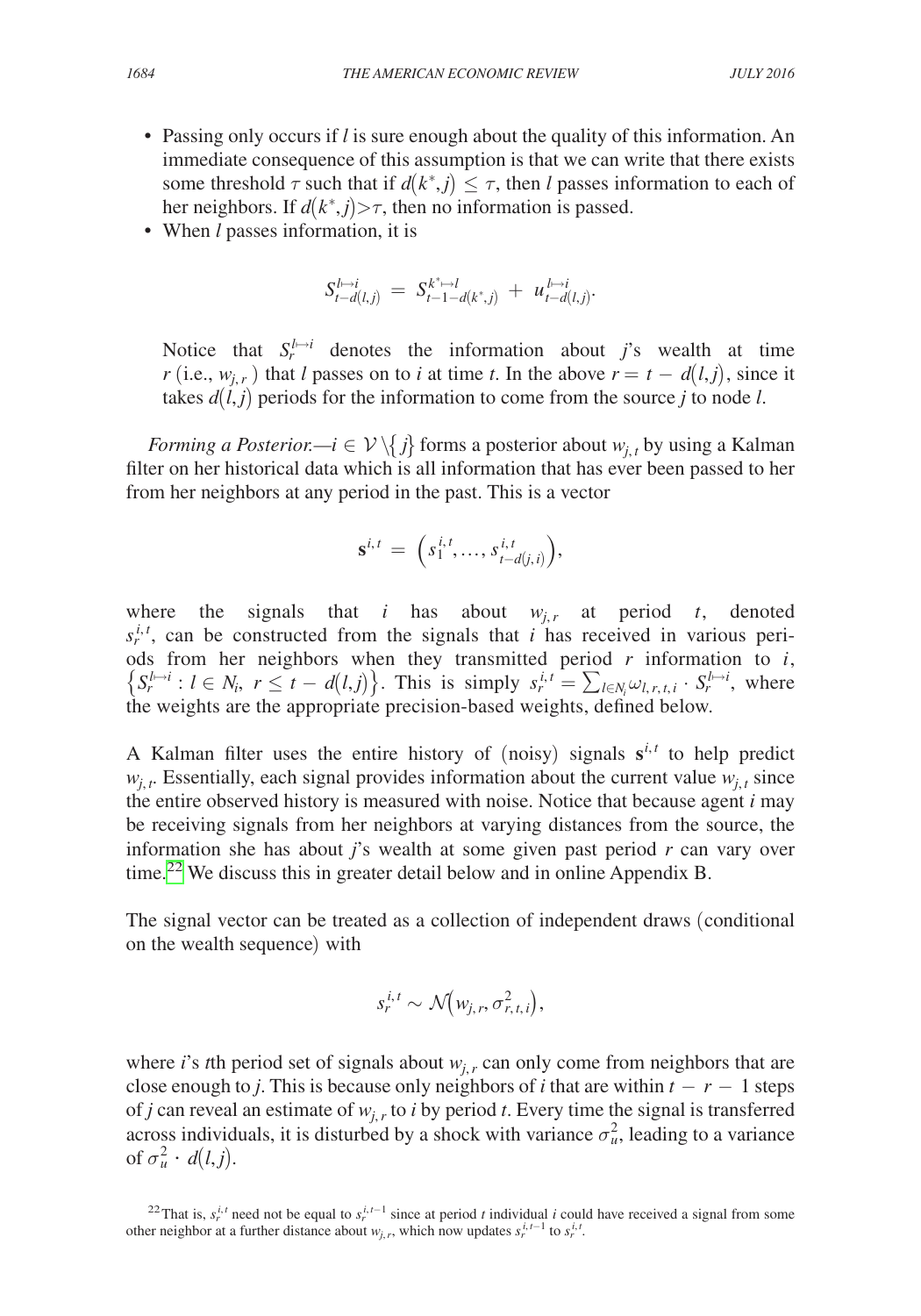In this case, we can compute *i*'s period *t* variance of its signal about  $w_{i,r}$  as

$$
\sigma_{r,t,i}^2 \,=\, \sum_{l\in N_i} \omega_{l,r,t,i}^2\cdot \, \sigma_u^2 d\big(l,j\big),
$$

where  $\omega_{l,r,t,i} = \frac{1\{t - r \ge d(l,j) + 1\}/[\sigma_u^2 d(l,j)]}{\sum_{l=1}^{\infty} \mathcal{A}(l, t) + 1\}/[\sigma_u^2 d(l, j)]}$  $\frac{1}{t \in N_i}$ <br>  $\frac{1}{t-r} \geq d(l,j) + 1 \}/[\sigma_u^2 d(l,j)]$ <br>  $\sum_{k \in N_i} 1 \{t - r \geq d(k,j) + 1 \}/[\sigma_u^2 d(k,j)]$ <br> *r* in period *t*.  $\frac{1}{1}$  $\left\{t - r \ge d(k,j) + 1\right\}/\left[\sigma_u^2 d(k,j)\right]$  is the weight that *i* puts on *l*'s estimate of  $w_i$ , in period

Given  $s^{i,t}$ , node *i* applies the Kalman filter to obtain the posterior mean and variance over *wj*, *<sup>t</sup>* .

This model is actually much simpler than it might seem. Each individual has some signals about how wealthy *j* was in each period in the past. When *i* receives some incremental information about *j*'s wealth in any period, she updates it using a standard Bayesian updating rule treating signals as independent, but weighting the information optimally according to precision, which depends only on distance from the source, and then combining them to make an optimal prediction about *j*'s wealth today.

[Figure 1](#page-23-0) illustrates the model using simulations. We consider a network of 20 nodes arranged on a directed line, where all nodes are attempting to track node 1's wealth. Panel A shows the predictions of 1's wealth by other nodes, over time. Nodes that are closer to the source are better able to estimate the current period wealth. Panel B depicts the posterior variance for several nodes. In panel C we show the correlation of a node's estimate of 1's wealth with the true value, by distance to the source. Panel D shows that for the chosen parameters, only four nodes speak and, as node five's posterior variance is above the threshold, nodes 5–20 do not speak in the learning process.

# C. *Discussion of Properties and Assumptions*

We adopt the independence assumption and Kalman filter because it exactly replicates full Bayesian learning under the assumption that the different signals that each decision maker receives are statistically independent, conditional on the truth, yet it is dramatically computationally simpler on more general networks. The following result makes the equivalence with Bayesian learning precise:

PROPOSITION 1: *For any directed graph where the source j is the root and every i node is connected to the source only through independent paths*, *i's learning process about j is fully Bayesian under our above model.*

# Proof:

It is clear that for any node *i* with  $d(i, j) > \tau$ , since node *i* receives no signals, the node retains her prior, which is the correct Bayesian computation. For the remainder of the proof, consider  $d(i, j) \leq \tau$ .

First, consider the case of a directed tree with the source, node *j*, being the root. Let *i* be a node with  $d(i, j) = q \leq \tau$ . Note there is exactly one path from *j* to *i*. It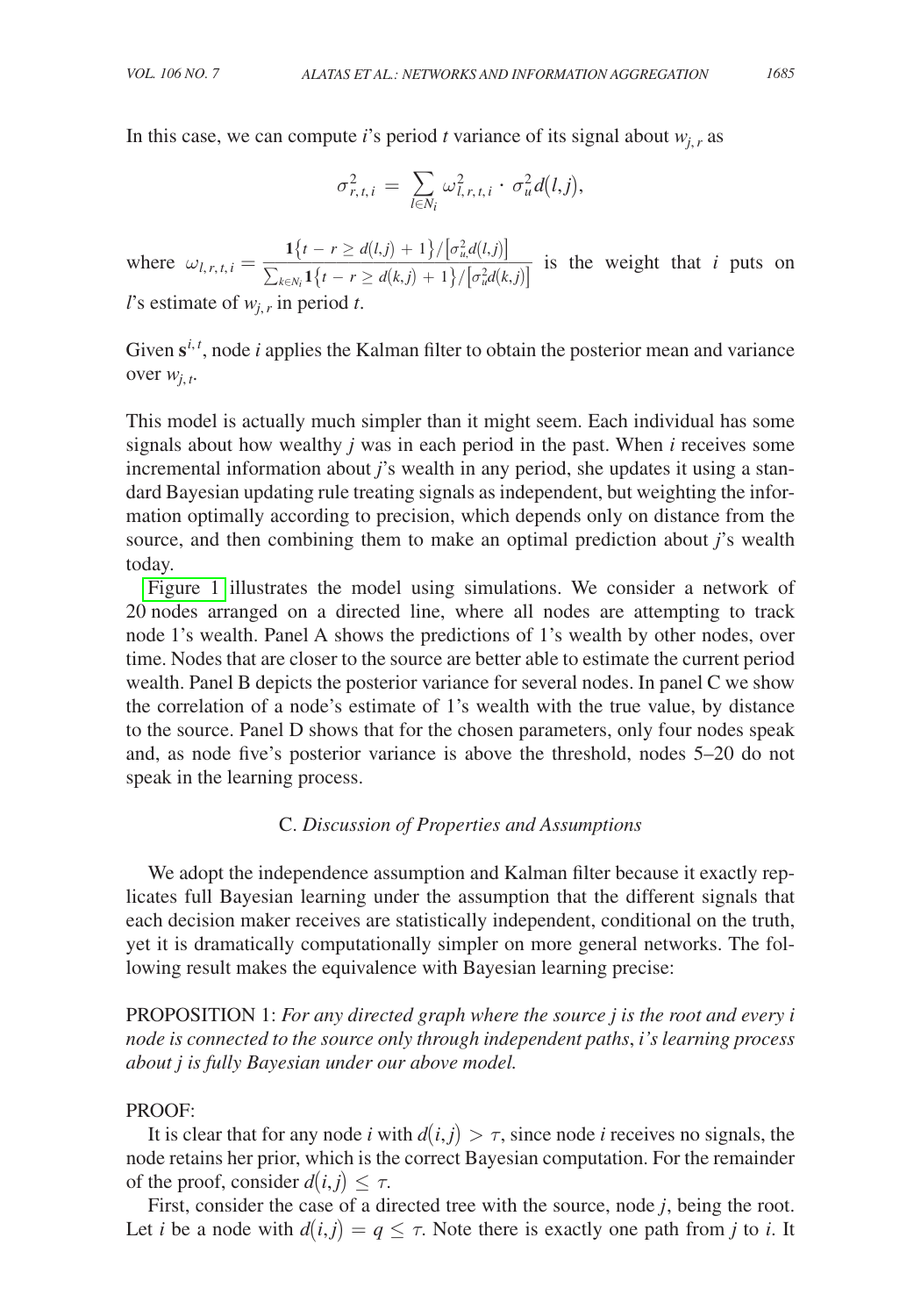<span id="page-23-0"></span>

Figure 1. Model Plot with  $\rho = 0.83, \sigma_u^2 = 1, \tau = 4$ 

*Notes:* Simulations for a directed line with  $n = 20$  nodes where individuals are learning about node 1's wealth and parameters are  $\rho = 0.83$ ,  $\sigma_u^2 = 1$ ,  $\tau = 4$ . Panel A shows the predictions  $\hat{w}_{t,i}^j$  (posterior mean) by agents *i*. Panel B depicts the posterior variance. Panel C shows the correlation of  $\hat{w}^j_{t,i}$  with  $w^j_t$  by distance  $d(j,i)$ . All individuals beyond the cutoff distance to not speak and have zero correlation mechanically. Panel D shows the number of individuals speaking per period.

is useful to denote  $j=1$ , the first node, and then label nodes in sequence  $1, \ldots, n$ , where node *i* − 1 communicates to node *i*. Then a generic node *i* receives a *q* period lagged signal about  $w_{j,t}$ ,  $S_{t-d(i-1,j)}^{i-1\mapsto i}$  in the previous notation, that has been disturbed by the equivalent of noise distributed  $\mathcal{N}(0, q\sigma_u^2)$ . Thus, the problem can be recast as an agent *i* making a prediction about state  $w_{j,t}$  given a history of signals  $s_0^{i,t}, \ldots, s_{t-q}^{i,t}$ , where in this case  $s_k^{\bar{i}, t} = S_k^{i-1 \to i}$  for any period  $\kappa \le t - d(i, j)$ . In such a linear system with normal disturbances, the Bayesian belief about a state given a history is given by the Kalman filter (Kalman 1960; Masreliez and Martin 1977). Note that this is exactly the computation which is done in our model.

For a case where *i* has *L* independent paths from node *j*, with  $q_l = d_l(i, j) \leq \tau$ for  $l \in \{1, ..., L\}$ , the computation is as follows. Let  $q = \min_l \{q_l\}$ . In period *t*, an individual has information  $s_0^{i,t}$ , *i*,  $s_{t-q}^{i,t}$ , where  $s_k^{i,t}$  are computed using the period  $\kappa$ signal along each independent path. Again this generates a sequence of Kalman filters, indexed by *t*. That is, the Bayesian prediction of  $w_{j,t}$  given the signal sequence  $s_0^{i,t}, \ldots, s_{t-q}^{i,t}$  is given by a Kalman filter and prediction. By definition, this is exactly the computation that our agents do in the model. ∎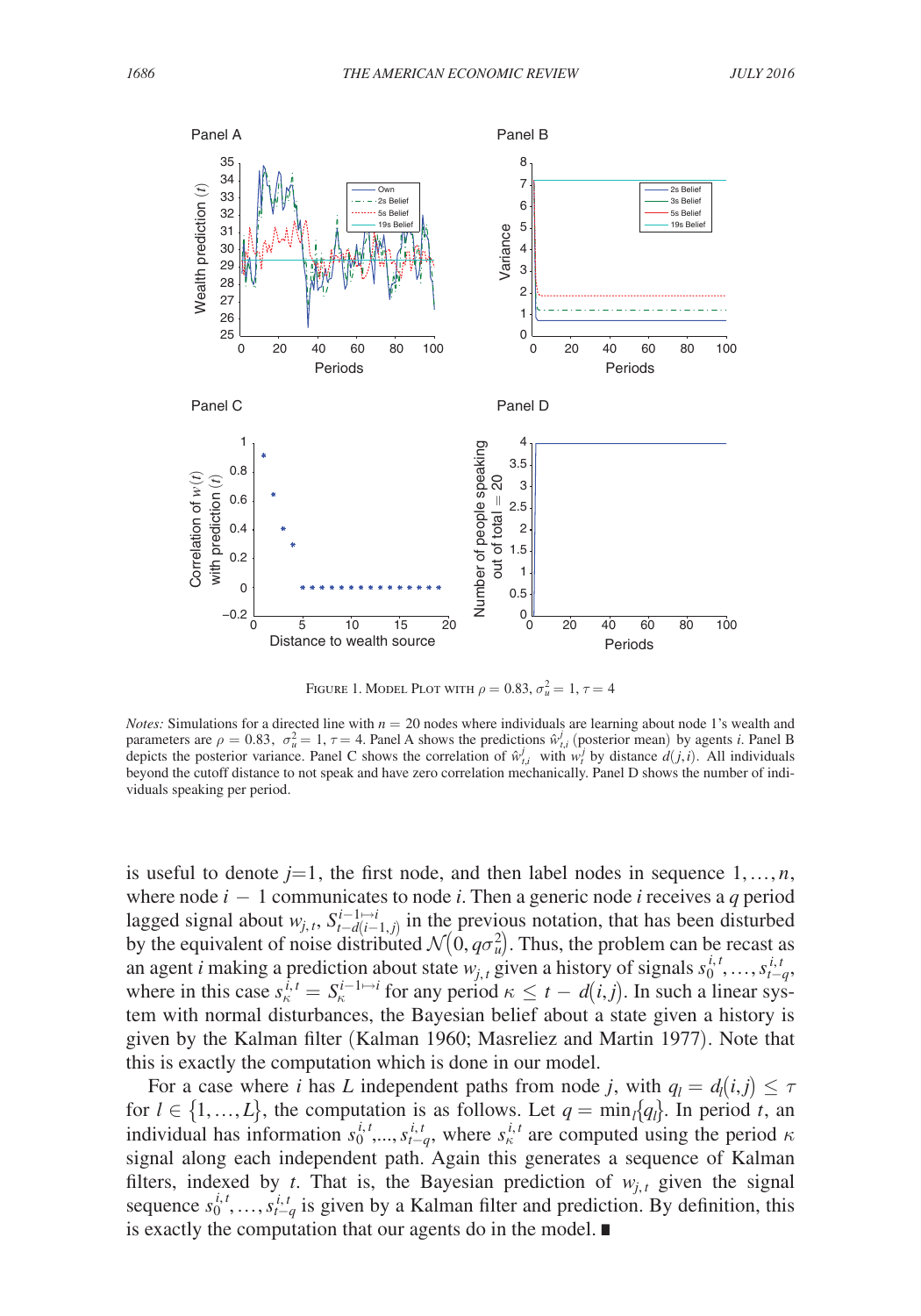Panel A. A directed line

Panel B. Numerous transmission errors subsequently distorted through independent paths





Panel C. Independent paths of arbitrary length

*A C*

 $m_1$   $\longrightarrow$   $m_{k(m)}$ 

… <del>…</del>

*b*1





Figure 2. Various Network Configurations

The set of networks covered by Proposition 1 includes direct lines, more generally directed trees, as well as other configurations. For instance, see the networks in Figure 2, panels A, B, and C. Of these, Figure 2, panel C depicts a graph with arbitrarily long but independent paths that lead from the source to other nodes.

To highlight where our model deviates from the full Bayesian case, consider Figure 2, panel D. We see that a signal from *A* passes through *B* and whatever transmission error takes place there is therefore propagated through all *n* subsequent paths before arriving at *C*. Under our model, *C* processes the information as if she is in the graph depicted in Figure 2, panel B. This comes from the (incorrect) assumed independence of the paths where she only accounts for the vintage of the information.

In sum, the case for our simplifications from the full Bayesian model is that it (i) requires very limited knowledge of the network structure; (ii) requires limited amount of communication; (iii) allows for confidence and self-censoring; and (iv) coincides exactly with the Bayesian model for a class of network structures. Additionally, the deviations from Bayesian learning in this model are familiar in the social learning literature: agents do not properly account for double-counting, just as in DeGroot classes of models.

# D. *Model Estimation*

Here we briefly outline the estimation procedure (further details are provided in online Appendix B). We use data from the Indonesian Family Life Survey to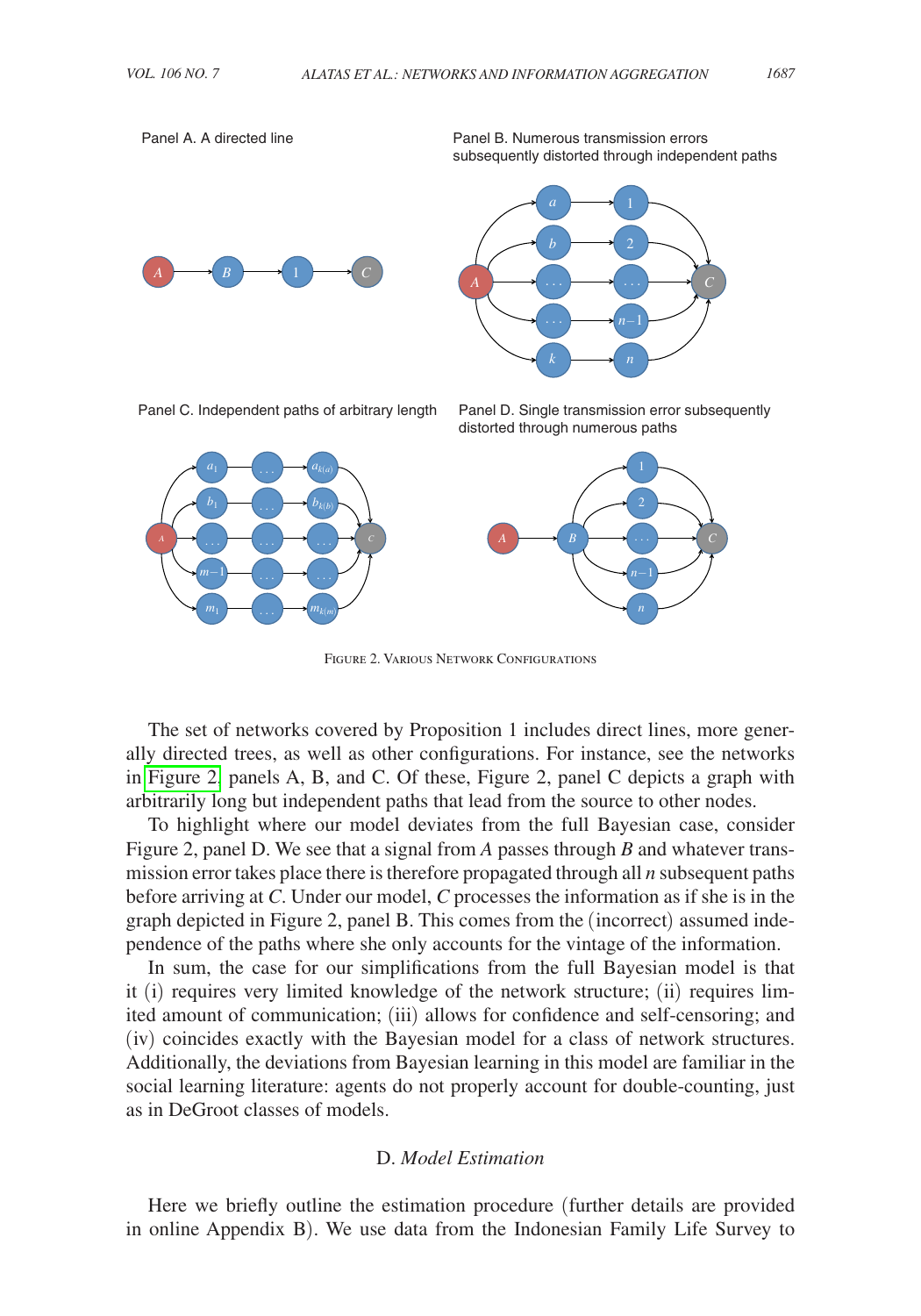| TABLE 5—STRUCTURAL PARAMETERS |  |
|-------------------------------|--|
|-------------------------------|--|

| $\alpha$ | 0.397    |
|----------|----------|
|          | (0.1344) |
| $\tau$   |          |
|          | (1.0026) |

*Notes:* Standard errors computed using 1,000 simulations of Bayesian bootstrap, as described in online Appendix B. The bootstrap weighs every network by a meannormalized exponential random variable, which is equivalent to drawing 631 hamlets with replacement when computing the objective function.

estimate  $\rho$ , the AR(1) coefficient on wealth.<sup>[23](#page-25-0)</sup> From our survey data, we estimate *c*. We also estimate  $\sigma_{\epsilon}^2$  from our survey data. Note that the AR(1) model implies the We also estimate  $\sigma_{\epsilon}^2$  from originationship var $[w] = \frac{\sigma_{\epsilon}^2}{1 - \rho^2}$  $\frac{\sigma_{\epsilon}^2}{1-\rho^2}$ . We use data on wealth to estimate var[w], and then estimate  $\sigma_{\epsilon}^2$  using the previous relationship and the estimate for  $\rho$ .

Given these parameters, we use the simulated method of moments to estimate the key model parameters:  $\sigma_u^2$  (the noise term for passing information) and  $\tau$  (the threshold distance to the source, beyond which people stop transmitting information about the source). We use the following within-village moments: key model parameters:  $\sigma_u^2$  (the noise term for passing information) and  $\tau$  (the eshold distance to the source, beyond which people stop transmitting information of the source). We use the following within-village mom

- .
- (ii) The correlation of the eigenvector centrality of *i* with how many don't knows *i* reports.

Our estimation of the model imposes the additional assumption that the rule that people use to decide whether to pass on a signal is the same as the rule they use to decide whether to report to us.<sup>[24](#page-25-1)</sup>

The parameter values from the estimation are shown in Table 5. For ease of interpretation, we present a normalization of the first parameter,  $\alpha := \frac{\sigma_u^2}{\sigma_{\epsilon}^2}$ . We estimate it as  $\hat{\alpha} = 0.397$ . This means that the transmission error is two-fifths of the size of the structural wealth shocks. However, the standard errors are such that  $\alpha = 0.5$  would be a reasonable estimate of the transmission error to structural shock ratio. We also find that  $\hat{\tau} = 4$ . This means that a node connected to source will tend to have heard

<span id="page-25-0"></span><sup>&</sup>lt;sup>23</sup>We use the 1993–1997 and 2000–2007 periods to estimate  $\rho$ , avoiding the 1997–2000 period where  $\rho$  was likely much lower due to the Asian Financial Crisis. Doing so does not substantially affect the main conclusions

<span id="page-25-1"></span>of the exercise.<br><sup>24</sup>This assumption makes sense in the environment of our model since we would expect the respondents to be at least as willing to speak when we ask them as they are when they are actually volunteering information. Moreover, the decision to pass on information depends on their latest signal's quality; the decision to answer our question should depend on the quality of their overall information, which is higher. On the other hand, someone (*i*) who is further away from the source  $(j)$  than  $k^*(i,j) + 1$  gets no signals and has nothing to pass on. Therefore, the only choice is whether to set the cutoff for reporting to the survey at  $k^*(i,j)$  or at  $k^*(i,j) + 1$ . We set it at  $k^*(i,j)$  on the grounds that this likely does not make any significant difference; it is also simpler to assume that households use the same rule when passing information as when they respond to the survey.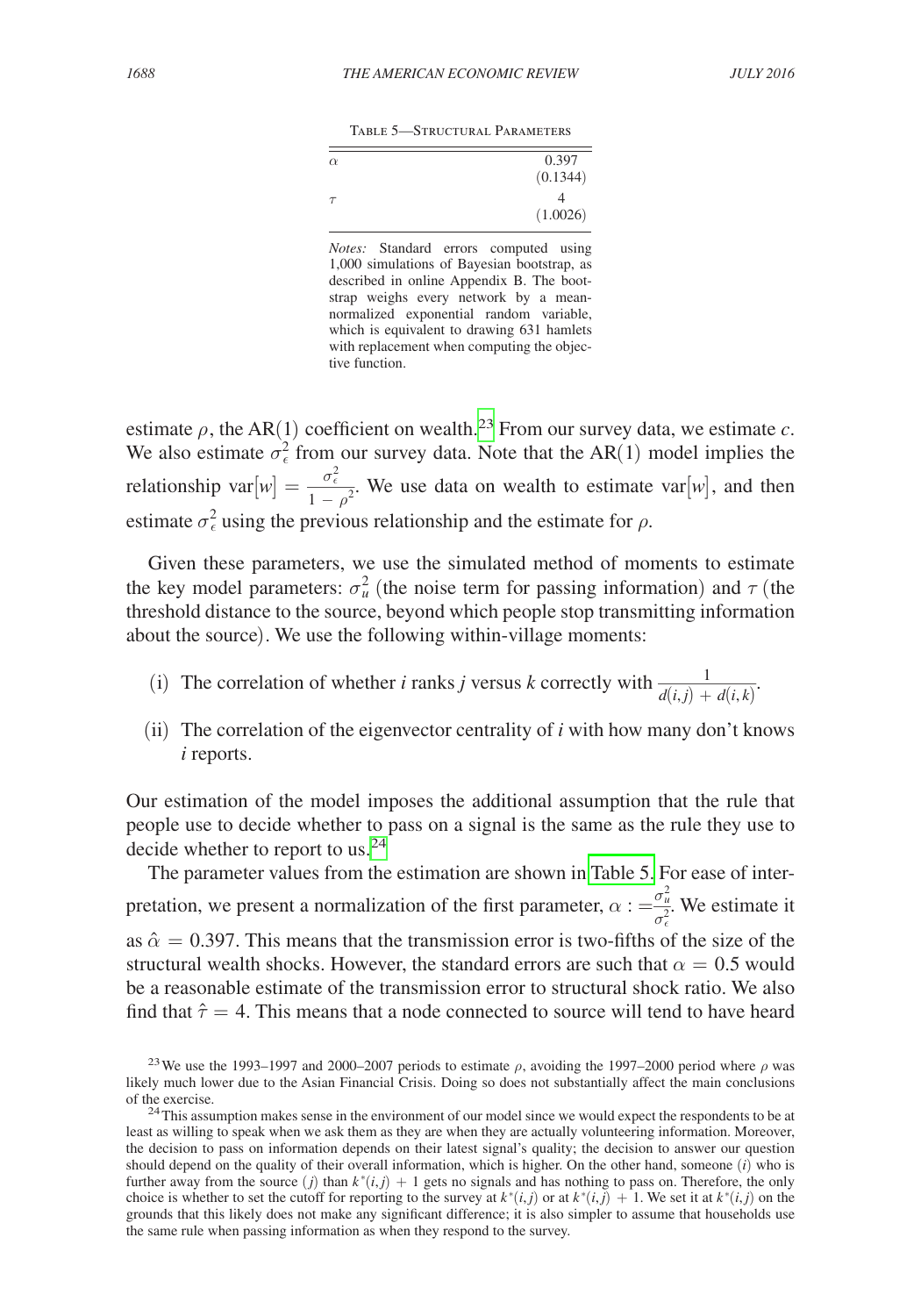some information about the source, since there are likely to be paths of distance less than four to the source (the average path length, conditional on being connected, is 2.02). However, the standard errors are such that anywhere from three to six would be reasonable parameter estimates.

Given the estimated parameters, we generate simulations from the model. We generate 50 samples of draws of the wealth-learning process and then ask whether our motivating observations—that more central individuals know more and that individuals know less about others the further they are—are borne out in the simulations. Specifically, we rerun the same regressions as in Tables 2, 3, and 4 using the simulated data from the model; the results are provided in panel C of online Appendix Tables E1, E2, and E3 of each respective table. By and large, the results confirm our intuition. Households that have a higher degree are associated with lower error rates, households that have higher clustering are associated with lower error rates, and households that are more eigenvector central are associated with lower error rates (panel C of Tables E1 and E2). We find that inverse distance is correlated with a reduction in the error rate (panel C of Table E3).

### E. *Simulation Results at the Network Level: Numerical Propositions*

A key question we wish to ask of the model is how network-level characteristics affect information diffusion across the network. We start from the analytical result in Jackson and Rogers (2007b) showing that if network *I*'s degree distribution and neighbor degree distribution first-order stochastic dominates network *J*'s degree distribution and neighbor degree distribution, respectively, then in steady state of a mean-field approximation to the matching process described above, network *I* should have a higher equilibrium information rate than network  $J^{25}$  $J^{25}$  $J^{25}$ 

Jackson and Rogers (2007b) was the first result to note that under some regularity conditions, networks that are more diffusive in the sense of first-order stochastic dominance of the distribution of agents links should have more information diffused in the equilibrium. In more layman's terms, "If we look at two networks *A* and *B*, which has more diffusion and can we tell based on the distribution of links in the network (the degree distribution)?" This is an important and sensible question because it asks if the basic trait involved in learning the distribution of how many links one has to their learning partners will tell us something about whether a community has more diffusion than another. Jackson and Rogers (2007b) noted that this was a particularly difficult question to study on a fixed network, but by moving to a random matching model, they were able to simplify the analytics to be able to generate a suggestive answer.

This result, however, unfortunately cannot be directly applied to our context for at least two reasons. First, their model uses a mean-field approximation to a matching process, which itself tries to approximate a contagion process, to gain analytic tractability. However, we are precisely interested in the cases where the mean-field

<span id="page-26-0"></span> $25$ The neighbor degree distribution is the empirical cdf of the number of links a neighbor has, taken over all neighbors as we count over all nodes. Stochastic dominance was determined at the decile level. If the distribution function for the degree of hamlet *I* was weakly lower than *J* at all deciles (and was strict for at least one), then we say that *I* dominates *J*.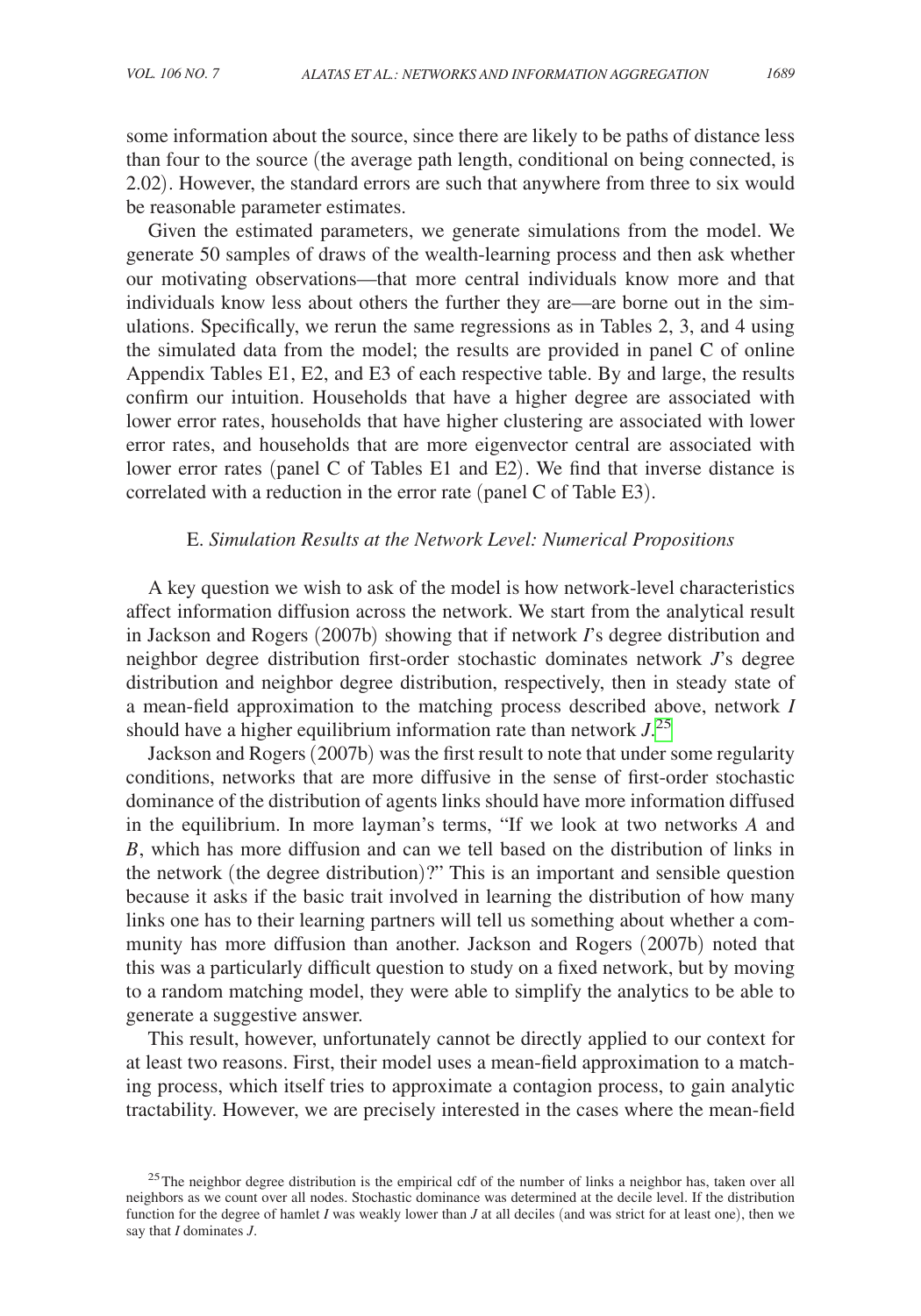approximation may not be apt, i.e., where we do not believe that all local neighborhoods essentially contain the same average information as the global average. The approximation does not work well when, for example, nodes vary systematically in the proportion of neighbors who have information, which is likely to be true in our case (this is presumably why the network position matters for accuracy of the ranking). Second, to rank two households, each node needs to have two pieces of information, whereas there is only one piece of evidence to learn in Jackson and Rogers (2007b).

We therefore use the numerical simulations of our model to examine whether we should expect the equivalent result to hold in our context (see online Appendix B for details). We generate  $\frac{SIM}{Error_{ijkr}}$ , the average error rate from our simulations of *i* ranking *j* versus *k* in hamlet *r*, via the aforementioned simulation process. By averaging over pairs *j*, *k*, we construct individual level simulated error rates  $\overline{Error}_{ir}^{SIM}$ , aging over pairs *j*,  $\kappa$ , we construct individual level simulated error rates  $\sum_{i} P_{i}$ , and then we construct hamlet level error rates ( $\overline{Error}_{i}^{SM}$  for hamlet *r*) by averaging over the individual level error rates.

Our main outcome variable of interest is a dummy equal to one if  $\overline{Error}^{\text{SIM}}_I$  $> \frac{644}{\text{Error}} \frac{\text{Sum}}{5M}$ , and zero otherwise. We regress this variable on whether *I* stochastically dominates *J* or vice versa,

(3) 
$$
1\{\overline{Error}^{SIM}_I > \overline{Error}^{SIM}_J\} = \beta_0 + \beta_1 1\{I \succ_{FOSD} J\} + \beta_2 1\{J \succ_{FOSD} I\}
$$
  
+  $\mathbf{X}'_{IJ}\delta + \epsilon_{IJ}$ .

We include fixed effects for geographically clustered groups of hamlets, hamlet-level control variables, and specify two-way clustered standard errors, for hamlet *I* and hamlet  $J^{26}$  $J^{26}$  $J^{26}$ . The results, which are reported in [Table 6,](#page-28-0) suggest that the Jackson and Rogers (2007b) pattern holds in our context. Since stochastic dominance is a partial ordering, the omitted category in columns 1 and 3 is the noncomparable groups of hamlets. In columns 2 and 4 we focus only on comparable hamlet pairings, in which case we only include a dummy  $1\{I \succ_{FOSD} J\}$ . We find that if *I* dominates *J* (instead of vice versa), there is a 25 pp decrease in the probability that *I* has a larger error rate than *J*—a large effect relative to a mean of 0.5 (by construction).

We can also apply the same methodology to examine the predictions of the model regarding the role of other fundamental network characteristics. We choose six standard measures used in various related, but otherwise different, models—network size, average degree, average clustering, first eigenvalue of adjacency matrix, link density, and fraction of nodes in giant component—and simulate how they affect diffusion within our estimated model.

These measures are described at length in Jackson (2008). The average degree is an obvious and basic measure for a diffusion process, since it captures the average number of links. Similarly, the density of the links, which is the average degree scaled by the size of the network, captures the probability that a randomly chosen node is linked to another randomly chosen node in the network. Basic intuition

<span id="page-27-0"></span><sup>&</sup>lt;sup>26</sup> Specifically, we include fixed effects for the stratification group from the Alatas et al. (2012) experiment.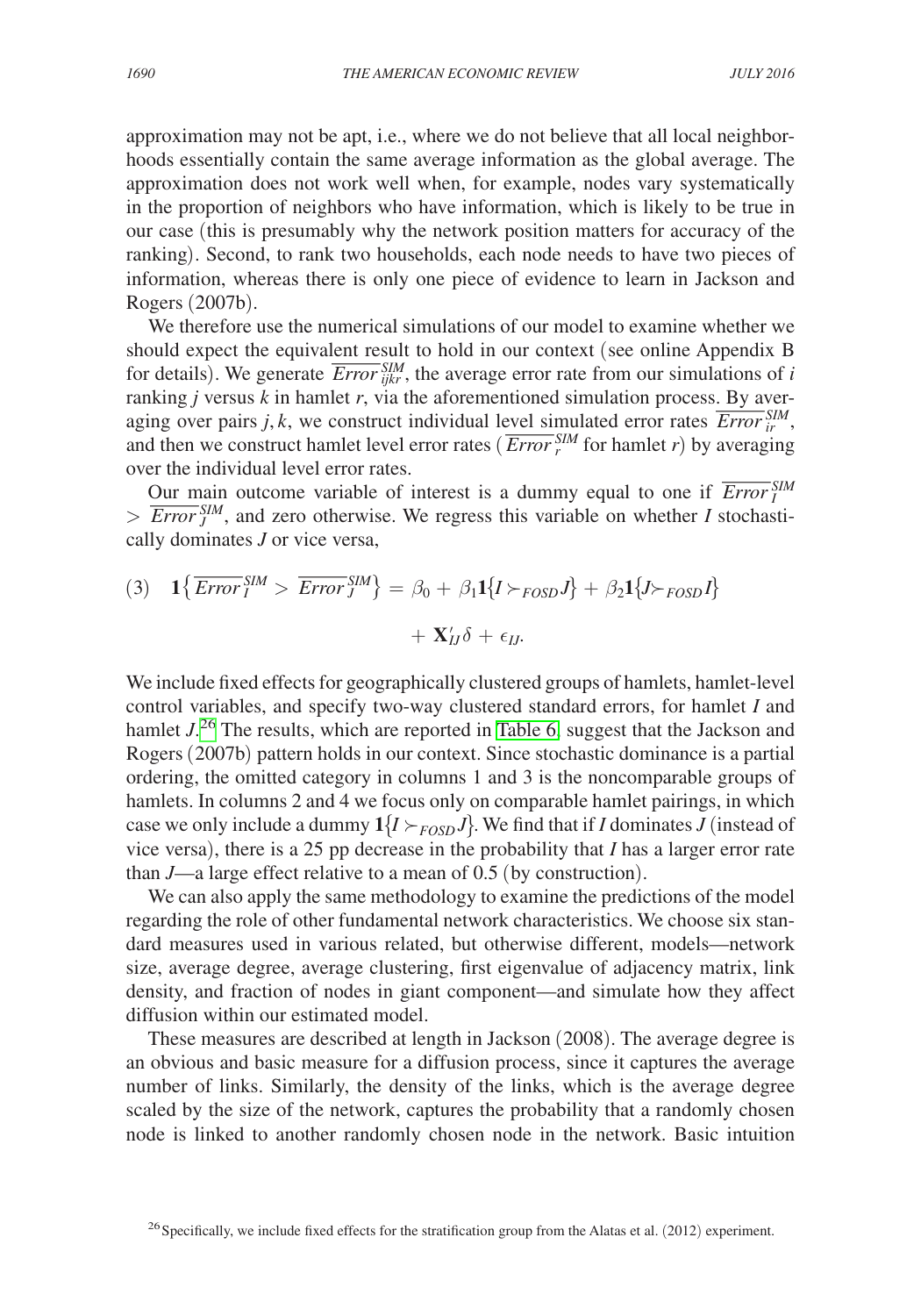<span id="page-28-0"></span>

| (1)                          | $\left( 2\right)$                       | (3)                  | (4)                          |
|------------------------------|-----------------------------------------|----------------------|------------------------------|
| $-0.129$<br>(0.0160)         | $-0.246$<br>(0.0242)                    | $-0.137$<br>(0.0161) | $-0.246$<br>(0.0245)         |
| 0.115<br>(0.0175)            |                                         | 0.123<br>(0.0174)    |                              |
| 193,753                      | 143,161                                 | 193,753              | 143,161                      |
| Yes<br>N <sub>0</sub><br>Yes | N <sub>0</sub><br>N <sub>o</sub><br>Yes | Yes<br>Yes<br>Yes    | N <sub>0</sub><br>Yes<br>Yes |
|                              |                                         |                      |                              |

Table 6—Numerical Predictions on Stochastic Dominance

*Notes:* In these regressions, the outcome variable is a dummy for whether the error rate of hamlet *I* exceeds the error rate of hamlet *J*. When included, demographic controls are differences between the standard controls for hamlets *I* and *J*. The controls include consumption, education, PMT score, agricultural share, education of household head and hamlet head, rural/urban, log hamlet size, and inequality. Results for error rates using simulated data, as described in online Appendix B. Standard errors in parentheses, two-way clustered at *I* and *J*.

suggests that higher linking rates may correspond to higher learning probabilities, an idea which is articulated more formally in Bollobás et al.  $(2010)$ .<sup>[27](#page-28-1)</sup>

Another important feature that could be relevant for learning is the correlation of links. A basic way to capture this is using the average clustering in the network, which measures the share of a nodes' neighbors that are themselves linked (Jackson 2008; Jackson, Rodriguez-Barraquer, and Tan 2012). More correlated links can re-enforce beliefs and present a divergence between rule-of-thumb and Bayesian learning (DeMarzo, Vayanos, and Zwiebel 2003; Gale and Kariv 2003; Golub and Jackson 2012; Chandrasekhar, Larreguy, and Xandri 2012), since Bayesian agents will have to undo correlation in signals that emerge through clustering.

Moreover, because information flows along paths, a natural measure to include is the average of path lengths in the network (Albert and Barabási 2002; Jackson 2008; Golub and Jackson 2012).

Finally, we include the fraction of nodes in the giant component. A well-understood empirical regularity is that there exists a path between many (if not most) pairs of nodes and therefore most nodes are part of a very large component called the giant component (Albert and Barabási 2002; Jackson and Rogers 2007a; Jackson 2008; Bollobás et al. 2010). Mechanically, in a learning-on-networks model, if two nodes are not part of the same component there cannot be any direct or indirect exchange of information, since there is no path of information from one node to the other.

As discussed above, we generate  $\overline{Error}_{iikr}$  via the aforementioned simulation process and we then construct hamlet level error rates by averaging over the individprocess and we then construct<br>ual level error rates  $\overline{Error}_{ir}^{SIM}$ .

<span id="page-28-1"></span> $27$ Bollobás et al. (2010) build on these intuitions formally for a specific class of models called percolation models. Let  $\lambda_1(G)$  be the maximal/first eigenvalue corresponding to the adjacency matrix of *G*. The idea here is that every link is activated, independently, with probability *q*. Then a random node receives a piece of information that is transmitted through the network along activated links. They show that if the transmission probability  $q$  is high enough, specifically  $q \geq 1/\lambda_1(G)$ , then almost all nodes will become informed. This is because  $\lambda_1(G)$  is a general notion of density, weighting both direct links and indirect paths, so we hypothesize that this should be positively associated with learning.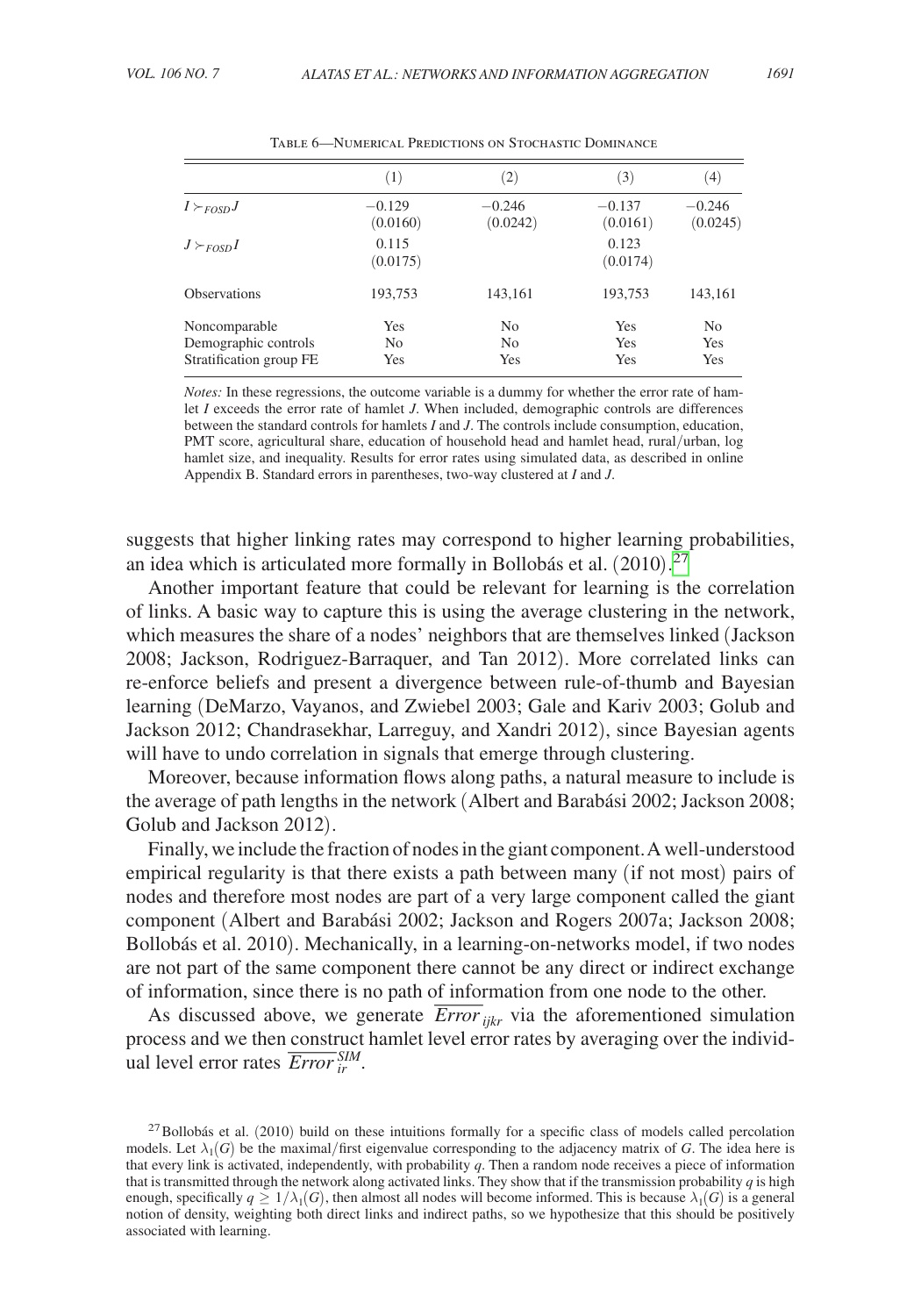Given these simulation-based hamlet level error rates, we estimate

(4) 
$$
\overline{Error}_{r}^{SM} = \beta_0 + \mathbf{W}_{r}'\beta_1 + \mathbf{X}_{r}'\delta + \epsilon_r,
$$

where  $\overline{Error}^{\text{SIM}}_r$  is the average error rate in hamlet *r* from the simulations and  $\mathbf{W}_r$ is a vector of graph level statistics including average degree, average clustering, the number of households in the hamlet, first eigenvalue, link density, and fraction of nodes in giant component. Together with the set of hamlet-level covariates **X***r*, we include many potentially correlated network variables in the specification of the regression model. It is not ex ante obvious that the conditional correlations of network features with the outcome variable will behave the same as the unconditional correlations, and so this is also where our numerical simulations can guide us.

As shown in [Table 7,](#page-30-0) when the network characteristics are included one by one, most of the network statistics of interest have significant effects on the error rate and they all go in the "intuitive" direction: there are lower error rates in hamlets where the average degree is higher, clustering is higher, the first eigenvalue of adjacency matrix is larger, the link density is higher, and there are more households in the giant component. The inclusion of hamlet level covariates make no difference (see online Appendix F, Table F1).

When we jointly estimate the relationship of all of these network variables with the error rate, we observe some counterintuitive patterns (column 7). In particular, while most of the effects remain significant, average degree and average clustering now have the "wrong" sign. This could either mean that the actual partial correlation of these two variables with the error rate in the types of networks we examine is actually positive in our model once we condition on the other network statistics; or it is the case that even with more than 600 hamlets, we do not have enough independent variation to properly estimate these effects separately when included together in the same regression (the first eigenvalue has a correlation of 0.88 with average degree in our data). [28](#page-29-0) A proposed explanation goes as follows. Holding the first eigenvalue fixed, raising the average degree involves removing central links at the expense of adding less central links. It could be the case a priori that the marginal link added is less valuable than the one removed in this thought experiment.<sup>[29](#page-29-1)</sup> The more general take-away is that partial correlations conditional on other network statistics are complicated.

### **IV. Cross-Hamlet Comparisons**

We now explore how network-level characteristics are related to diffusion through the network in the actual data, and compare how the actual diffusion patterns across networks compare to the model predictions. We begin by exploring empirically whether Jackson and Rogers' (2007b) result on stochastic dominance extends to

<span id="page-29-0"></span><sup>&</sup>lt;sup>28</sup>A natural worry is that average degree, number of households, and link density (which amounts to average degree over number of households) may be generating too much collinearity. However, conditional on the other covariates in column 7, omitting link density makes no difference to the "wrong" sign that degree takes on in the regression. It appears, instead, that conditioning on the first eigenvalue and clustering leaves average degree to not matter in an obvious way. A table documenting this is available upon request. <sup>29</sup>We thank a referee for pointing this out.

<span id="page-29-1"></span>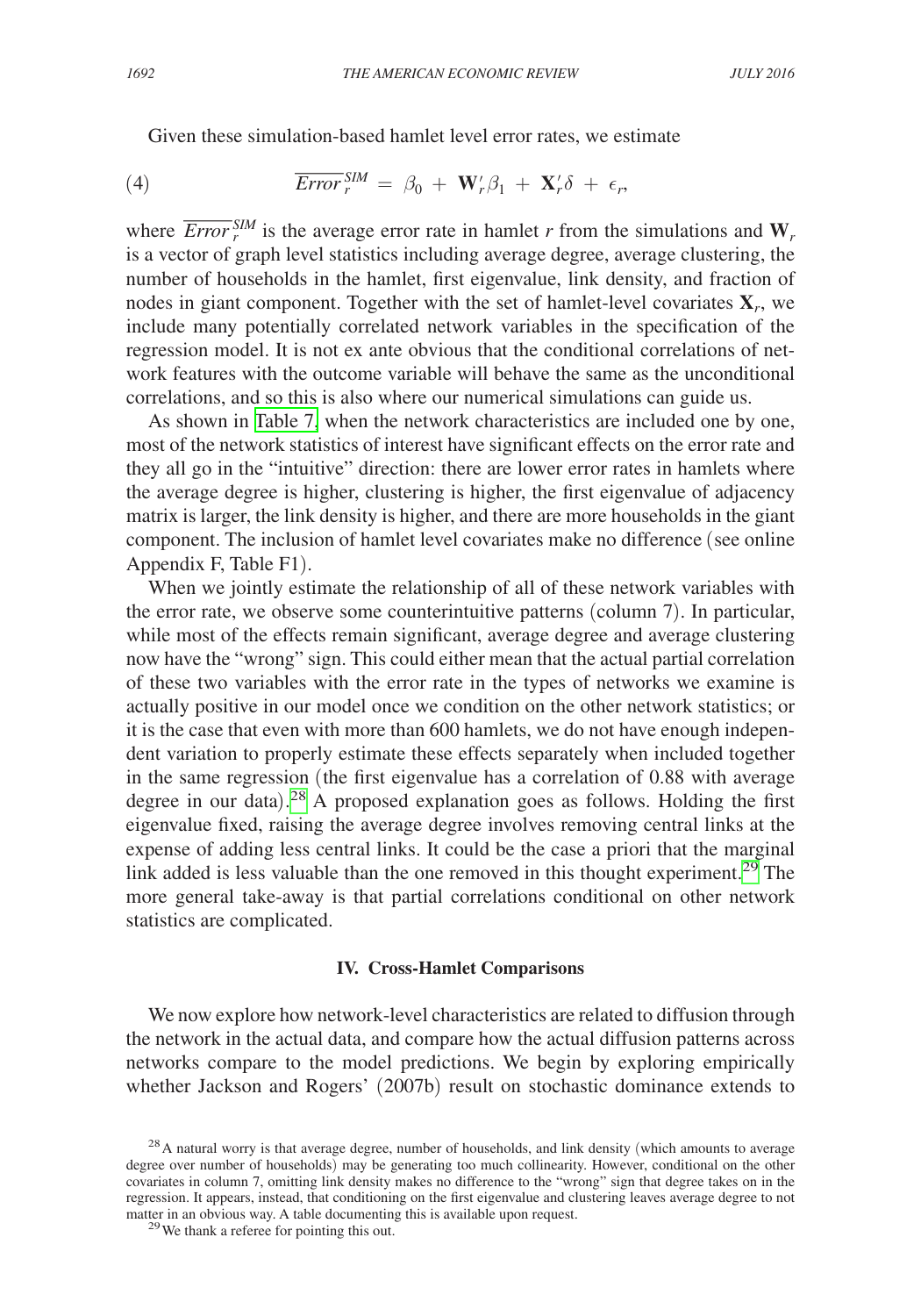|                                         | (1)                    | (2)                  | (3)                    | $\left(4\right)$       | (5)                  | (6)                  | (7)                      |
|-----------------------------------------|------------------------|----------------------|------------------------|------------------------|----------------------|----------------------|--------------------------|
| Average degree                          | $-0.0218$<br>(0.00321) |                      |                        |                        |                      |                      | 0.0383<br>(0.0101)       |
| Average clustering                      |                        | $-0.255$<br>(0.0508) |                        |                        |                      |                      | 0.284<br>(0.0977)        |
| Number of households                    |                        |                      | 0.000409<br>(0.000227) |                        |                      |                      | $3.52e-05$<br>(0.000312) |
| First eigenvalue $\lambda_1(G)$         |                        |                      |                        | $-0.0183$<br>(0.00260) |                      |                      | $-0.0290$<br>(0.00455)   |
| Fraction of nodes in giant<br>component |                        |                      |                        |                        | $-0.330$<br>(0.0397) |                      | $-0.549$<br>(0.0663)     |
| Link density                            |                        |                      |                        |                        |                      | $-0.334$<br>(0.0670) | $-0.251$<br>(0.100)      |
| $R^2$                                   | 0.605                  | 0.579                | 0.547                  | 0.613                  | 0.642                | 0.571                | 0.692                    |

<span id="page-30-0"></span>

| TABLE 7—NUMERICAL PREDICTIONS ON CORRELATION BETWEEN HAMLET NETWORK CHARACTERISTICS AND |  |
|-----------------------------------------------------------------------------------------|--|
| HAMLET LEVEL ERROR RATE                                                                 |  |

*Notes:* This table reports the relationship between hamlet network characteristics and the error rate in ranking others in the hamlet. Columns 1–6 show univariate regressions, while column 7 reports the results from a multivariate regression. Demographic covariates include consumption, education, PMT score, agricultural share, education of household head and hamlet head, urban dummy, log hamlet size, stratification group FE, and inequality. The sample comprises 631 hamlets. Results for error rates using simulated data, as described in online Appendix B. Robust standard errors in parentheses.

our environment, and then more generally examine the role of other fundamental network characteristics.

# A. *Stochastic Dominance Results*

The first cross-network comparison we carry out is based on the Jackson and Rogers (2007b) prediction about first-order stochastic dominance of the degree distribution being related to better aggregation of information. To our knowledge, this prediction has not been empirically documented before due to data limitations. In order to do so, one needs a large sample of independent networks combined with data on information diffusion, which we have here given data from  $631$  hamlets.<sup>[30](#page-30-1)</sup>

In [Table 8](#page-31-0), we estimate the same specifications as in Table 6, but now in the actual data. Specifically, we estimate a regression of whether the error rate of the hamlet *I* exceeds the error rate of hamlet *J* ( $1\{\overline{Error}_I > \overline{Error}_J\}$ ) on dummy variables that indicate whether hamlet *I* stochastically dominates hamlet  $J(1{I \succ_{FOSD} J})$  and vice versa  $(1{J \succ_{FOSD} I}),$ 

$$
(5) \quad 1\{\overline{Error}_I > \overline{Error}_J\} = \beta_0 + \beta_1 \cdot 1\{I \succ_{FOSD} J\} + \beta_2 \cdot 1\{J \succ_{FOSD} I\} + \mathbf{X}'_{IJ}\delta + \varepsilon_{IJ}.
$$

<span id="page-30-1"></span> $30$ Note also that in addition to being interesting in its own right, focusing on stochastic dominance has a major advantage in our context. Working with a sampled graph, rather than the full network, may result in biases that could lead us to end up with estimates of the effects of network characteristics that are biased to the point of having the wrong sign. An advantage of working with FOSD is that while there may be attenuation bias in our estimates, we would not expect a sign reversal (sign-switching would be possible only when over half of the categorizations of *I* dominating *J* become flipped due to sampling, which is very unlikely to happen). As such, our results would provide a lower bound of the predictive capabilities of the network.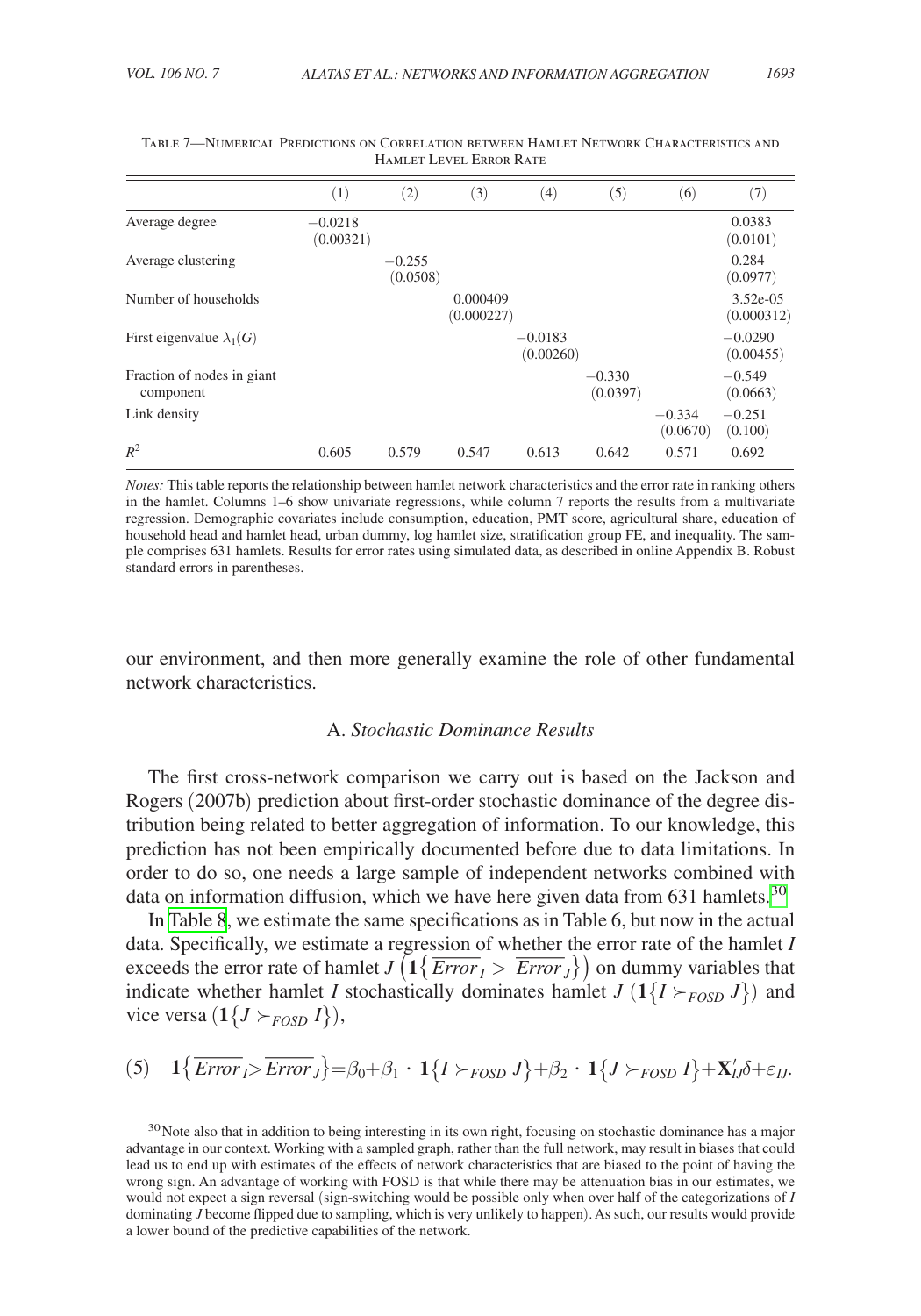<span id="page-31-0"></span>

|                                 | (1)                   | (2)                  | (3)                   | (4)                  |
|---------------------------------|-----------------------|----------------------|-----------------------|----------------------|
| Panel A. Consumption metric     |                       |                      |                       |                      |
| $I \succ_{FOSD} J$              | $-0.0935$<br>(0.0193) | $-0.136$<br>(0.0298) | $-0.0875$<br>(0.0191) | $-0.119$<br>(0.0281) |
| $J \succ_{FOSD} I$              | 0.0465<br>(0.0184)    |                      | 0.0474<br>(0.0178)    |                      |
| <b>Observations</b>             | 200,028               | 148,090              | 200,028               | 148,090              |
| Panel B. Self-assessment metric |                       |                      |                       |                      |
| $I \succ_{FOSD} J$              | $-0.100$<br>(0.0177)  | $-0.170$<br>(0.0264) | $-0.0756$<br>(0.0180) | $-0.123$<br>(0.0260) |
| $J \succ_{FOSD} I$              | 0.0730<br>(0.0168)    |                      | 0.0587<br>(0.0167)    |                      |
| <b>Observations</b>             | 200,028               | 148,090              | 200,028               | 148,090              |
| Noncomparable                   | <b>Yes</b>            | N <sub>0</sub>       | Yes                   | No.                  |
| Demographic controls            | No                    | No                   | <b>Yes</b>            | <b>Yes</b>           |
| Stratification group FE         | Yes                   | Yes                  | Yes                   | <b>Yes</b>           |

Table 8—Empirical Results on Stochastic Dominance

*Notes:* In these regressions, the outcome variable is a dummy for whether the error rate of hamlet *I* exceeds the error rate of hamlet *J*. When included, demographic controls are differences between the standard controls for hamlets *I* and *J* as in Table 6. Panel A presents results for error rates using the consumption metric. Panel B presents results for error rates using the self-assessment metric. Standard errors in parentheses, two-way clustered at *I* and *J*.

The omitted category is when hamlet *I*'s and hamlet *J*'s degree distribution are not comparable. We can also estimate regressions where we drop hamlets that are not comparable,

(6) 
$$
1\{\overline{Error}_I > \overline{Error}_J\} = \beta_0 + \beta_1 \cdot 1\{I \succ_{FOSD} J\} + \mathbf{X}'_U \delta + \epsilon_U.
$$

Column 1 presents the results from estimating equation (5), while column 2 presents the results from estimating equation (6). For both models, as above, we include stratification group fixed effects, estimate with OLS, and specify two-way clustered standard errors, for hamlet *I* and hamlet *J*. We compute error rates with consumption as the measure of truth (panel A) and with self-assessment as the measure of truth (panel B). Columns 3 and 4 report results from the first two columns adding sociodemographic controls.

The results validate the model's implications that are provided in Table 6: if a hamlet's degree distribution first-order stochastic dominates another hamlet's distribution, it will have lower error rates in ranking the income distribution of the hamlet (for both measures of truth). Specifically, as panel B, column 2 shows, if hamlet *I* dominates *J*, then *I* has on average a 17 pp lower error rate than *J* (significant at the 1 percent level). In columns 3 and 4 we add sociodemographic controls, including a measure of hamlet-level inequality; the results are robust and the coefficients remain stable.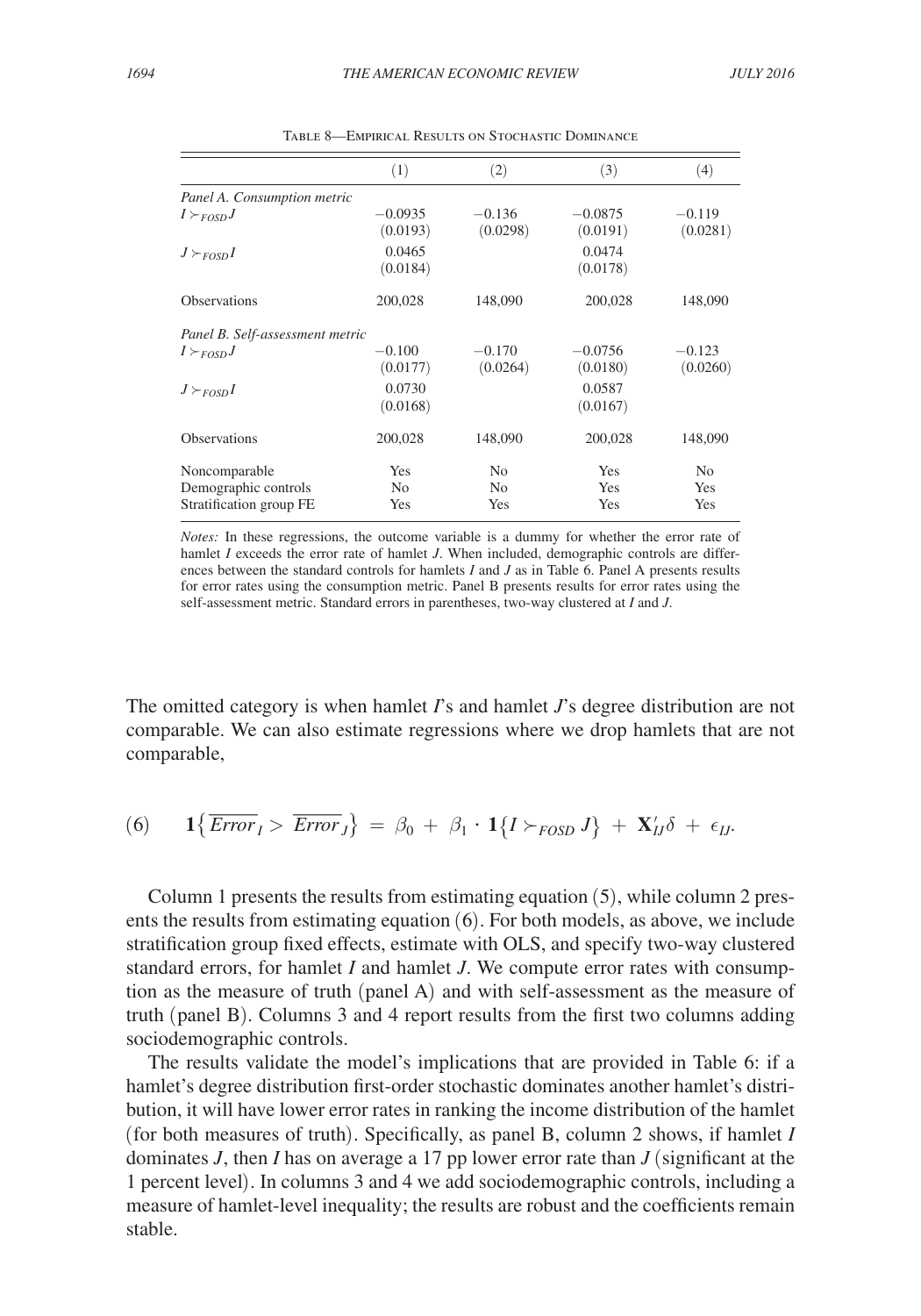|                                                   | (1)                     | (2)                  | (3)                    | (4)                     | (5)                  | (6)                  | (7)                     |
|---------------------------------------------------|-------------------------|----------------------|------------------------|-------------------------|----------------------|----------------------|-------------------------|
| Panel A. Consumption metric                       |                         |                      |                        |                         |                      |                      |                         |
| Average degree                                    | $-0.00909$<br>(0.00367) |                      |                        |                         |                      |                      | 0.0231<br>(0.0118)      |
| Average clustering                                |                         | $-0.243$<br>(0.0683) |                        |                         |                      |                      | $-0.279$<br>(0.118)     |
| Number of households                              |                         |                      | 0.000762<br>(0.000398) |                         |                      |                      | 0.000503<br>(0.000428)  |
| First eigenvalue $\lambda_1(G)$                   |                         |                      |                        | $-0.00612$<br>(0.00283) |                      |                      | $-0.0118$<br>(0.00678)  |
| Fraction of nodes in giant<br>component           |                         |                      |                        |                         | $-0.179$<br>(0.0491) |                      | $-0.141$<br>(0.0714)    |
| Link density                                      |                         |                      |                        |                         |                      | $-0.134$<br>(0.0955) | 0.138<br>(0.141)        |
| $R^2$                                             | 0.250                   | 0.267                | 0.249                  | 0.248                   | 0.265                | 0.245                | 0.279                   |
| Panel B. Self-assessment metric<br>Average degree | $-0.0127$<br>(0.00326)  |                      |                        |                         |                      |                      | 0.0117<br>(0.0125)      |
| Average clustering                                |                         | $-0.311$<br>(0.0640) |                        |                         |                      |                      | $-0.321$<br>(0.113)     |
| Number of households                              |                         |                      | 0.00118<br>(0.000419)  |                         |                      |                      | 0.000667<br>(0.000455)  |
| First eigenvalue $\lambda_1(G)$                   |                         |                      |                        | $-0.00625$<br>(0.00234) |                      |                      | $-0.00531$<br>(0.00646) |
| Fraction of nodes in giant<br>component           |                         |                      |                        |                         | $-0.223$<br>(0.0461) |                      | $-0.106$<br>(0.0831)    |
| Link density                                      |                         |                      |                        |                         |                      | $-0.233$<br>(0.0751) | 0.204<br>(0.135)        |
| $R^2$                                             | 0.316                   | 0.337                | 0.319                  | 0.308                   | 0.332                | 0.311                | 0.340                   |

#### Table 9—Empirical Results on Correlation between Hamlet Network Characteristics and Hamlet Level Error Rate

*Notes:* This table provides hamlet network characteristics and the error rate in ranking others in the hamlet. Columns 1–6 show the univariate regressions, while column 7 provides the multivariate regressions. Demographic covariates include consumption, education, PMT score, agricultural share, education of household head and hamlet head, urban dummy, log hamlet size, stratification group FE, and inequality. The sample comprises 631 hamlets. Panel A presents results for error rates using the consumption metric. Panel B presents results for error rates using the self-assessment metric. Robust standard errors in parentheses.

# B. *General Cross-Hamlet Results*

We now present the general hamlet level regression. Our theoretical benchmark is given by the numerical simulations from Table 7. We present analogous reduced form analysis in Table 9. In columns 1 to 6, we present the univariate regressions, while in column 7 we present the multivariate regression.<sup>[31](#page-32-0)</sup>

The results look very similar whether we use the consumption or the self-assessment metric. The univariate regressions match up quite closely with our numerical predictions: whenever both the simulated and actual coefficients are significant (which is most of the time), they always have the same sign. For instance, an increase in the average degree of the hamlet is associated with a lower error rate (column 1), an increase in the average clustering coefficient is associated with a lower error rate (column 2), and an increase in the number of households is associated with the error rate (column 3). In addition, as seen in column 4, panel A, a higher first eigenvalue

<span id="page-32-0"></span> $31$  See Appendix F, Table F2 for the version without covariates.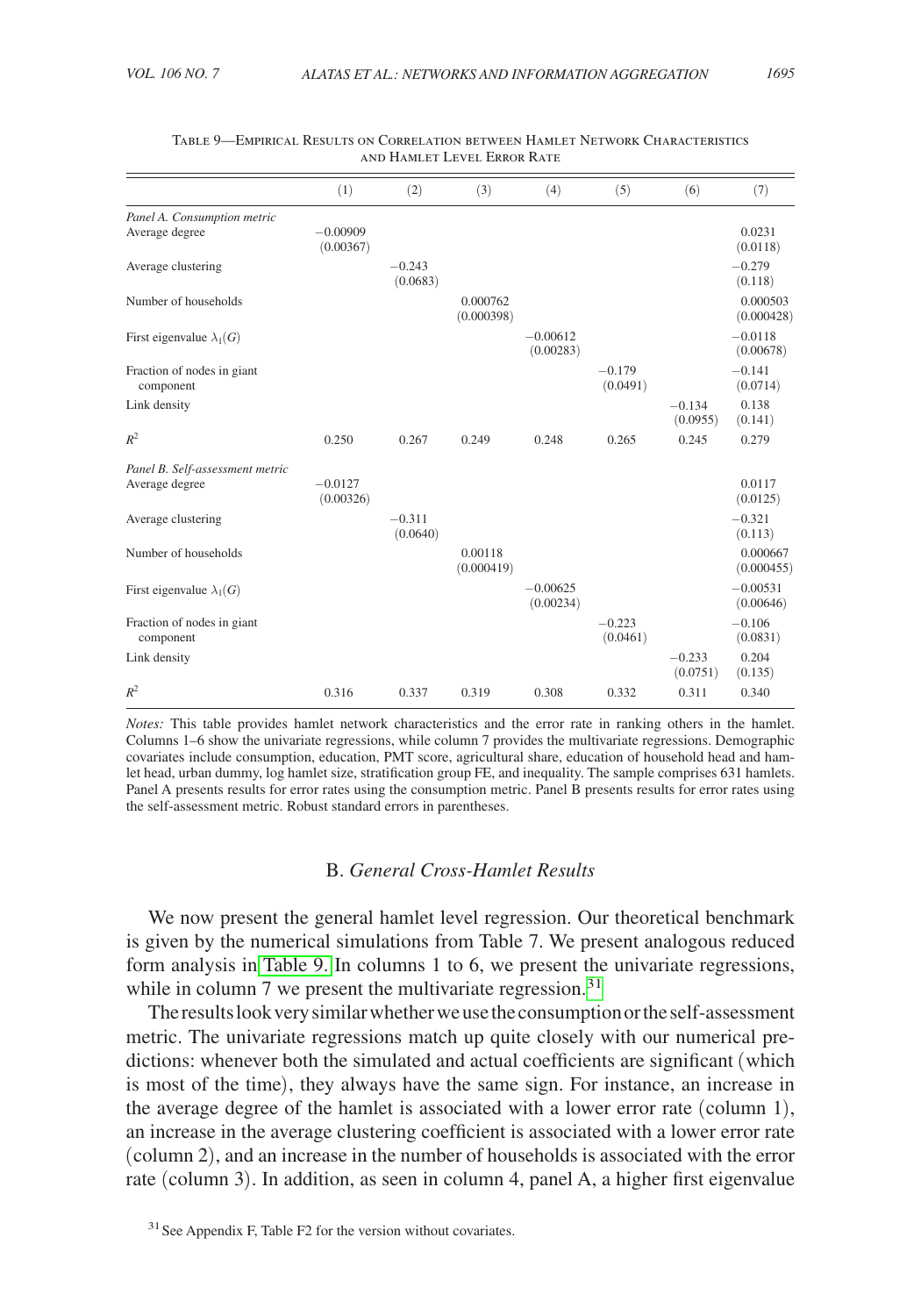of the adjacency matrix is associated with a considerable reduction of the error rate (a one standard deviation increase is associated with a 1.9 pp drop in error rate). Column 5 shows that a higher fraction of nodes being in the giant component is associated with an extremely lowered error rate. As expected, column 6 shows that a higher density of links corresponds to a lower error rate.

Including all network variables in the regression model (column 7), we once again find a good match between the *actual* and *simulated* results in terms of sign. Strikingly, higher average degree appears to be a positive and significant predictor of error rate (higher degree means more errors) across both our reduced form and simulated results in this column (significant for consumption and in the simulations).

The first eigenvalue of the adjacency matrix and the fraction of nodes in the giant component both come out negative (significantly in panel A), exactly as our simulations would have had us expect and confirming intuitions from Bollobás et al. (2010), among others. The one exception is clustering, which comes in with the "right" sign in the data, but was positive in the simulations.<sup>32, [33](#page-33-1)</sup>

# C. *Sampled Networks and Robustness of our Results*

Since our network data is sampled rather than based on a census of the hamlet, there is some potential for bias. As discussed above, because we asked households to name a series of other households (rich, poor, and leaders) and all of their relatives, we have complete kinship data (that means the entire row of the adjacency matrix) on 68.3 percent of households in a median hamlet, which corresponds to knowing about 90 percent of the potential kin links. We have less information on the network of social interactions, but note that among our surveyed households 57 percent of their social links are kin. However, we now use a number of techniques to explore the robustness of our results to the sampling strategy.

First, using techniques developed in Chandrasekhar and Lewis (2012), we estimate a model of link formation based on the observed part of the network and use it to predict what we would find if we had the missing data. Specifically, we estimate a model of network formation using the randomly sampled component of the data and then use the estimated model to integrate over the missing link data (both kin links and social links). A detailed description and the results from this exercise are presented in online Appendix H; the key findings from the paper remain intact when we apply this correction.

Second, we returned to the field in 2015 and collected new (complete, subject to recall errors) kinship data in ten hamlets.<sup>34</sup> First, we augment our old network data

<span id="page-33-0"></span> $32A$  natural worry is that this may be due to sampled network data. The true process takes place on an unobserved network; we sampled from this network and fit a process that takes the sampled network data as if it was the full network. Online Appendix H shows that by generating the data under the model, sampling the network data, and then running analogous regressions, we are unable to overturn this feature.

<span id="page-33-1"></span><sup>&</sup>lt;sup>33</sup> Another proposed explanation could be that this teaches us a divergence of theory from reality. Under the model, with high clustering, many good signals that are received are not passed since it is not of the most recent vintage. However, less information is lost this way when clustering is low, holding average degree fixed. Thus, the sign switch can be consistent with individuals sharing more than just the latest signal available. We thank a referee for this comment.<br><sup>34</sup>That is, we were able to obtain a complete as possible list of each household's kin from the village leader, but

<span id="page-33-2"></span>there are errors in this process. For already surveyed households, only one-third of kin are identified (type II errors are 0.67) and type I error rate is about 0.25.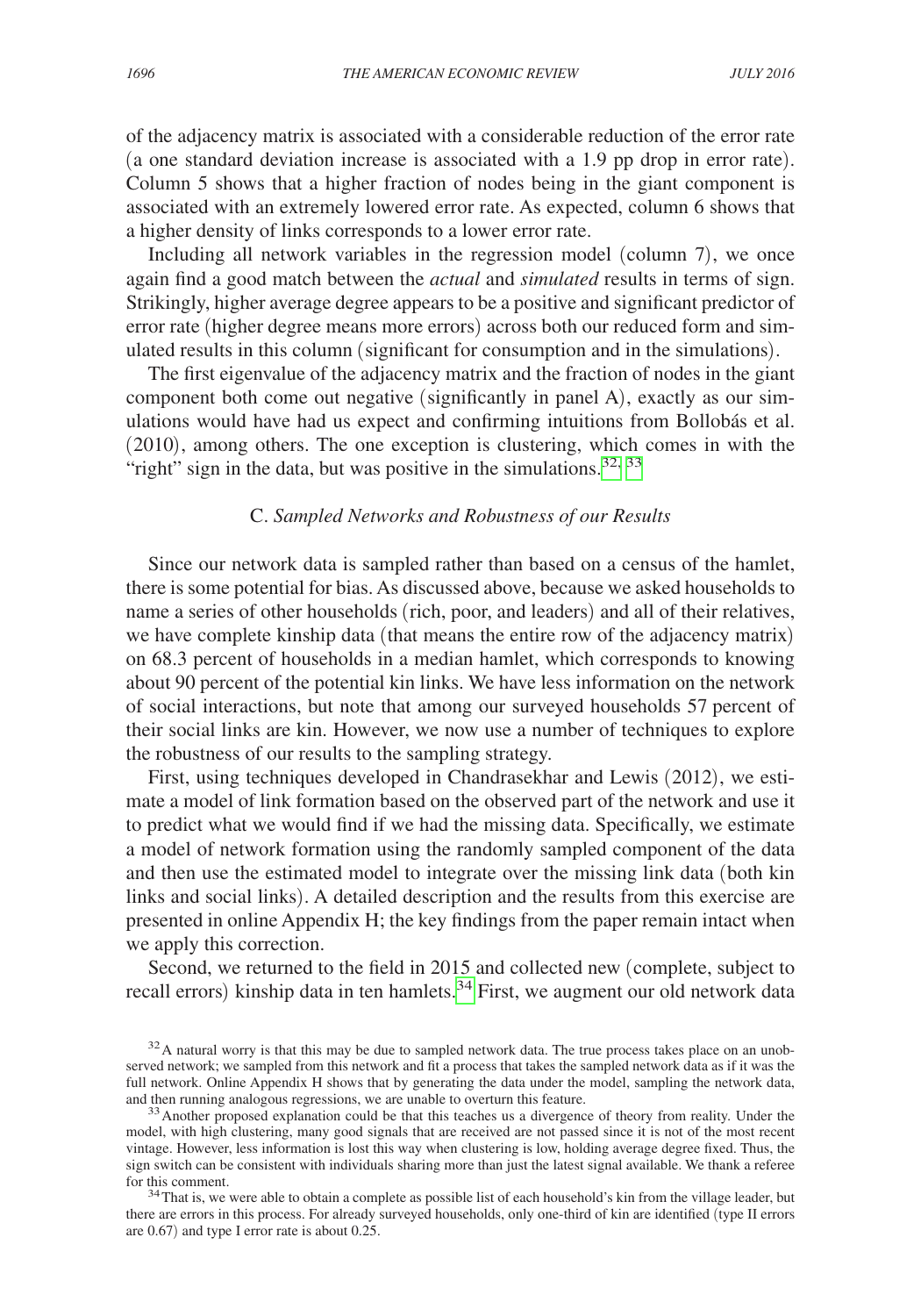with this list of new relationships. We then re-estimate the within-village regressions using this augmented data and show that the results look qualitatively similar to our original within-village regressions on this sample of ten hamlets. Next, we conduct a similar exercise, but in this case we use the augmented data only for nodes that appear in our original data. That is, we take the 2015 data, but erase all links that we would not have observed had we used our original 2007 sampling scheme. This holds the data fixed, but just varies the sampling scheme. The results are very similar, confirming that our particular sampling of nodes is not driving the results. These results are presented in online Appendix I.

Third, in online Appendix J we explore what would happen to our results if we had even less network data. To investigate this, we conduct two exercises. First, we drop 25 percent of links uniformly at random. We then carry out the exact same exercises as in the paper and the results, reported in online Appendix J.J1, remain quite similar. Second, we drop two of the eight randomly sampled households at random and then erase the corresponding links. We also drop all the information these surveyed households provided: the kin of the five poorest, five richest, and elites that they gave us in response to our survey. Again we carry out the exact same exercises as in the paper and the results, reported in online Appendix J.J2, remain quite similar. This suggests that our results are not driven by the fact that we sampled a relatively small number of households.

Finally, we re-run all our analysis only for small hamlets, where our sampled households comprise a greater share of the network; again, as seen in online Appendix K, we find similar results to our main tables.

The combination of these four exercises strongly suggests that our results are likely to be robust to the fact that our network data is sampled.

#### **V. Application: Targeting**

In this section, we investigate whether network characteristics predict the quality of real-world decisions that rely on communal information. We examine the targeting experiment discussed in Section IC. In particular, we check whether community-based targeting, where a subset of community members allocate funds to poor households, is relatively more effective than proxy-means testing (PMT) at identifying the poor in networks that we expect to be better at diffusing information about poverty. If communities efficiently aggregate information, we would expect that this would be the case, since community-based targeting utilizes local information and the findings thus far have shown that better networked communities hold more accurate information. However, just because the community members have more information in certain communities does not necessarily mean that this will translate into more accurate targeting decisions.

We estimate regressions of the form

(7) 
$$
y_r = \alpha + \beta_c \mathbf{1}\{r \in C\} \cdot \rho_r + \beta_H \mathbf{1}\{r \in H\} \cdot \rho_r + \tau_c \mathbf{1}\{r \in C\}
$$

$$
+ \tau_h \mathbf{1}\{r \in H\} + \gamma \rho_r + \epsilon_r,
$$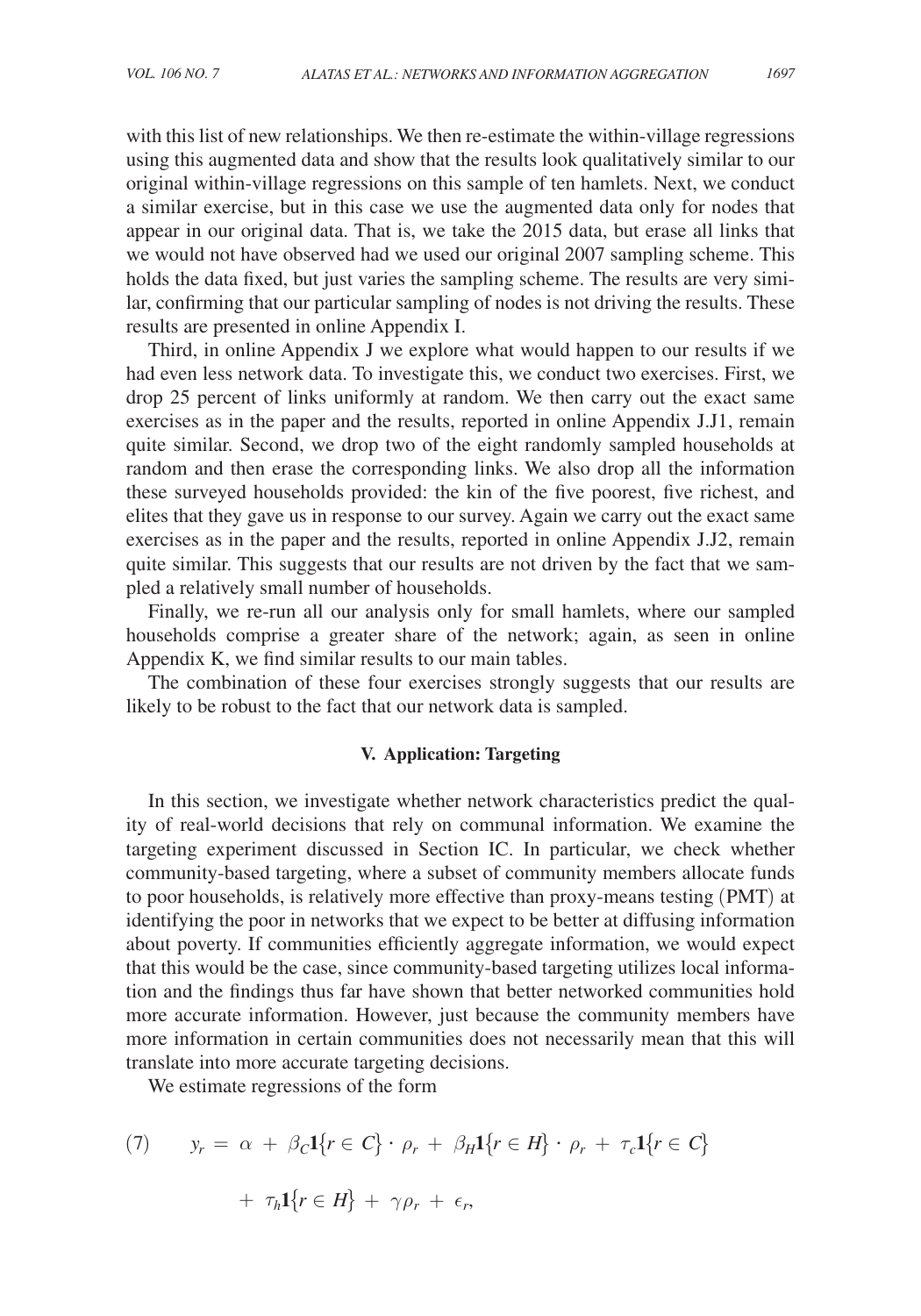where  $y_r$  is the rank correlation between the poverty assessments generated by the program and the benchmark of true poverty (either based on per capita consumption or based on the self-assessment),  $1\{r \in C\}$  and  $1\{r \in H\}$  are dummies for the experimental assignment of hamlet *r* to either the community or the hybrid treatment (the omitted category is PMT), and  $\rho_r$  is a measure (discussed below) of how diffusive a network is. We are mostly interested in  $\beta_c$ , which is the pure community-driven targeting treatment, and, to a lesser extent,  $\beta_H$  (since in the hybrid, the community's information is partially verified by the PMT). Given that higher  $\rho_r$  indicates that a network is better at spreading information, we expect that  $\beta_C > 0$ . In other words, we expect community-based targeting to perform better relative to a proxy-means test when networks are more diffusive.

We take two approaches to computing  $\rho_r$ . In [Table 10,](#page-36-0) to compute  $\rho_r$  we first use a principal-components approach to aggregate the six measures of network diffusiveness from Table 7: average degree, clustering, first eigenvalue, number of households, link density, and fraction of nodes in the giant component. We then take the first principal component vector corresponding to the data matrix of these six network attributes and define  $\rho_r = \sum_{k=1}^{6} v_k W_{k,r}$ , where  $v_k$  are the entries of the principal component vector and  $\{W_{k,r}\}_k$  are the six network features for hamlet *r*. For ease of interpretation, we normalize the regressor by percentile in the sample.

Network diffusiveness as measured in this way appears to predict whether communities are more effective than a proxy means test at classifying individuals based on self-assessed poverty, but not based on consumption (Table 10). Panel A shows that  $\beta_c$  and  $\beta_H$  are not distinguishable from zero when we take  $y_r$  to be the rank correlation using consumption data, i.e., we do not observe that community targeting is more accurate in more diffusive communities relative to the PMT (columns 2–5 of panel A of Table 10). However, when we take  $y_r$  to be the rank correlation using self-assessment data, we find positive and significant estimates of  $\beta_c$  and  $\beta_H$  (columns 2–5 of panel B). Conditional on community targeting, going from the twenty-fifth to seventy-fifth percentile in diffusiveness corresponds to a 0.112 increase in the rank correlation of the targeting outcome with the self-assessment benchmark (which has a mean of 0.4) relative to the PMT (column 4, panel B). Not surprisingly, when we pool the treatments, in column 6, the relationship persists. The fact that  $\rho_r$  only matters for the effectiveness of community targeting when assessed using self-assessment is consistent with the experimental findings in Alatas et al. (2012). That paper also showed that, in general, community meetings increased the rank correlation with self-assessment, but not with per capita consumption, relative to the traditional approach of using a PMT for targeting. The results here show that the impact of the community treatments on improving the correlation of targeting outcomes with self-assessed poverty status is considerably stronger in hamlets with more diffusive network characteristics.

A second approach is to use the model and simulations from Section III to compute  $\rho_r$ . Specifically, we use the average simulated correct ranking rate for a hamlet,  $1 - \frac{F_r}{Error}$ <sup>SIM</sup>, as a measure of its diffusiveness since, by definition, networks that are better at spreading information should exhibit lower error rates. [Table 11](#page-37-0) then replicates the exercises in Table 10, but now uses the percentiles of  $1 - \frac{Error_{\gamma}^{SIM}}{Error_{\gamma}^{SIM}}$ as a measure of diffusiveness of the network. Again for ease of interpretation we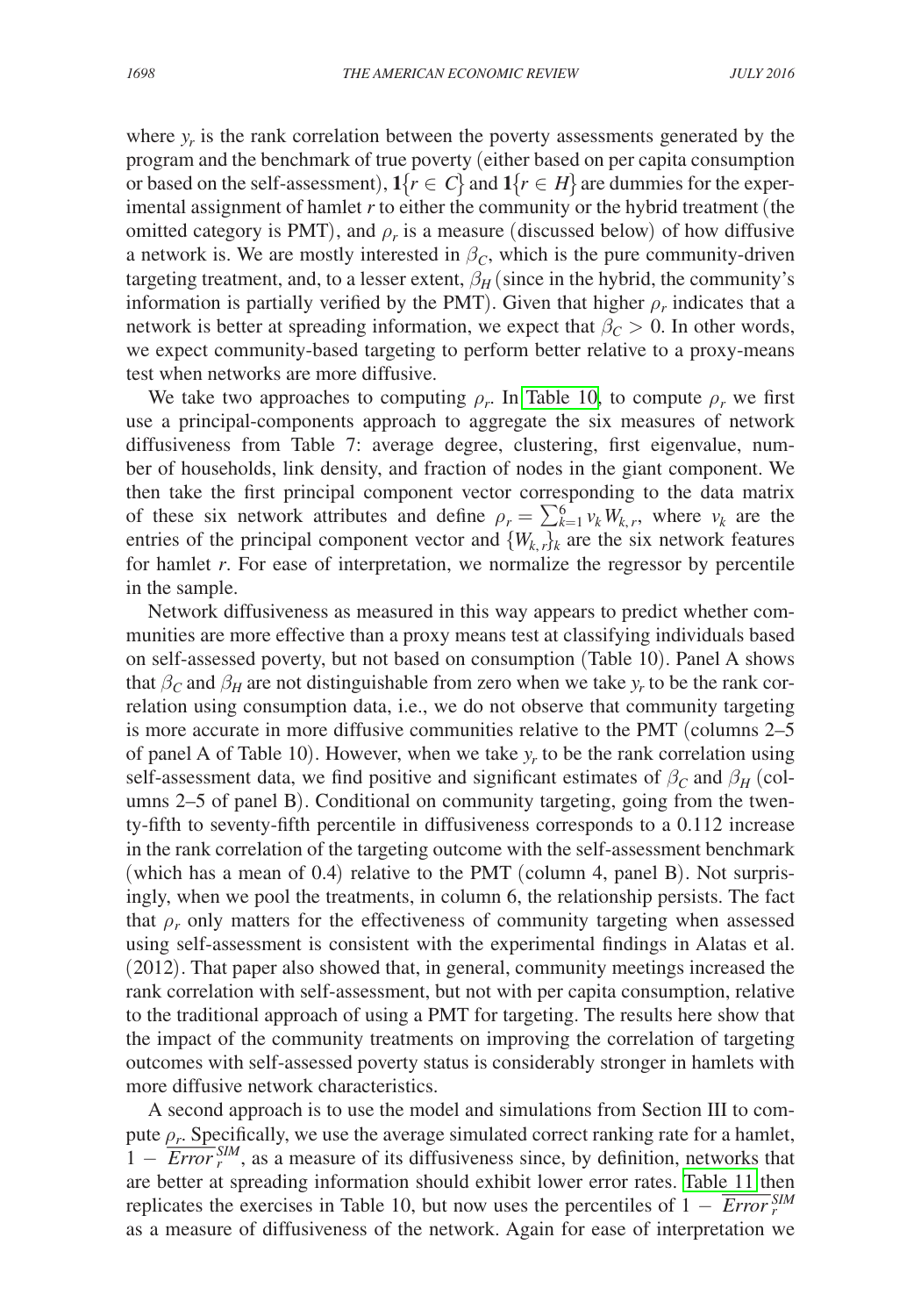|                                                        | (1)                   | (2)                   | (3)                    | (4)                   | (5)                   | (6)                   |  |
|--------------------------------------------------------|-----------------------|-----------------------|------------------------|-----------------------|-----------------------|-----------------------|--|
| Panel A. Rank correlation consumption:                 |                       |                       |                        |                       |                       |                       |  |
| Community $\times$ Diffusiveness                       |                       | $-0.0827$<br>(0.117)  | $-0.0838$<br>(0.117)   | $-0.0978$<br>(0.121)  | $-0.0970$<br>(0.124)  |                       |  |
| Hybrid $\times$ Diffusiveness                          |                       | $-0.0619$<br>(0.113)  | $-0.0646$<br>(0.113)   | $-0.0855$<br>(0.122)  |                       |                       |  |
| Community                                              | $-0.0563$<br>(0.0321) | $-0.0209$<br>(0.0632) | $-0.0169$<br>(0.0631)  | $-0.0144$<br>(0.0655) | $-0.0110$<br>(0.0660) |                       |  |
| Hybrid                                                 | $-0.0627$<br>(0.0330) | $-0.0331$<br>(0.0658) | $-0.0288$<br>(0.0662)  | $-0.0132$<br>(0.0739) |                       |                       |  |
| <b>Diffusiveness</b>                                   |                       | $-0.0367$<br>(0.0755) | $-0.0111$<br>(0.0783)  | 0.0390<br>(0.0947)    | 0.0546<br>(0.107)     | 0.0386<br>(0.0944)    |  |
| (Community or Hybrid) $\times$<br><b>Diffusiveness</b> |                       |                       |                        |                       |                       | $-0.0898$<br>(0.102)  |  |
| (Community or Hybrid)                                  |                       |                       |                        |                       |                       | $-0.0145$<br>(0.0582) |  |
| $R^2$                                                  | 0.014                 | 0.014                 | 0.017                  | 0.095                 | 0.151                 | 0.094                 |  |
| Panel B. Rank correlation self-assessment:             |                       |                       |                        |                       |                       |                       |  |
| Community $\times$ Diffusiveness                       |                       | 0.249<br>(0.112)      | 0.247<br>(0.112)       | 0.224<br>(0.118)      | 0.208<br>(0.120)      |                       |  |
| Hybrid $\times$ Diffusiveness                          |                       | 0.245<br>(0.111)      | 0.241<br>(0.112)       | 0.225<br>(0.117)      |                       |                       |  |
| Community                                              | 0.111<br>$-0.0324$    | $-0.0169$<br>(0.0674) | $-0.00877$<br>(0.0668) | 0.00158<br>(0.0705)   | 0.00699<br>(0.0719)   |                       |  |
| Hybrid                                                 | 0.0851<br>(0.0334)    | $-0.0446$<br>(0.0678) | $-0.0366$<br>(0.0681)  | $-0.0284$<br>(0.0736) |                       |                       |  |
| <b>Diffusiveness</b>                                   |                       | $-0.205$<br>(0.0789)  | $-0.151$<br>(0.0818)   | $-0.147$<br>(0.101)   | $-0.144$<br>(0.111)   | $-0.144$<br>(0.101)   |  |
| (Community or Hybrid) $\times$<br><b>Diffusiveness</b> |                       |                       |                        |                       |                       | 0.22<br>(0.102)       |  |
| (Community or Hybrid)                                  |                       |                       |                        |                       |                       | $-0.0106$<br>(0.0623) |  |
| $R^2$                                                  | 0.033                 | 0.029                 | 0.043                  | 0.127                 | 0.161                 | 0.125                 |  |
| Stratification group fixed effects                     | N <sub>0</sub>        | N <sub>0</sub>        | N <sub>0</sub>         | Yes                   | Yes                   | Yes                   |  |
| Demographic covariates                                 | N <sub>0</sub>        | N <sub>o</sub>        | N <sub>0</sub>         | Yes                   | Yes                   | Yes                   |  |

<span id="page-36-0"></span>Table 10—Rank Correlation on Targeting Type Interacted with Diffusiveness (*Principal Component*)

*Notes:* The outcome variable is the rank correlation. Panel A presents rank correlation using the consumption metric. Panel B presents rank correlation using the self-assessment metric. Diffusiveness is the percentile of the predicted value based on the first principal component vector of the covariance matrix of the network characteristics described in Table 7. Demographic covariates include consumption, education, PMT score, agricultural share, education of household head and hamlet head, urban dummy, log hamlet size, stratification group FE, and inequality. Robust standard errors in parentheses.

normalize  $\rho_r$  by percentile in the sample. We find that community targeting differentially works better when a hamlet has lower error rates when measured using self-assessment. Going from the twenty-fifth to the seventy-fifth percentile of  $\rho_r$ , conditional on community targeting, corresponds to a 0.13 increase in the rank correlation of the targeting outcome with the self-assessment benchmark, relative to the PMT (column 4, panel B). [35](#page-36-1)

<span id="page-36-1"></span><sup>35</sup>We note that in panel B of both Tables 10 and 11, a more diffusive network is correlated with worse targeting under PMT when measured by the correlation with self-assessment. In fact, we can show that the covariance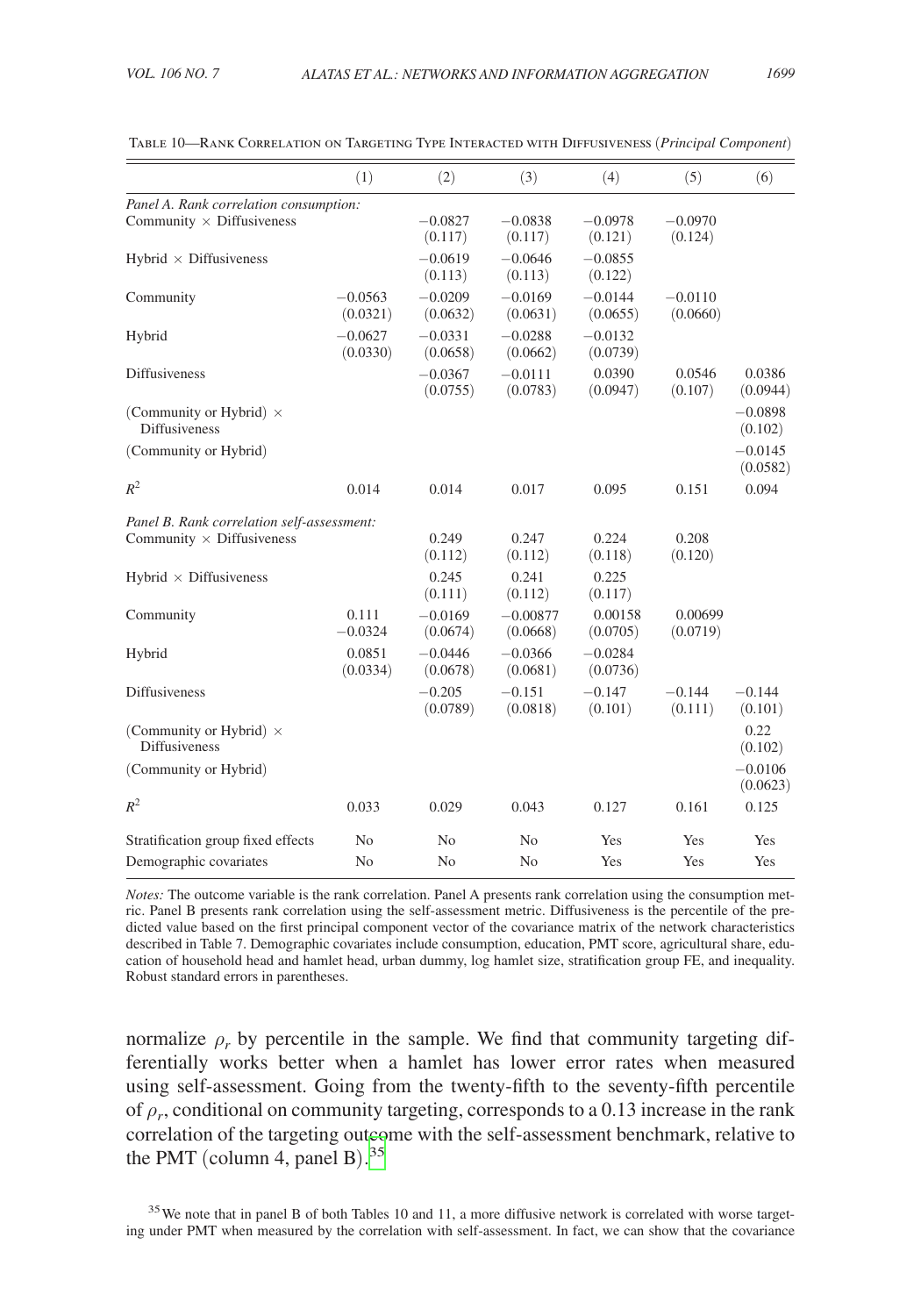<span id="page-37-0"></span>

|                                                              | (1)                              | (2)                   | (3)                   | (4)                   | (5)                   | (6)                   |
|--------------------------------------------------------------|----------------------------------|-----------------------|-----------------------|-----------------------|-----------------------|-----------------------|
| Panel A. Rank correlation consumption:                       |                                  |                       |                       |                       |                       |                       |
| Community $\times$ Diffusiveness                             |                                  | 0.172<br>(0.108)      | 0.146<br>(0.115)      | 0.117<br>(0.118)      | 0.143<br>(0.122)      |                       |
| Hybrid $\times$ Diffusiveness                                |                                  | 0.0506<br>(0.106)     | $-0.0177$<br>(0.114)  | $-0.0298$<br>(0.115)  |                       |                       |
| Community                                                    | $-0.0563$<br>(0.0321)            | $-0.137$<br>(0.0625)  | $-0.131$<br>(0.0655)  | $-0.120$<br>(0.0678)  | $-0.129$<br>(0.0693)  |                       |
| Hybrid                                                       | $-0.0627$<br>(0.0330)            | $-0.0822$<br>(0.0582) | $-0.0507$<br>(0.0611) | $-0.0381$<br>(0.0630) |                       |                       |
| <b>Diffusiveness</b>                                         |                                  | $-0.0909$<br>(0.0720) | $-0.0298$<br>(0.0880) | $-0.0386$<br>(0.0896) | $-0.0616$<br>(0.0955) | $-0.0383$<br>(0.0895) |
| (Community or Hybrid) $\times$<br><b>Diffusiveness</b>       |                                  |                       |                       |                       |                       | 0.0385<br>(0.100)     |
| (Community or Hybrid)                                        |                                  |                       |                       |                       |                       | $-0.0759$<br>(0.0550) |
| $R^2$                                                        | 0.014                            | 0.017                 | 0.086                 | 0.093                 | 0.151                 | 0.090                 |
| Panel B. Rank correlation self-assessment:                   |                                  |                       |                       |                       |                       |                       |
| Community $\times$ Diffusiveness                             |                                  | 0.260<br>(0.117)      | 0.271<br>(0.123)      | 0.269<br>(0.126)      | 0.312<br>(0.130)      |                       |
| Hybrid $\times$ Diffusiveness                                |                                  | 0.147<br>(0.120)      | 0.153<br>(0.124)      | 0.123<br>(0.124)      |                       |                       |
| Community                                                    | 0.111<br>(0.0324)                | $-0.0159$<br>(0.0659) | $-0.0250$<br>(0.0677) | $-0.0223$<br>(0.0696) | $-0.0494$<br>(0.0719) |                       |
| Hybrid                                                       | 0.0851<br>(0.0334)               | 0.0220<br>(0.0636)    | 0.0163<br>(0.0663)    | 0.0357<br>(0.0674)    |                       |                       |
| <b>Diffusiveness</b>                                         |                                  | $-0.215$<br>(0.0843)  | $-0.191$<br>(0.100)   | $-0.193$<br>(0.103)   | $-0.199$<br>(0.113)   | $-0.192$<br>(0.103)   |
| (Community or Hybrid) $\times$<br><b>Diffusiveness</b>       |                                  |                       |                       |                       |                       | 0.192<br>(0.109)      |
| (Community or Hybrid)                                        |                                  |                       |                       |                       |                       | 0.00892<br>(0.0590)   |
| $R^2$                                                        | 0.033                            | 0.045                 | 0.111                 | 0.131                 | 0.171                 | 0.128                 |
| Stratification group fixed effects<br>Demographic covariates | N <sub>0</sub><br>N <sub>0</sub> | No<br>No              | N <sub>0</sub><br>No  | Yes<br>Yes            | Yes<br>Yes            | Yes<br>Yes            |

| Table 11—Rank Correlation on Targeting Type Interacted with Diffusiveness |                              |  |
|---------------------------------------------------------------------------|------------------------------|--|
|                                                                           | $(1 - Simulated Error Rate)$ |  |

*Notes:* The outcome variable is the rank correlation. Panel A presents rank correlation using the consumption metric. Panel B presents rank correlation using the self-assessment metric. Diffusiveness is the percentile of (1 − simulated error rate), as described in online Appendix B. Simulated error rate is the expected predicted value of the error rate in a hamlet under the estimated parameters of the diffusion model. Demographic covariates include consumption, education, PMT score, agricultural share, education of household head and hamlet head, urban dummy, log hamlet size, stratification group FE, and inequality. Robust standard errors in parentheses.

Taken together, the findings show that the network structure and our learning model not only accurately predict how information spreads, but are also useful in understanding how real decisions are made using that information. A natural

between consumption based wealth ranking and self-assessment based wealth ranking decreases as we look at more diffusive hamlets. Therefore, it seems that high ρ*r* hamlets make the self-assessment based notions of poverty harder to detect by conventional means. However, it seems that the community does know more about who is poor by this criterion; as the community also puts weight on this criterion, the community pulls the outcome closer to the self-assessment metric.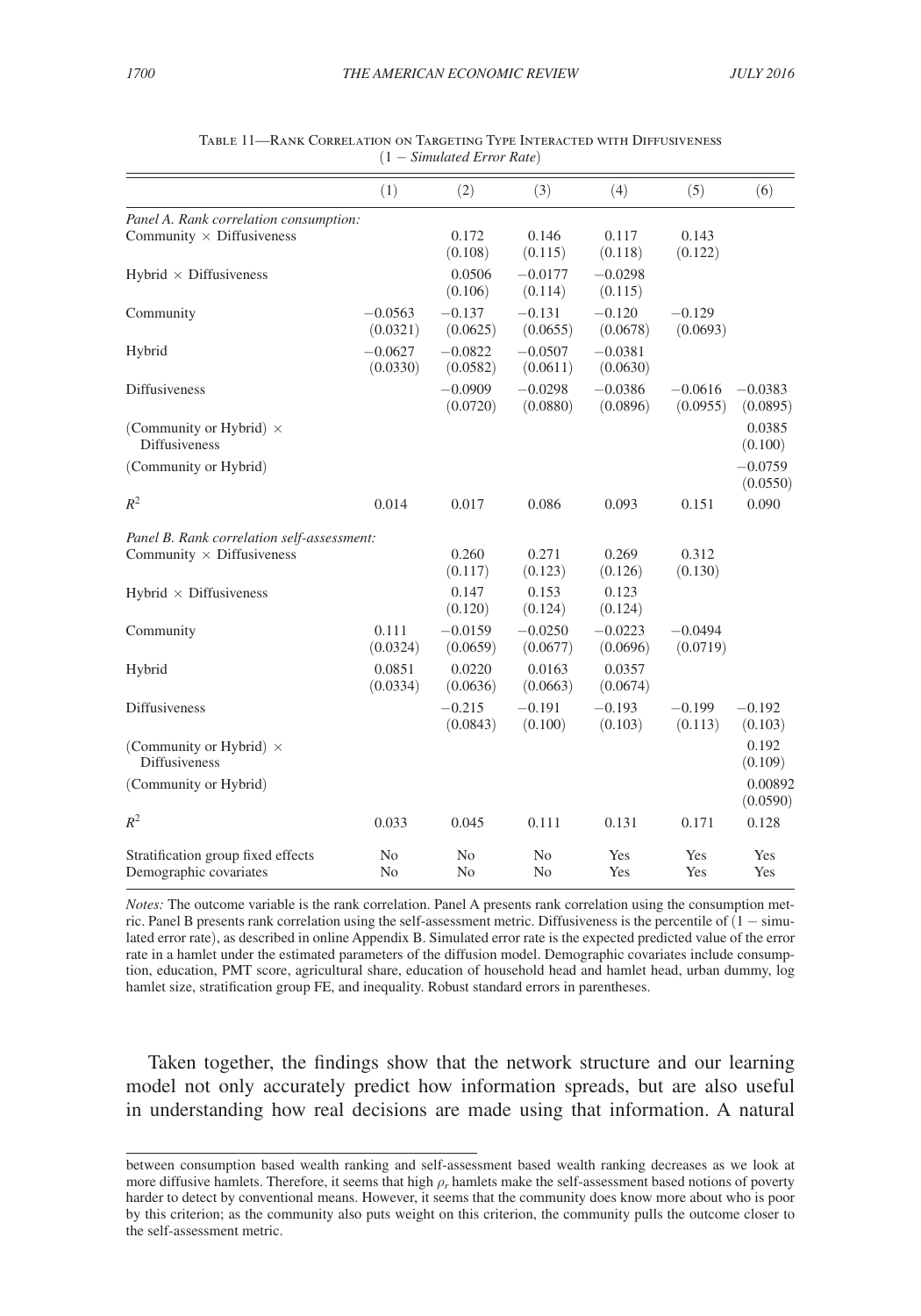question arises here. If the policy-relevant question is how to identify villages that have high diffusiveness, one could think of this as a pure prediction exercise. From that perspective, the network learning model is one potential approach to prediction, but whether it predicts better than the principal component measure, or even non-network variables, is an empirical question. In fact for such a problem one could just use machine learning to predict which villages have characteristics such that community targeting is likely to work well. If the idea was to do policy only in Indonesia in this way, that is, if we were drawing data from the same distribution, this would be the right approach.

However, there are several reasons why it is useful to see whether the model-predicted diffusiveness correlates with information aggregation. First, it gives us greater confidence in the degree to which the model well describes the distribution of information in the community since community targeting cannot work well without good social learning. Second, the relationship between information aggregation and network statistics could potentially depend on the network structure, and if so, the model is likely to perform better than machine learning when extrapolating out of sample. One could imagine a distribution of differently shaped networks where more dense networks in that sample had less information aggregation, and the model would tell us precisely why this is the case. So though it turns out that the relationship between the principal component of standard network statistics and the model-predicted diffusiveness are highly correlated, it did not necessarily have to be that way. This is an outcome, but not something that we knew would be true going in.

Our findings point to a need for further work to think about which network characteristics are the most useful for these purposes and how to cost-effectively obtain relevant network data (since the data-collection process may be expensive). There are several options available to researchers and policymakers. First, they can ask a simple question of prediction: is it the case that given a vector of observables from a standard data source (e.g., a census), policymakers can predict which networks are organized in a manner that encourages diffusion? These are likely to be the communities where community-based targeting would work as opposed to using a proxy-means test. This approach would work particularly well in an environment where policymakers get multiple rounds of data from the same distribution. Second, they could pursue an avenue along the lines of work by Banerjee et al. (2014) making use of the fact that individuals in the network may have knowledge about the features of the network structure. Banerjee et al. (2014) show that if asked to name the person who would be best to initially inform in order to spread information, individuals name a small set of villagers who turn out to be eigenvector central in the network. Along these lines, one could imagine other simple questions that could be added to a standard survey with the goal of extracting knowledge of network organization from network members themselves. Finally, one could explore whether relevant network data—membership in social groups and/or kinship information can be obtained directly from a village or sub-village head. This would also be considerably cheaper than surveying many members of the community and could be of great policy value.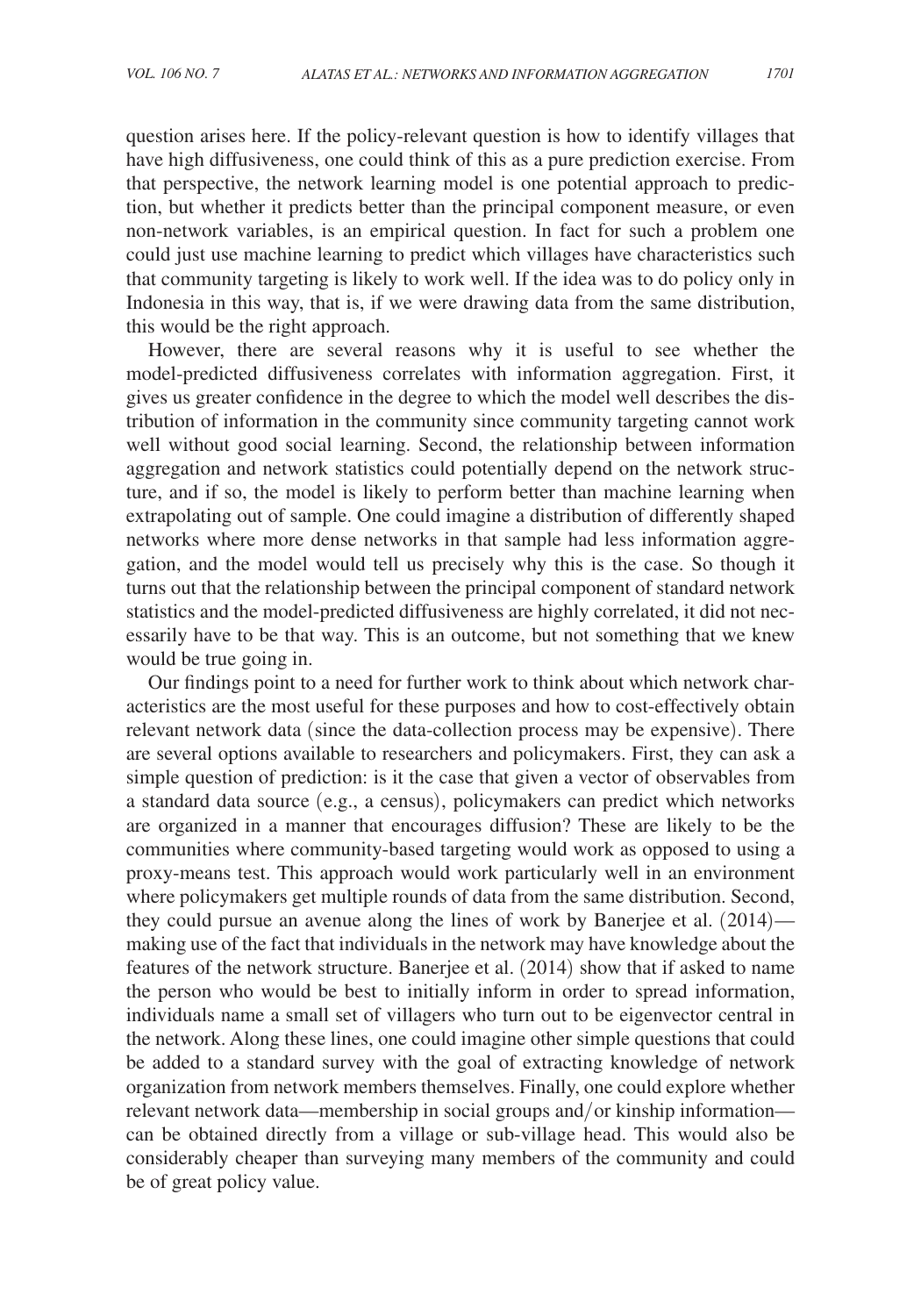### **VI. Conclusion**

In the real world, the state that agents are learning about may change over time, individuals may draw signals with heterogeneous quality, and agents may be selective in their conversations: they may choose not to pass on information if they are not sure enough. Therefore, in this paper, we develop a descriptively realistic quasi-Bayesian model of learning on a network in this sort of complex environment. We then use the model to study how information about poverty status is transmitted within the network. Though not analytically tractable, the model is easily estimable and simulative, giving us insights into how network structure relates to information aggregation.

We estimate the model from the data and use the estimated model to predict the relationship between a village's network characteristics and how information on poverty status is aggregated within the village. Evaluating the model at the estimated structural parameters, we find that the transmission error is significant, though not enormous relative to the variation in wealth. In fact, for a pair at the average distance, the variance of the transmission error is about one-fifth the variance of the subject's wealth. However, this also gives us a window into when reluctance to pass on information kicks in. In our model, when one has information where the variance of the noise is over 40 percent compared to the variance of wealth, the agent is unwilling to pass on the information whatsoever. An interesting avenue for future research would be to understand more about the limiting properties of learning processes when agents are reluctant to speak.

We then compare our predictions with empirical evidence from a unique data-set of 631 villages, where we have both detailed social network data and measures of how accurately households can describe the poverty status of other households. The empirical results match up nicely with the model predictions: the characteristics that predict better information aggregation in the model also do so in the data and they have similarly signed relationship in both. For example, we provide evidence supporting the Jackson and Rogers (2007b) claim that if a network's degree distribution first-order stochastic dominates another's distribution, it will have overall lower error rates in ranking the income distribution of the hamlet.

Finally, we show that the network characteristics can help predict where policies that rely on information diffusion are likely to be effective: for example, we show that community-based targeting appears more effective than a more traditional, data-driven approach in areas where networks are more diffusive. The results are encouraging because they suggest the possibility of using standard network statistics to predict whether in a particular context we would expect effective information aggregation, or conversely, whether some outside intervention will be needed to supplement information flows through the network. Moreover, the results give us some confidence that we are not very far off in using simple social learning models to study communications in networks.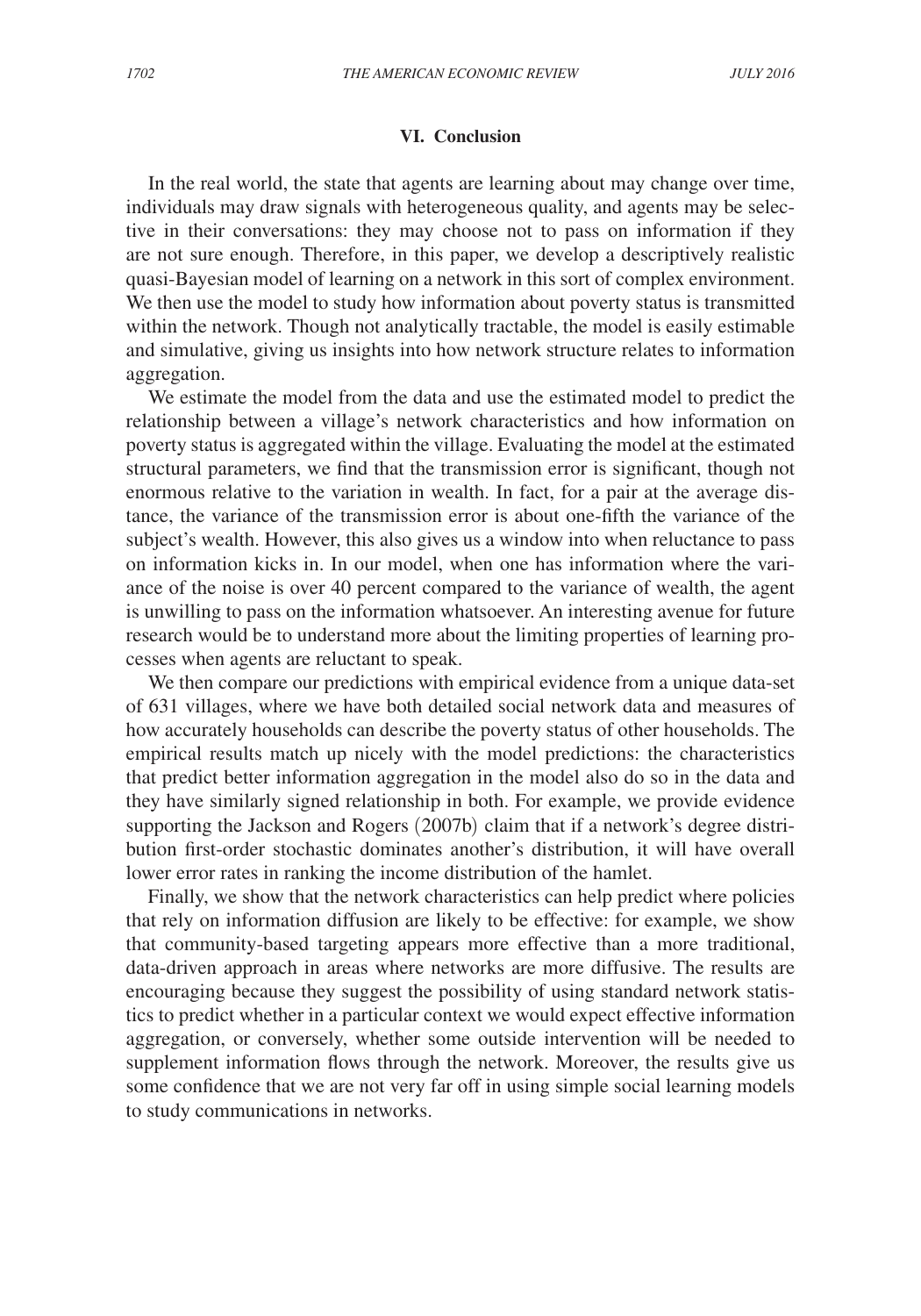#### **REFERENCES**

- **Alatas, Vivi, Abhijit Banerjee, Rema Hanna, Benjamin A. Olken, Ririn Purnamasari, and Matthew Wai-Poi.** 2016. "Self-Targeting: Evidence from a Field Experiment in Indonesia." *Journal of Political Economy* 124 (2): 371–427.
	- **Alatas, Vivi, Abhijit Banerjee, Arun G. Chandrasekhar, Rema Hanna, and Benjamin A. Olken.** 2016. "Network Structure and the Aggregation of Information: Theory and Evidence from Indonesia: Dataset." *American Economic Review*. [http://dx.doi.org/10.1257/aer.20140705.](http://dx.doi.org/10.1257/aer.20140705)
- **Alatas, Vivi, Abhijit Banerjee, Rema Hanna, Benjamin A. Olken, and Julia Tobias.** 2012. "Targeting the Poor: Evidence from a Field Experiment in Indonesia." *American Economic Review* 102 (4): 1206–40.
- **Albert, Réka, and Albert-László Barabási.** 2002. "Statistical Mechanics of Complex Networks." *Reviews of Modern Physics* 74 (1): 47–97.
- **Alderman, Harold, and Trina Haque.** 2006. "Countercyclical Safety Nets for the Poor and Vulnerable." *Food Policy* 31 (4): 372–83.
	- **Bai, Jie, Mikhail Golosov, Nancy Qian, and Yan Kai.** 2014. "Understanding the Influence of Government Controlled Media: Evidence from Air Pollution in China." Unpublished.
- **Bandiera, Oriana, Iwan Barankay, and Imran Rasul.** 2009. "Social Connections and Incentives in the Workplace: Evidence from Personnel Data." *Econometrica* 77 (4): 1047–94.
- **Bandiera, Oriana, Robin Burgess, Selim Gulesci, Imran Rasul, and Munshi Sulaiman.** 2012. "Can Entrepreneurship Programs Transform the Lives of the Poor?" Unpublished.
- **Bandiera, Oriana, and Imran Rasul.** 2006. "Social Networks and Technology Adoption in Northern Mozambique." *Economic Journal* 116 (514): 869–902.
	- **Banerjee, Abhijit, Emily Breza, Arun G. Chandrasekhar, Esther Duflo, and Matthew O. Jackson.** 2012. "Come Play with Me: Experimental Evidence of Information Diffusion about Rival Goods." Unpublished*.*
	- **Banerjee, Abhijit, Arun G. Chandrasekhar, Esther Duflo, and Matthew O. Jackson.** 2013. "The Diffusion of Microfinance." *Science* 341 (6144).
	- **Banerjee, Abhijit, Arun G. Chandrasekhar, Esther Duflo, and Matthew O. Jackson.** 2014. "Gossip: Identifying Central Individuals in a Social Network." Unpublished.
- **Bollobás, Béla, Christian Borgs, Jennifer Chayes, and Oliver Riordan.** 2010. "Percolation on Dense Graph Sequences." *Annals of Probability* 38 (1): 150–83.
	- **Chandrasekhar, Arun G., Horacio Larreguy, and Juan Pablo Xandri.** 2012. "Testing Models of Social Learning on Networks: Evidence from a Framed Field Experiment." Unpublished.
- **Chandrasekhar, Arun G., and Randall Lewis.** 2012. "Econometrics of Sampled Networks." Unpublished.
- **Conley, Timothy G., and Christopher R. Udry.** 2010. "Learning about a New Technology: Pineapple in Ghana." *American Economic Review* 100 (1): 35–69.
- **DeGroot, Morris H.** 1974. "Reaching a Consensus." *Journal of the American Statistical Association* 69 (345): 118–21.
- **DeMarzo, Peter M., Dimitri Vayanos, and Jeffrey Zwiebel.** 2003. "Persuasion Bias, Social Influence, and Unidimensional Opinions." *Quarterly Journal of Economics* 118 (3): 909–68.
- **Duflo, Esther, Michael Kremer, and Jonathan Robinson.** 2004. "Understanding Technology Adoption: Fertilizer in Western Kenya, Preliminary Results from Field Experiments." Unpublished.
- **Frongillo, Rafael M., Grant Schoenebeck, and Omer Tamuz.** 2011. "Social Learning in a Changing World." [http://arxiv.org/abs/1109.5482.](http://arxiv.org/abs/1109.5482)
- **Galasso, Emanuela, and Martin Ravallion.** 2005. "Decentralized Targeting of an Antipoverty Program." *Journal of Public Economics* 89 (4): 705–27.
- **Gale, Douglas, and Shachar Kariv.** 2003. "Bayesian Learning in Social Networks." *Games and Economic Behavior* 45 (2): 329–46.
- **Golub, Benjamin, and Matthew O. Jackson.** 2012. "How Homophily Affects the Speed of Learning and Best-Response Dynamics." *Quarterly Journal of Economics* 127 (3): 1287–1338.
- **Jackson, Matthew O.** 2008. *Social and Economic Networks.* Princeton: Princeton University Press.
- **Jackson, Matthew O., Tomas Rodriguez-Barraquer, and Xu Tan.** 2012. "Social Capital and Social Quilts: Network Patterns of Favor Exchange." *American Economic Review* 102 (5): 1857–97.
- **Jackson, Matthew O., and Brian W. Rogers.** 2007a. "Meeting Strangers and Friends of Friends: How Random are Social Networks?" *American Economic Review* 97 (3): 890–915.
- **Jackson, Matthew O., and Brian W. Rogers.** 2007b. "Relating Network Structure to Diffusion Properties through Stochastic Dominance." *The B.E. Journal of Theoretical Economics* 7 (1): 1–13.
- **Kalman, R. E.** 1960. "A New Approach to Linear Filtering and Prediction Problems." *Journal of Basic Engineering* 82 (Series D): 35–45.